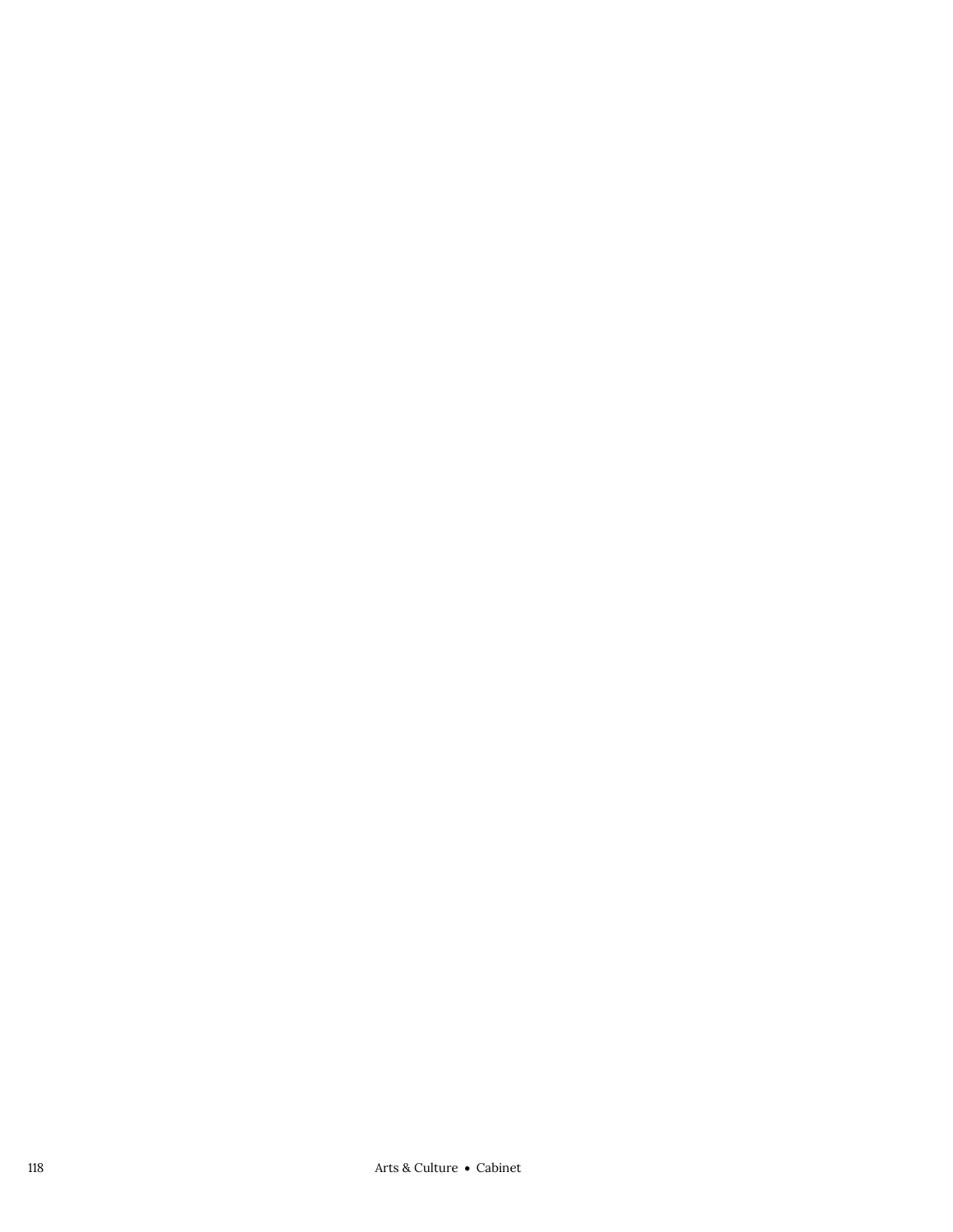## <span id="page-2-0"></span>Arts & Culture

## **Kara Elliott-Ortega,** *Chief of Arts and Culture,*

## **Cabinet Mission**

The mission of the Arts & Culture Cabinet is to foster the growth and well-being of the cultural community and promote participation in the arts. Recognizing the importance of creativity across all policy areas, the cabinet seeks to promote access to arts and culture to all the City's residents, and to make Boston a municipal arts leader. The Cabinet includes the Boston Public Library as a city department, and provides oversight and support of the Library's vision and operation.

| <b>Operating Budget</b>            |                                                | <b>Total Actual '18</b> | <b>Total Actual '19</b> | <b>Total Approp</b><br>20 | <b>Total Budget '21</b> |
|------------------------------------|------------------------------------------------|-------------------------|-------------------------|---------------------------|-------------------------|
|                                    | Office of Arts & Culture<br>Library Department | 1,347,104<br>35,758,482 | 1,307,974<br>38,663,860 | 2,051,667<br>40,534,900   | 2,238,752<br>41,386,507 |
|                                    | Total                                          | 37,105,586              | 39,971,834              | 42,586,567                | 43,625,259              |
| <b>Capital Budget Expenditures</b> |                                                | <b>Actual '18</b>       | Actual '19              | <b>Estimated '20</b>      | Projected '21           |
|                                    |                                                |                         |                         |                           |                         |
|                                    | Library Department                             | 5,879,150               | 9,978,882               | 11,695,375                | 29,045,000              |
|                                    | Office of Arts & Culture                       | 20,000                  | 60,000                  | 90,000                    | 530,000                 |
|                                    | Total                                          | 5,899,150               | 10,038,882              | 11,785,375                | 29,575,000              |

| <b>External Funds Expenditures</b> |                                                | <b>Total Actual '18</b> | <b>Total Actual '19</b> | <b>Total Approp</b><br>20. | <b>Total Budget '21</b> |
|------------------------------------|------------------------------------------------|-------------------------|-------------------------|----------------------------|-------------------------|
|                                    | Library Department<br>Office of Arts & Culture | 7,981,306<br>838.365    | 9,471,771<br>1,063,118  | 9.420.454<br>721.813       | 9,847,532<br>600.412    |
|                                    | Total                                          | 8,819,671               | 10,534,889              | 10,142,267                 | 10,447,944              |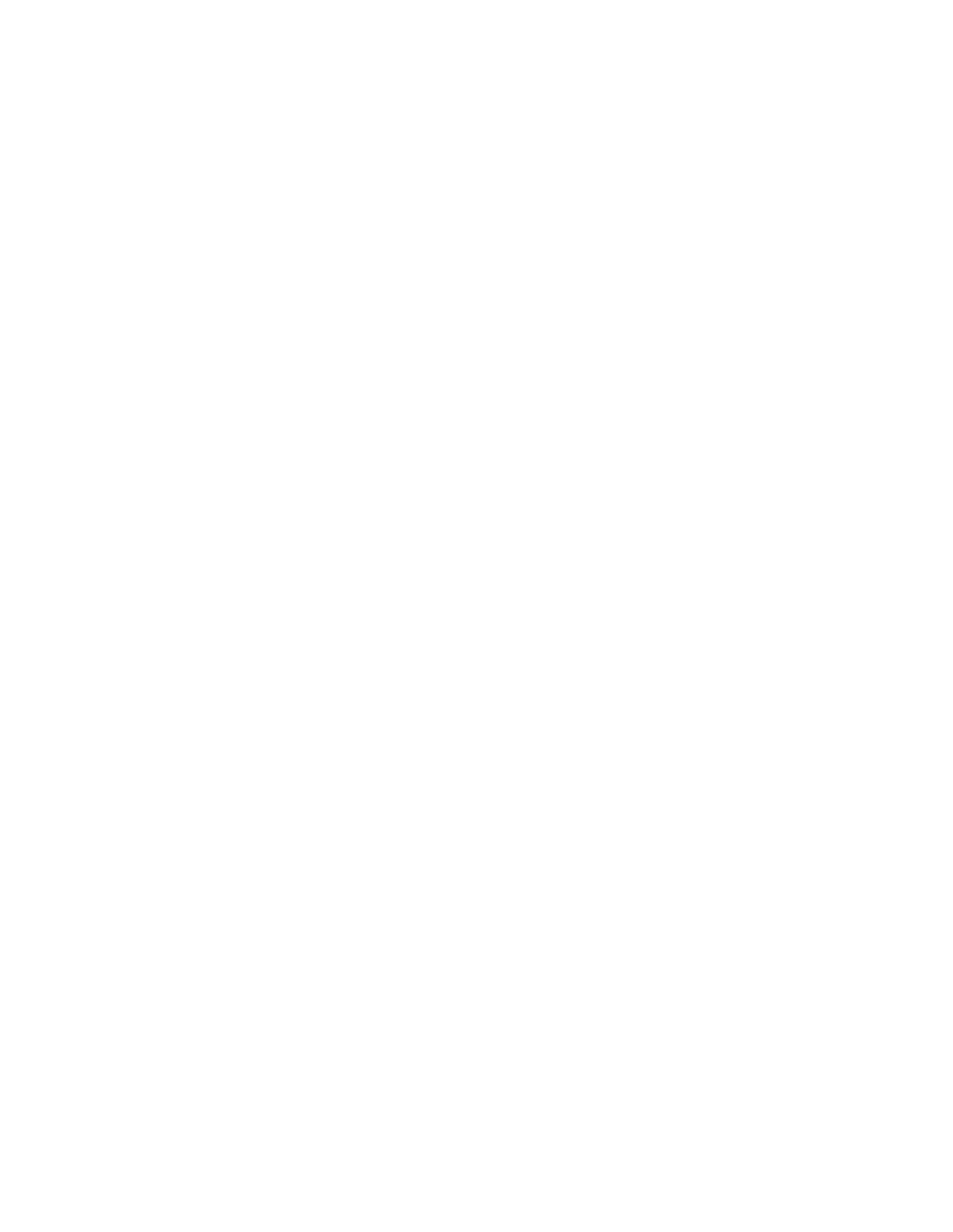# Office of Arts & Culture Operating Budget

## **Kara Elliott-Ortega,** *Director,* **Appropriation 414000**

## **Department Mission**

The mission of the Office of Arts & Culture is to foster the growth of the cultural community and promote participation in the arts.

## <span id="page-4-0"></span>**Selected Performance Goals**

#### **Arts & Culture**

- Equitable Resources and Access for All.
- Integrate Arts and Culture into all aspects of Civic Life.
- Keep Artists in Boston.

| <b>Operating Budget</b>      | Program Name                        | <b>Total Actual '18</b> | <b>Total Actual '19</b> | <b>Total Approp</b><br>20 | <b>Total Budget '21</b> |
|------------------------------|-------------------------------------|-------------------------|-------------------------|---------------------------|-------------------------|
|                              | Arts & Culture                      | 1,347,104               | 1,307,974               | 2,051,667                 | 2,238,752               |
|                              | <b>Total</b>                        | 1,347,104               | 1,307,974               | 2,051,667                 | 2,238,752               |
| <b>External Funds Budget</b> | <b>Fund Name</b>                    | <b>Total Actual '18</b> | <b>Total Actual '19</b> | <b>Total Approp</b><br>20 | <b>Total Budget '21</b> |
|                              | Artist Resource Desk                | 72,517                  | 81,212                  | 0                         | $\Omega$                |
|                              | ArtLab                              | 0                       | $\Omega$                | 10,000                    | 10,000                  |
|                              | Boston Artists in Residence Program | 279,611                 | 126,724                 | 84,522                    | 150,412                 |
|                              | <b>Boston Cultural Council</b>      | 181,303                 | 270,757                 | 199,000                   | 115,000                 |
|                              | <b>Boston Marathon Memorial</b>     | $\Omega$                | 30,881                  | 0                         | $^{(1)}$                |
|                              | City Hall Activation                | 5,526                   | $\Omega$                | 0                         | 0                       |
|                              | <b>Communications Staff Grant</b>   | 50,348                  | 75,899                  | 0                         | 0                       |
|                              | <b>Emerging Artists Program</b>     | 4,211                   | 5,324                   | 5,000                     | 0                       |
|                              | Grants to Individual Artists        | 134,887                 | 242,567                 | 80,389                    | 95,000                  |
|                              | Mayors Mural Crew                   | 15,250                  | $\mathbf{0}$            | 0                         | 0                       |
|                              | National Arts Program               | 0                       | 1,000                   | 0                         | 0                       |
|                              | National Endowment for the Arts     | $\Omega$                | 100,000                 | $\Omega$                  | $\Omega$                |
|                              | Public Art Fund                     | 33,446                  | 55,652                  | 150,000                   | 150,000                 |
|                              | <b>Strand Theatre</b>               | 61,266                  | 66,004                  | 150,000                   | 80,000                  |
|                              | Surdna Foundation                   | 0                       | 7,098                   | 42,902                    | $\Omega$                |
|                              | <b>Total</b>                        | 838,365                 | 1,063,118               | 721,813                   | 600,412                 |
| <b>Operating Budget</b>      |                                     | <b>Actual '18</b>       | <b>Actual '19</b>       | Approp '20                | Budget '21              |
|                              | <b>Personnel Services</b>           | 830,374                 | 782,758                 | 1,042,658                 | 1,161,637               |
|                              | Non Personnel                       | 516,730                 | 525,216                 | 1,009,009                 | 1,077,115               |
|                              | <b>Total</b>                        | 1,347,104               | 1,307,974               | 2,051,667                 | 2,238,752               |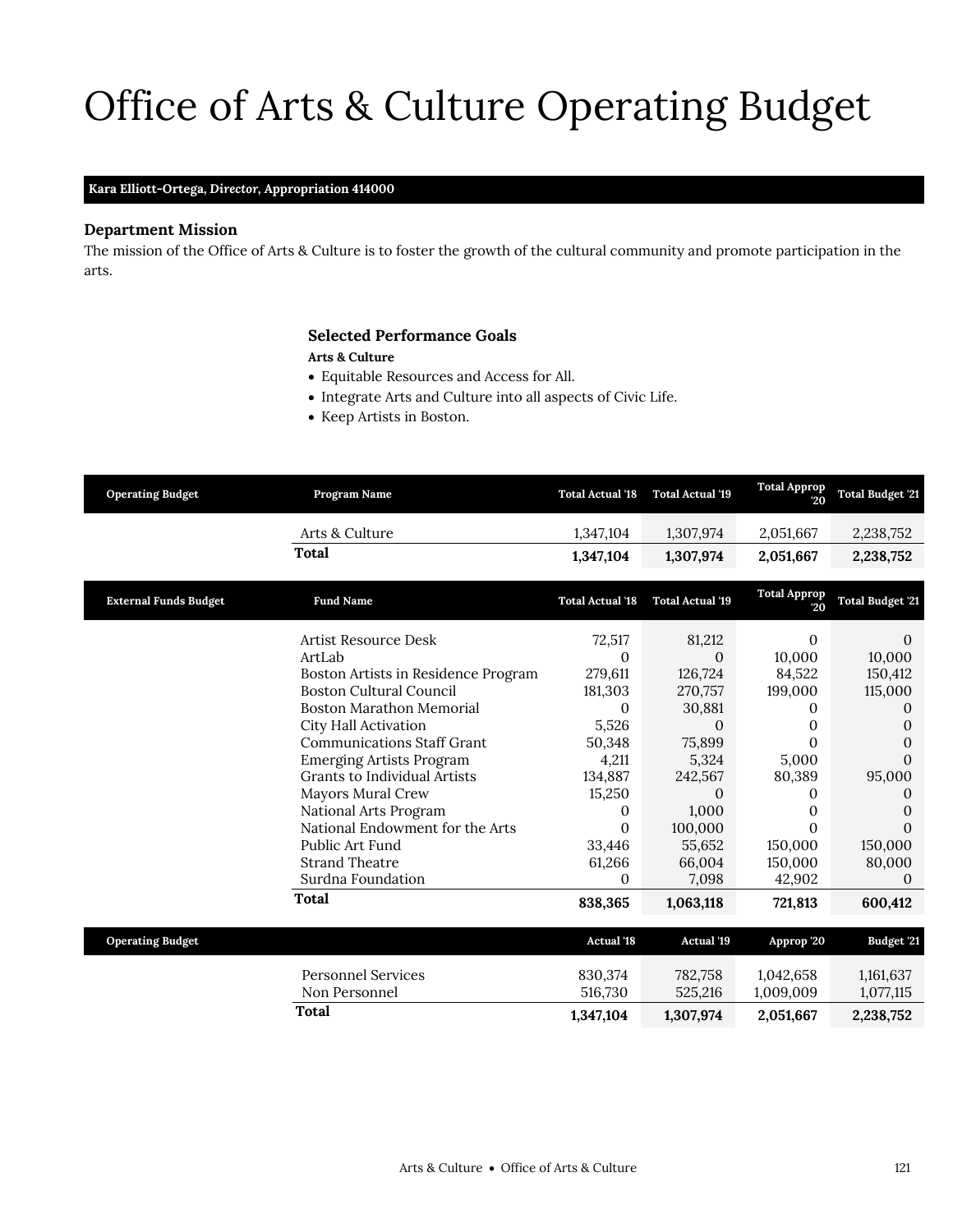## Office of Arts & Culture Operating Budget



## **Authorizing Statutes**

- Enabling Legislation, CBC Ord. §§ 15-3.1- 15-3.2.
- Boston Arts Lottery Council, CBC Ord. §§ 5-9.1-5-9.10.
- Art Commission Enabling Legislation, 1890 Mass. Acts ch. 122, §§ 1-4.
- Establishing Arts & Humanities Division, CBC Ord. §§ 15-9.1-15-9.5.

## **Description of Services**

The Office of Arts and Culture enhances the quality of life, the economy, and the design of the city through the arts. The role of the arts in all aspects of life in Boston is reinforced via equitable access to arts and culture in every community, its public institutions, and public places. Key areas of work include support to the cultural sector through grants and programs such as the Artist Resource Desk, Open Studios, and the Poet Laureate; as well as the production and permitting of art in public places via exhibitions, temporary installations, the stewardship of the City's collection of permanent sculpture, memorials and monuments, and the management of the Strand Theatre. The mission is articulated in a cultural plan for Boston and is carried out via the implementation of this plan which will foster further investment in the arts community, deepen intergovernmental collaborations, and address cultural facility development and the support of cultural districts.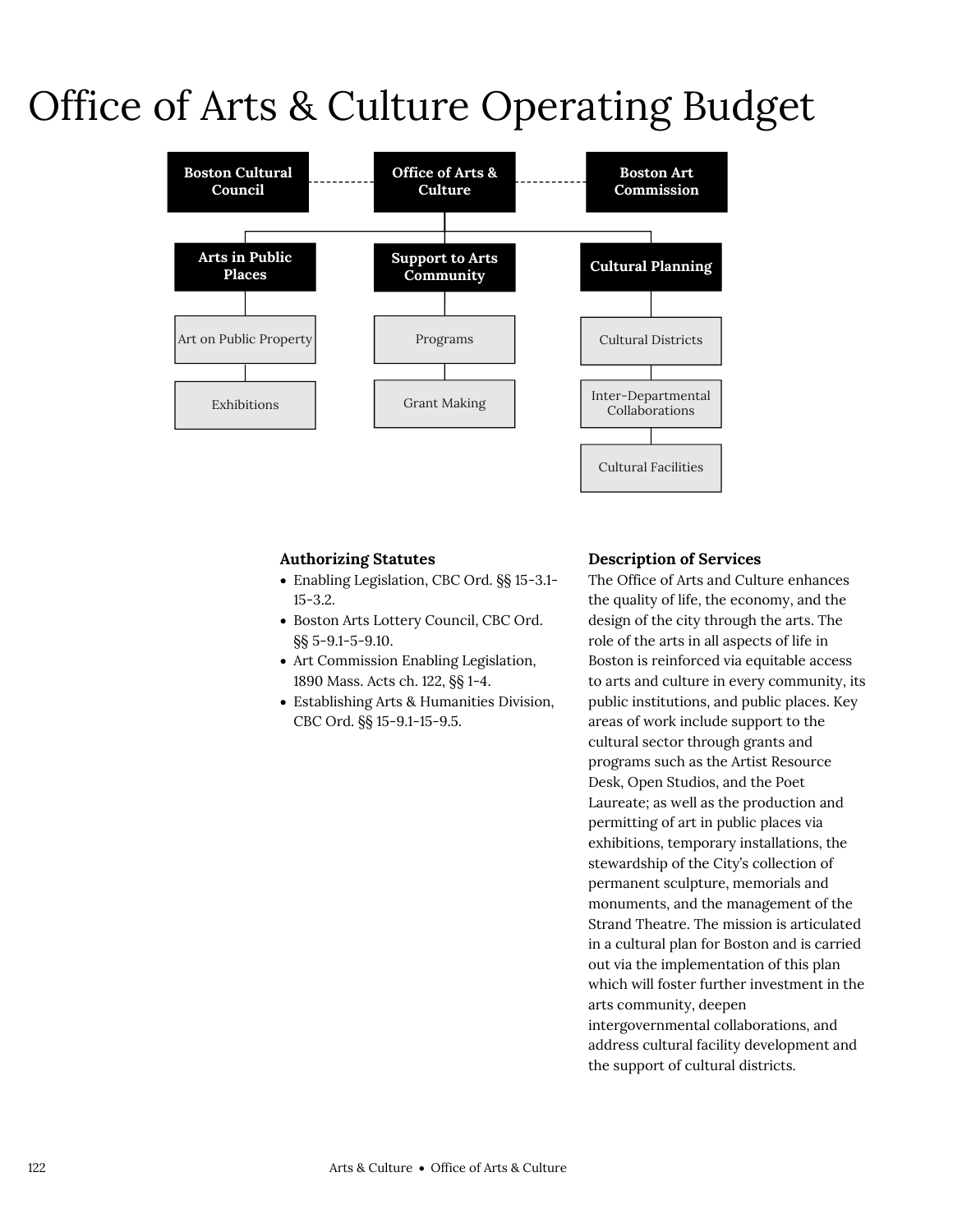# Department History

| <b>Personnel Services</b>                                           | <b>FY18 Expenditure</b>            | FY19 Expenditure                     | <b>FY20 Appropriation</b>          | FY21 Adopted                         | Inc/Dec 20 vs 21                     |
|---------------------------------------------------------------------|------------------------------------|--------------------------------------|------------------------------------|--------------------------------------|--------------------------------------|
| 51000 Permanent Employees                                           | 830,374                            | 782,758                              | 1,042,658                          | 1,161,637                            | 118,979                              |
| 51100 Emergency Employees                                           | 0                                  | 0                                    | 0                                  | 0                                    | 0                                    |
| 51200 Overtime<br>51600 Unemployment Compensation                   | 0<br>0                             | 0<br>0                               | 0<br>0                             | 0<br>0                               | $\mathbf{0}$<br>$\mathbf{0}$         |
| 51700 Workers' Compensation                                         | $\mathbf{0}$                       | $\overline{0}$                       | $\overline{0}$                     | $\mathbf{0}$                         | $\mathbf{0}$                         |
| <b>Total Personnel Services</b>                                     | 830,374                            | 782,758                              | 1,042,658                          | 1,161,637                            | 118,979                              |
| <b>Contractual Services</b>                                         | FY18 Expenditure                   | FY19 Expenditure                     | <b>FY20 Appropriation</b>          | FY21 Adopted                         | Inc/Dec 20 vs 21                     |
| 52100 Communications                                                | 570                                | 1,108                                | 2,400                              | 2,000                                | -400                                 |
| 52200 Utilities                                                     | 127,573                            | 172,763                              | 206,398                            | 241,650                              | 35,252                               |
| 52400 Snow Removal                                                  | 0                                  | 0                                    | 0                                  | 0                                    | $\theta$                             |
| 52500 Garbage/Waste Removal<br>52600 Repairs Buildings & Structures | 0<br>$\overline{0}$                | $\boldsymbol{0}$<br>0                | 0<br>$\overline{0}$                | 0<br>$\mathbf{0}$                    | $\boldsymbol{0}$<br>$\boldsymbol{0}$ |
| 52700 Repairs & Service of Equipment                                | $\Omega$                           | $\overline{0}$                       | $\overline{0}$                     | $\mathbf{0}$                         | $\mathbf{0}$                         |
| 52800 Transportation of Persons                                     | 2,588                              | 9,000                                | 4,000                              | $\Omega$                             | $-4,000$                             |
| 52900 Contracted Services                                           | 357,147                            | 312,804                              | 777,700                            | 780,855                              | 3,155                                |
| <b>Total Contractual Services</b>                                   | 487,878                            | 495,675                              | 990,498                            | 1,024,505                            | 34,007                               |
| <b>Supplies &amp; Materials</b>                                     | FY18 Expenditure                   | FY19 Expenditure                     | <b>FY20 Appropriation</b>          | FY21 Adopted                         | Inc/Dec 20 vs 21                     |
| 53000 Auto Energy Supplies                                          | 0                                  | 0                                    | 0                                  | 0                                    | 0                                    |
| 53200 Food Supplies<br>53400 Custodial Supplies                     | 0<br>$\mathbf{0}$                  | 3,751<br>0                           | 0<br>$\overline{0}$                | 0<br>$\mathbf{0}$                    | $\mathbf{0}$<br>$\mathbf{0}$         |
| 53500 Med, Dental, & Hosp Supply                                    | $\overline{0}$                     | $\mathbf{0}$                         | $\overline{0}$                     | $\mathbf{0}$                         | $\mathbf{0}$                         |
| 53600 Office Supplies and Materials                                 | 6,684                              | 5,170                                | 7,320                              | 5,320                                | $-2,000$                             |
| 53700 Clothing Allowance                                            | $\mathbf{0}$                       | 0                                    | 0                                  | 0                                    | $\mathbf{0}$                         |
| 53800 Educational Supplies & Mat                                    | $\overline{0}$                     | $\mathbf{0}$                         | $\overline{0}$                     | $\mathbf{0}$                         | $\mathbf{0}$                         |
|                                                                     |                                    |                                      |                                    |                                      |                                      |
| 53900 Misc Supplies & Materials                                     | 12,983                             | 4,339                                | 7,088                              | 5,088                                | $-2,000$                             |
| <b>Total Supplies &amp; Materials</b>                               | 19,667                             | 13,260                               | 14,408                             | 10,408                               | $-4,000$                             |
| <b>Current Chgs &amp; Oblig</b>                                     | <b>FY18 Expenditure</b>            | FY19 Expenditure                     | <b>FY20 Appropriation</b>          | FY21 Adopted                         | Inc/Dec 20 vs 21                     |
| 54300 Workers' Comp Medical                                         | 0                                  | 0                                    | 0                                  | 0                                    | 0                                    |
| 54400 Legal Liabilities                                             | 0                                  | 0                                    | 0                                  | 0                                    | $\boldsymbol{0}$                     |
| 54500 Aid To Veterans<br>54600 Current Charges H&I                  | 0<br>$\mathbf{0}$                  | $\boldsymbol{0}$<br>$\mathbf{0}$     | 0<br>$\overline{0}$                | $\mathbf{0}$<br>$\mathbf{0}$         | $\boldsymbol{0}$<br>$\mathbf{0}$     |
| 54700 Indemnification                                               | 0                                  | 0                                    | 0                                  | 0                                    | $\mathbf{0}$                         |
| 54800 Reserve Account                                               | $\overline{0}$                     | $\overline{0}$                       | $\overline{0}$                     | $\mathbf{0}$                         | $\mathbf{0}$                         |
| 54900 Other Current Charges                                         | 6,105                              | 13,910                               | 1,015                              | 42,202                               | 41,187                               |
| Total Current Chgs & Oblig<br>Equipment                             | 6,105<br><b>FY18 Expenditure</b>   | 13,910<br><b>FY19 Expenditure</b>    | 1,015                              | 42,202<br>FY21 Adopted               | 41,187                               |
|                                                                     |                                    |                                      | FY20 Appropriation                 |                                      | Inc/Dec 20 vs 21                     |
| 55000 Automotive Equipment                                          | 0                                  | 0                                    | 0                                  | 0                                    | 0                                    |
| 55400 Lease/Purchase<br>55600 Office Furniture & Equipment          | $\boldsymbol{0}$<br>$\overline{0}$ | $\boldsymbol{0}$<br>$\boldsymbol{0}$ | $\boldsymbol{0}$<br>$\overline{0}$ | $\boldsymbol{0}$<br>$\boldsymbol{0}$ | $\boldsymbol{0}$<br>$\mathbf{0}$     |
| 55900 Misc Equipment                                                | 3,080                              | 2,371                                | 3,088                              | $\boldsymbol{0}$                     | $-3,088$                             |
| <b>Total Equipment</b>                                              | 3,080                              | 2,371                                | 3,088                              | 0                                    | $-3,088$                             |
| Other                                                               | FY18 Expenditure                   | FY19 Expenditure                     | FY20 Appropriation                 | FY21 Adopted                         | Inc/Dec 20 vs 21                     |
| 56200 Special Appropriation                                         | 0                                  | 0                                    | $\mathbf{0}$                       | $\boldsymbol{0}$                     | 0                                    |
| 57200 Structures & Improvements                                     | $\boldsymbol{0}$                   | $\boldsymbol{0}$                     | $\mathbf{0}$                       | $\boldsymbol{0}$                     | $\boldsymbol{0}$                     |
| 58000 Land & Non-Structure                                          | $\boldsymbol{0}$                   | $\boldsymbol{0}$                     | 0                                  | $\mathbf{0}$                         | $\mathbf{0}$                         |
| <b>Total Other</b><br>Grand Total                                   | $\boldsymbol{0}$                   | $\boldsymbol{0}$                     | $\boldsymbol{0}$                   | $\boldsymbol{0}$                     | $\boldsymbol{0}$                     |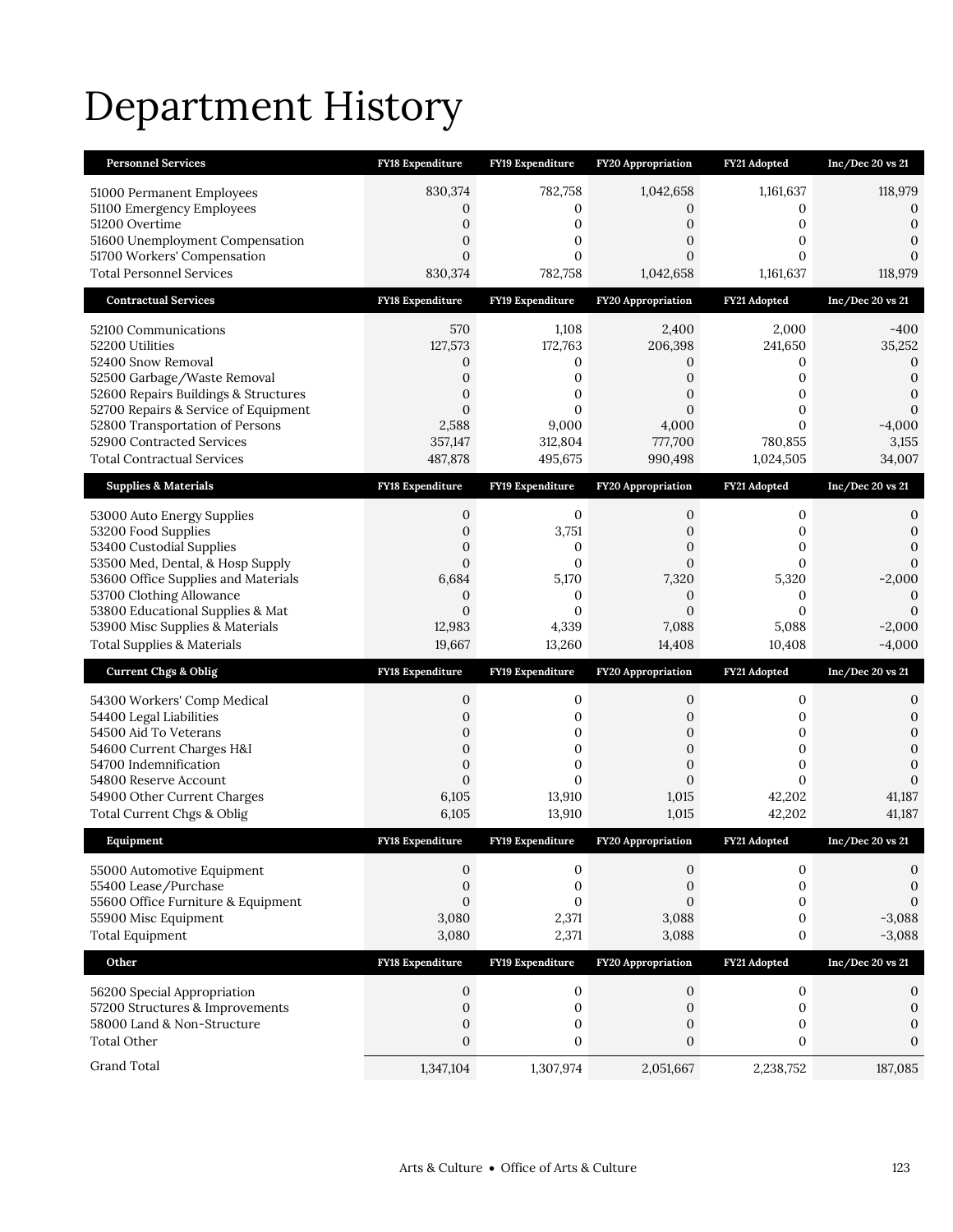## Department Personnel

| Title                      | Union<br>Code | Grade | Position | <b>FY21 Salary</b> | Title                     | Union<br>Code | Grade | Position | <b>FY21 Salary</b> |
|----------------------------|---------------|-------|----------|--------------------|---------------------------|---------------|-------|----------|--------------------|
|                            |               |       |          |                    |                           |               |       |          |                    |
| Arts Commissioner          | <b>CDH</b>    | NG.   | 1.00     | 142,390            | Special Assistant         | <b>EXM</b>    | 08    | 1.00     | 85,948             |
| Dir of Planning and Policy | <b>MYO</b>    | 09    | 1.00     | 91,014             | St Asst I                 | <b>MYO</b>    | 04    | 1.00     | 58,619             |
| <b>Executive Asst</b>      | <b>MYO</b>    | 08    | 1.00     | 84,972             | Staff Assistant I         | <b>MYO</b>    | 05    | 1.00     | 64,550             |
| Prj Manager                | <b>MYO</b>    | 08    | 1.00     | 83,284             | Staff Assistant II        | <b>MYO</b>    | 06    | 2.00     | 135,092            |
| Proj Director              | <b>MYO</b>    | 08    | 1.00     | 76,741             | <b>Staff Asst IV</b>      | <b>MYO</b>    | 09    | 1.00     | 79,114             |
| Spec Asst I                | <b>MYO</b>    | 10    | 1.00     | 98,203             | Staff Assistant           | <b>MYO</b>    | 04    | 2.00     | 115,609            |
|                            |               |       |          |                    | Total                     |               |       | 14       | 1,115,536          |
|                            |               |       |          |                    | Adjustments               |               |       |          |                    |
|                            |               |       |          |                    | Differential Payments     |               |       |          | $\mathbf{0}$       |
|                            |               |       |          |                    | Other                     |               |       |          | 83,100             |
|                            |               |       |          |                    | Chargebacks               |               |       |          | $\mathbf{0}$       |
|                            |               |       |          |                    | <b>Salary Savings</b>     |               |       |          | $-37,000$          |
|                            |               |       |          |                    | <b>FY21 Total Request</b> |               |       |          | 1,161,636          |

Г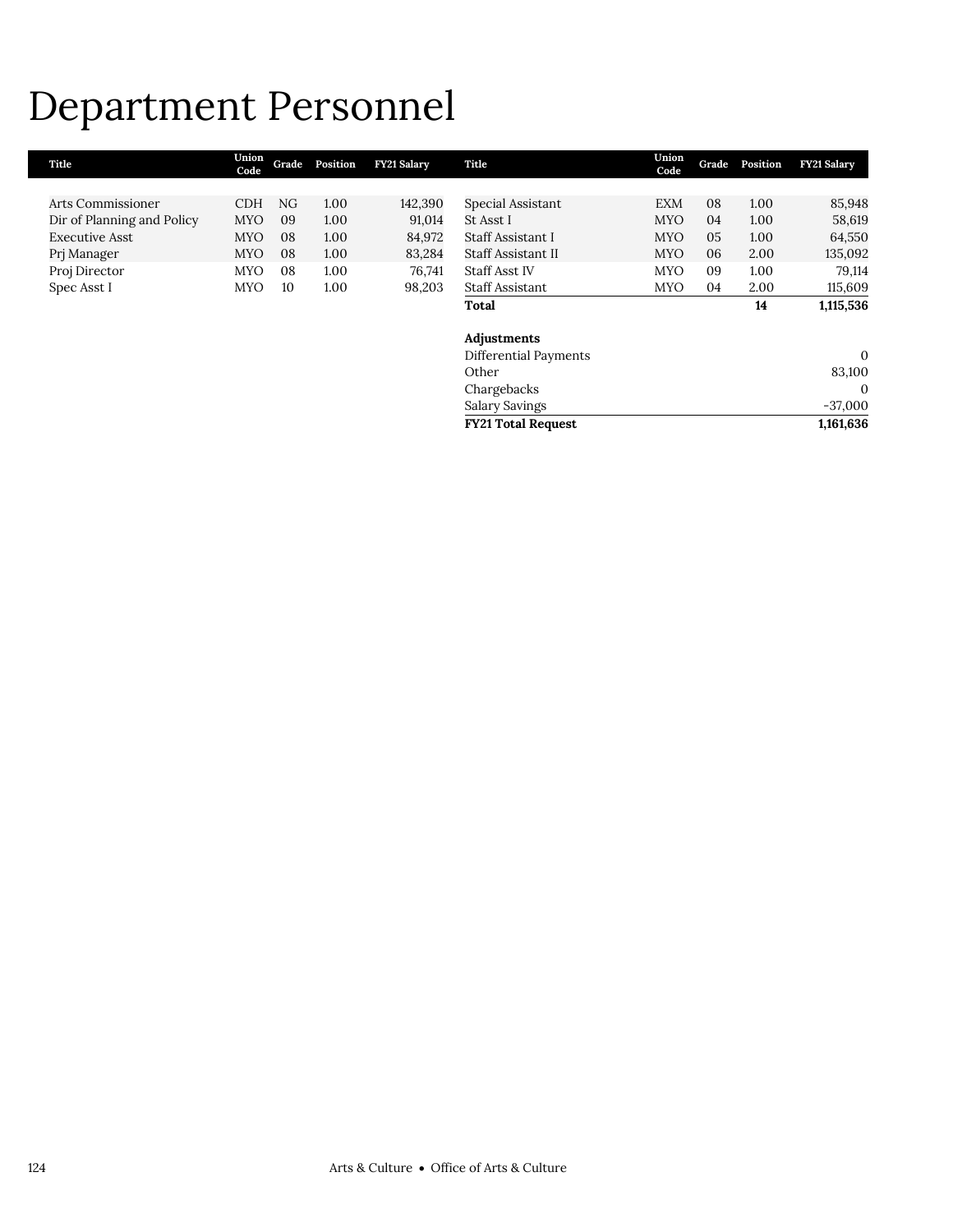# External Funds History

| <b>Personnel Services</b>                                    | FY18 Expenditure           | FY19 Expenditure        | FY20 Appropriation               | FY21 Adopted           | Inc/Dec 20 vs 21                 |
|--------------------------------------------------------------|----------------------------|-------------------------|----------------------------------|------------------------|----------------------------------|
| 51000 Permanent Employees                                    | 109,696                    | 136,663                 | 0                                | 75,206                 | 75,206                           |
| 51100 Emergency Employees                                    | 0                          | 0                       | 0                                | 0                      | 0                                |
| 51200 Overtime                                               | $\overline{0}$             | 0                       | $\mathbf{0}$                     | $\mathbf{0}$           | $\mathbf{0}$                     |
| 51300 Part Time Employees<br>51400 Health Insurance          | $\Omega$<br>4,981          | $\Omega$<br>6,802       | $\mathbf{0}$<br>$\boldsymbol{0}$ | 0<br>0                 | 0<br>$\mathbf{0}$                |
| 51500 Pension & Annuity                                      | 8,204                      | 11,915                  | 0                                | 0                      | $\mathbf{0}$                     |
| 51600 Unemployment Compensation                              | 0                          | 0                       | $\mathbf{0}$                     | 0                      | $\mathbf{0}$                     |
| 51700 Workers' Compensation                                  | $\Omega$                   | 0                       | $\mathbf{0}$                     | 0                      | $\mathbf{0}$                     |
| 51800 Indirect Costs                                         | 2,109                      | $\Omega$                | 0                                | 0                      | $\Omega$                         |
| 51900 Medicare<br><b>Total Personnel Services</b>            | 1,325<br>126,315           | 2,068<br>157,448        | $\boldsymbol{0}$<br>0            | $\mathbf{0}$<br>75,206 | $\Omega$<br>75,206               |
|                                                              |                            |                         |                                  |                        |                                  |
| <b>Contractual Services</b>                                  | <b>FY18 Expenditure</b>    | FY19 Expenditure        | <b>FY20 Appropriation</b>        | FY21 Adopted           | Inc/Dec 20 vs 21                 |
| 52100 Communications                                         | 1,087                      | 0                       | 0                                | $\mathbf{0}$           | 0                                |
| 52200 Utilities                                              | 0                          | 0<br>851                | 0                                | 0                      | 0                                |
| 52400 Snow Removal<br>52500 Garbage/Waste Removal            | 0<br>$\overline{0}$        | 0                       | 0<br>$\overline{0}$              | 0<br>$\mathbf{0}$      | $\mathbf{0}$<br>$\mathbf{0}$     |
| 52600 Repairs Buildings & Structures                         | 12,695                     | 5,665                   | $\overline{0}$                   | $\mathbf{0}$           | $\mathbf{0}$                     |
| 52700 Repairs & Service of Equipment                         | $\mathbf{0}$               | 0                       | $\overline{0}$                   | 0                      | $\mathbf{0}$                     |
| 52800 Transportation of Persons                              | 1,313                      | 6,990                   | $\overline{0}$                   | $\Omega$               | $\Omega$                         |
| 52900 Contracted Services                                    | 679,538<br>694,633         | 887,196                 | 721,813                          | 525,206                | $-196,607$<br>$-196,607$         |
| <b>Total Contractual Services</b>                            |                            | 900,702                 | 721,813                          | 525,206                |                                  |
| <b>Supplies &amp; Materials</b>                              | <b>FY18 Expenditure</b>    | FY19 Expenditure        | FY20 Appropriation               | FY21 Adopted           | Inc/Dec 20 vs 21                 |
| 53000 Auto Energy Supplies                                   | $\mathbf{0}$               | 0                       | 0                                | 0                      | 0                                |
| 53200 Food Supplies                                          | 693                        | 2,530                   | 0                                | 0                      | $\mathbf{0}$                     |
| 53400 Custodial Supplies<br>53500 Med, Dental, & Hosp Supply | 0<br>0                     | 0<br>0                  | 0<br>$\boldsymbol{0}$            | 0<br>0                 | $\mathbf{0}$<br>$\boldsymbol{0}$ |
| 53600 Office Supplies and Materials                          | $\overline{0}$             | 0                       | $\mathbf{0}$                     | $\mathbf{0}$           | $\mathbf{0}$                     |
| 53700 Clothing Allowance                                     | 0                          | 0                       | 0                                | 0                      | $\mathbf{0}$                     |
| 53800 Educational Supplies & Mat                             | $\overline{0}$             | $\Omega$                | $\boldsymbol{0}$                 | 0                      | $\mathbf{0}$                     |
| 53900 Misc Supplies & Materials                              | 12,948                     | 1,093                   | $\boldsymbol{0}$                 | 0                      | $\mathbf{0}$                     |
| <b>Total Supplies &amp; Materials</b>                        | 13,641                     | 3,623                   | 0                                | 0                      | $\Omega$                         |
| <b>Current Chgs &amp; Oblig</b>                              | <b>FY18 Expenditure</b>    | <b>FY19 Expenditure</b> | <b>FY20 Appropriation</b>        | FY21 Adopted           | Inc/Dec 20 vs 21                 |
| 54300 Workers' Comp Medical                                  | 0                          | 0                       | 0                                | 0                      | 0                                |
| 54400 Legal Liabilities                                      | 0                          | 0                       | 0                                | 0                      | $\mathbf{0}$                     |
| 54600 Current Charges H&I                                    | 0                          | 0                       | 0                                | 0                      | $\mathbf{0}$                     |
| 54700 Indemnification<br>54800 Reserve Account               | $\overline{0}$<br>$\Omega$ | 0<br>$\Omega$           | 0<br>$\Omega$                    | 0<br>$\mathbf{0}$      | $\boldsymbol{0}$<br>$\Omega$     |
| 54900 Other Current Charges                                  | 476                        | $\boldsymbol{0}$        | $\boldsymbol{0}$                 | $\boldsymbol{0}$       | $\boldsymbol{0}$                 |
| Total Current Chgs & Oblig                                   | 476                        | 0                       | $\boldsymbol{0}$                 | 0                      | $\boldsymbol{0}$                 |
| Equipment                                                    | <b>FY18 Expenditure</b>    | FY19 Expenditure        | <b>FY20 Appropriation</b>        | FY21 Adopted           | Inc/Dec 20 vs 21                 |
| 55000 Automotive Equipment                                   | $\boldsymbol{0}$           | $\boldsymbol{0}$        | $\boldsymbol{0}$                 | $\mathbf{0}$           | 0                                |
| 55400 Lease/Purchase                                         | 0                          | 0                       | 0                                | $\mathbf{0}$           | 0                                |
| 55600 Office Furniture & Equipment                           | $\mathbf{0}$               | 0                       | $\mathbf{0}$                     | 0                      | $\Omega$                         |
| 55900 Misc Equipment                                         | 3,300                      | 1,345                   | 0                                | 0                      | 0                                |
| <b>Total Equipment</b>                                       | 3,300                      | 1,345                   | 0                                | 0                      | $\boldsymbol{0}$                 |
| Other                                                        | FY18 Expenditure           | FY19 Expenditure        | <b>FY20 Appropriation</b>        | FY21 Adopted           | Inc/Dec 20 vs 21                 |
| 56200 Special Appropriation                                  | $\mathbf{0}$               | 0                       | 0                                | $\boldsymbol{0}$       | 0                                |
| 57200 Structures & Improvements                              | 0                          | 0                       | $\mathbf{0}$                     | $\mathbf{0}$           | 0                                |
| 58000 Land & Non-Structure                                   | 0                          | 0                       | 0                                | 0                      | 0                                |
| <b>Total Other</b>                                           | $\boldsymbol{0}$           | 0                       | $\boldsymbol{0}$                 | $\mathbf{0}$           | 0                                |
| Grand Total                                                  | 838,365                    | 1,063,118               | 721,813                          | 600,412                | $-121,401$                       |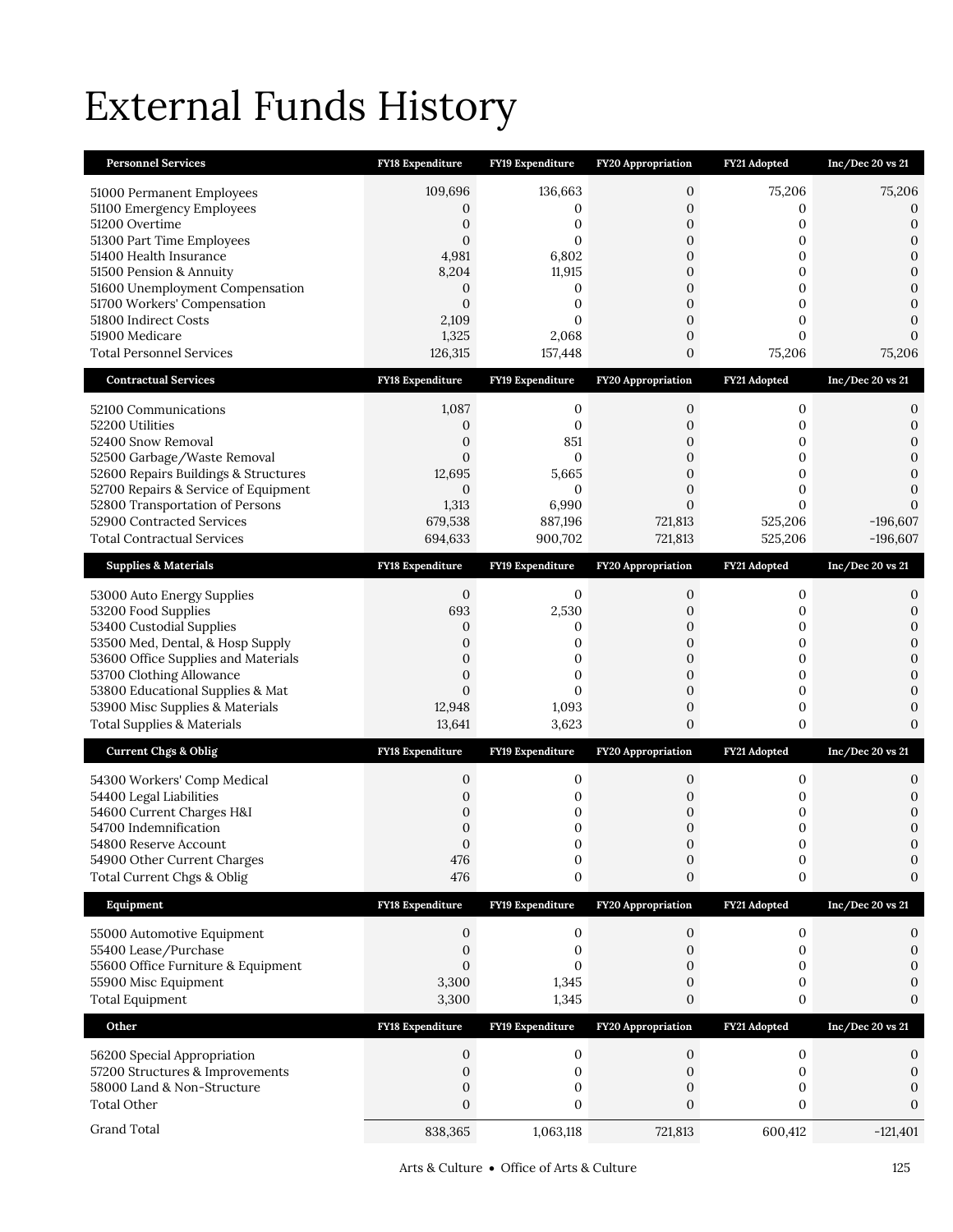## External Funds Personnel

| Title | Union<br>Code | Grade Position | FY21 Salary | Title                     | Union<br>Code |    | Grade Position | <b>FY21 Salary</b> |
|-------|---------------|----------------|-------------|---------------------------|---------------|----|----------------|--------------------|
|       |               |                |             |                           |               |    |                |                    |
|       |               |                |             | Spec Asst                 | <b>MYN</b>    | NG | 1.00           | 75,206             |
|       |               |                |             | <b>Total</b>              |               |    |                | 75,206             |
|       |               |                |             | Adjustments               |               |    |                |                    |
|       |               |                |             | Differential Payments     |               |    |                | $\mathbf{0}$       |
|       |               |                |             | Other                     |               |    |                | $\mathbf{0}$       |
|       |               |                |             | Chargebacks               |               |    |                | $\mathbf{0}$       |
|       |               |                |             | <b>Salary Savings</b>     |               |    |                | $\mathbf{0}$       |
|       |               |                |             | <b>FY21 Total Request</b> |               |    |                | 75,206             |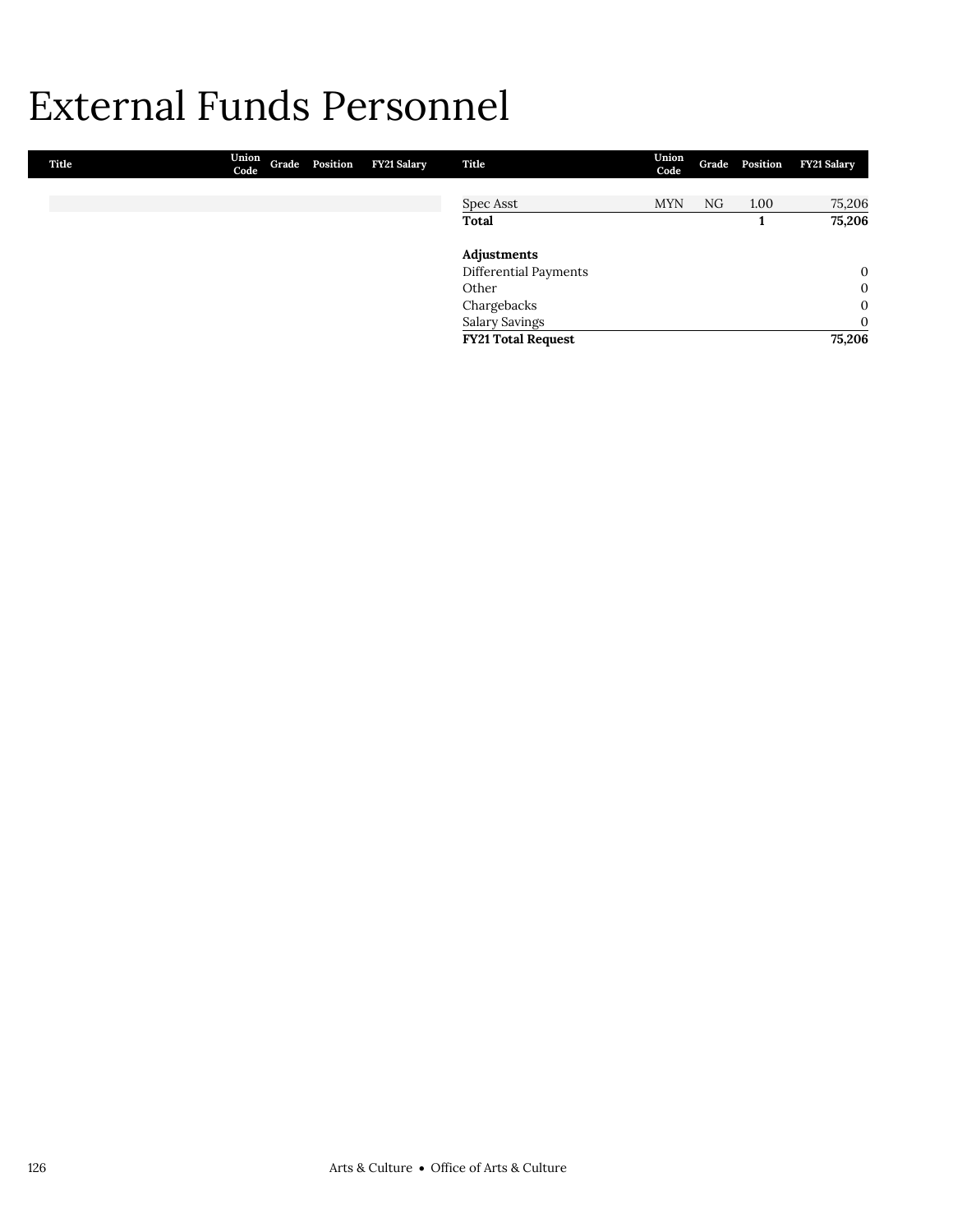## <span id="page-10-0"></span>Program 1. Arts & Culture

## **Kara Elliott-Ortega,** *Manager,* **Organization 414100**

## **Program Description**

The Arts & Culture program oversees the City's efforts to support artists, the arts and outreach to new audiences in Boston and beyond.

|       | <b>Operating Budget</b> |                                                                       | <b>Actual</b> '18  | <b>Actual</b> '19  | Approp '20             | <b>Budget '21</b>      |
|-------|-------------------------|-----------------------------------------------------------------------|--------------------|--------------------|------------------------|------------------------|
|       |                         | <b>Personnel Services</b><br>Non Personnel                            | 830,374<br>516,730 | 782,758<br>525,216 | 1,042,658<br>1,009,009 | 1,161,637<br>1,077,115 |
|       |                         | <b>Total</b>                                                          | 1,347,104          | 1,307,974          | 2,051,667              | 2,238,752              |
|       | Performance             |                                                                       |                    |                    |                        |                        |
| Goal: |                         | Equitable Resources and Access for All                                |                    |                    |                        |                        |
|       |                         | <b>Performance Measures</b>                                           | <b>Actual</b> '18  | Actual '19         | Projected '20          | Target '21             |
|       |                         | % of first time BCC organizational<br>grant awardees                  | 26%                | 29%                | 39%                    | 27%                    |
|       |                         | % of zip codes receiving<br>organizational grant funding              | 74%                | 92%                | 57%                    | 78%                    |
|       |                         | % of zip codes with approved public<br>art applications               | 25%                | 26%                | 41.2%                  | 19%                    |
| Goal: |                         | Integrate Arts and Culture into all aspects of Civic Life             |                    |                    |                        |                        |
|       |                         | <b>Performance Measures</b>                                           | <b>Actual</b> '18  | <b>Actual '19</b>  | Projected '20          | Target '21             |
|       |                         | Number of Percent for Art Projects<br>contracted per fiscal year      | 3                  | $\overline{c}$     | 3                      | 10                     |
| Goal: | Keep Artists in Boston  |                                                                       |                    |                    |                        |                        |
|       |                         | <b>Performance Measures</b>                                           | <b>Actual</b> '18  | <b>Actual '19</b>  | Projected '20          | Target '21             |
|       |                         | Number of Artists supported by the<br>Artist Resource Manager         | 990                | 1,200              | 1,557                  | 700                    |
|       |                         | Number of artists who have applied<br>for an opportunity through MOAC | 1,496              | 1,431              | 2,551                  | 750                    |
|       |                         | Number of Boston Certified Artists                                    |                    | 214                | 234                    | 100                    |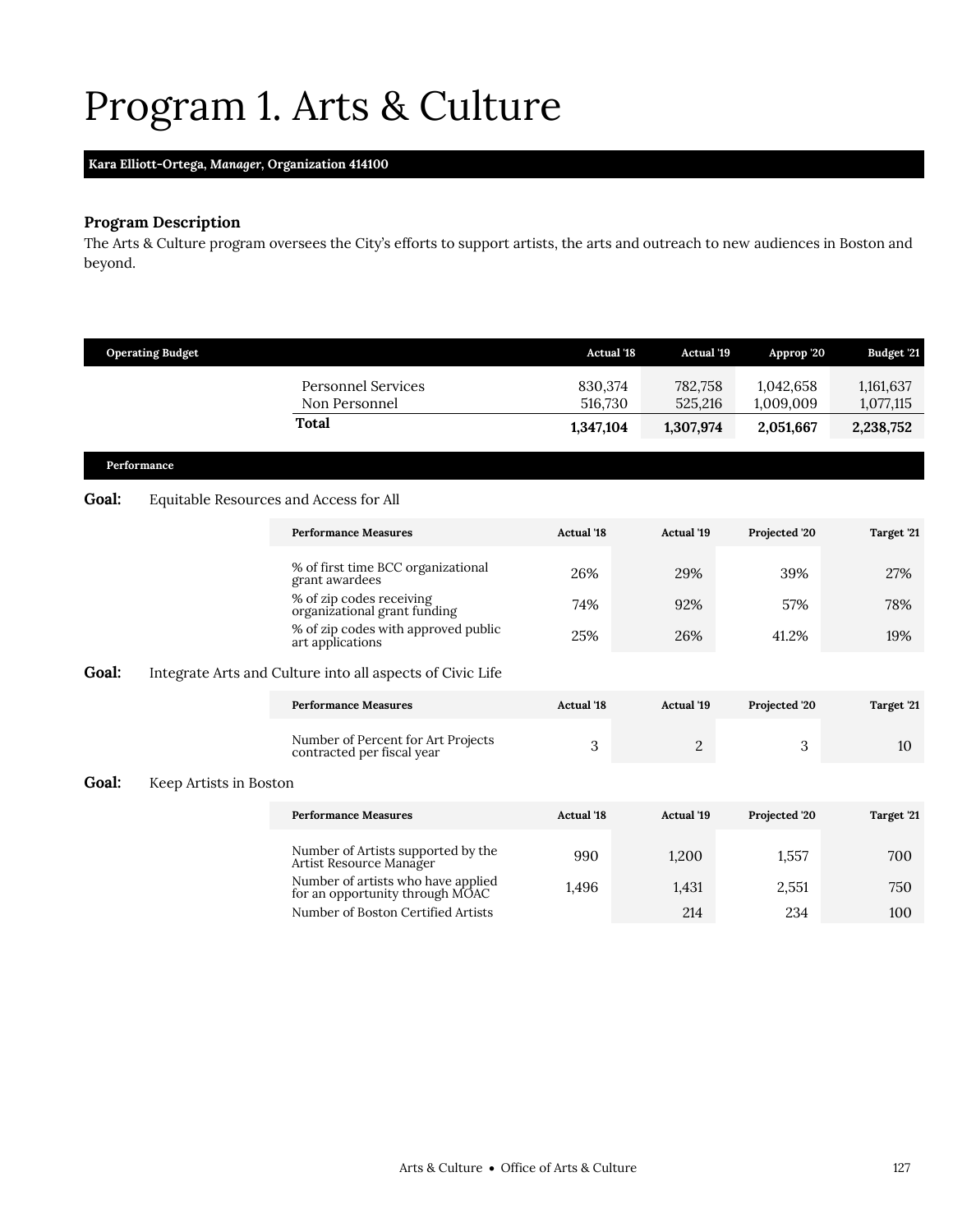## External Funds Projects

#### **Artist Resource Desk**

#### **Project Mission**

The Artist Resource Desk was created as part of the Boston Creates planning process by artists who felt disconnected from City Hall and sought clarity on how to access City resources. This Desk supports artists through the process of: permitting, zoning, and other regulatory requirements for arts and culture uses. The award was funded as part of a public benefit obligation of the Russia Wharf Redevelopment Project.

#### **ArtLab**

#### **Project Mission**

The ArtLab grant funds Allston-Brighton artists and projects through the Opportunity Fund, a Boston Cultural Council program that supports professional development for Boston-based artists, events and festivals in the City, and cultural field trips organized by public schools. The award is funded by Harvard University as part of a public benefit obligation of the ArtLab Project, to be expended over five years through FY23.

**Boston Artists in Residence**

#### **Project Mission**

The Boston Artists in Residence program seeks to integrate artists into City departments and agencies. Boston AIR in collaboration with BCYF was able to place artists in ten neighborhood-based centers around the city. The award was funded as part of a public benefit obligation of the Russia Wharf Redevelopment Project.

**Boston Cultural Council**

#### **Project Mission**

The Boston Cultural Council allocates funds from the Massachusetts Cultural Council annually to Boston to be regranted to non-profit arts organizations in the City. This year, the Office of Arts & Culture will receive funds to distribute to the non-profit cultural industry.

**Boston Marathon Memorial**

#### **Project Mission**

The Boston Marathon Memorial grant supports the planning of a memorial in Copley Square that speaks to the resilience of Boston, honors survivors and victims of domestic terrorism and violence, and celebrates Boston's peacekeepers and healers. This one-time grant was awarded by the Copley Square Charitable Trust.

#### **Boston Public Art Fund**

#### **Project Mission**

The purpose of this fund is to purchase goods and services to support public art throughout the City of Boston. Funding is received by receipts from easements granted by the Public Improvement Commission per G.L.c44, §53E ½.

#### **Communications Staff Grant**

#### **Project Mission**

Providing equitable access to support services and resources that the City of Boston offers to the cultural community and artists is an important part of implementing the Boston Creates Cultural Plan. Funded by The Boston Foundation through FY19, full time in-house communication staff will enhance the Mayor's Office of Arts and Culture capacity to reach every community and all of Boston's artists.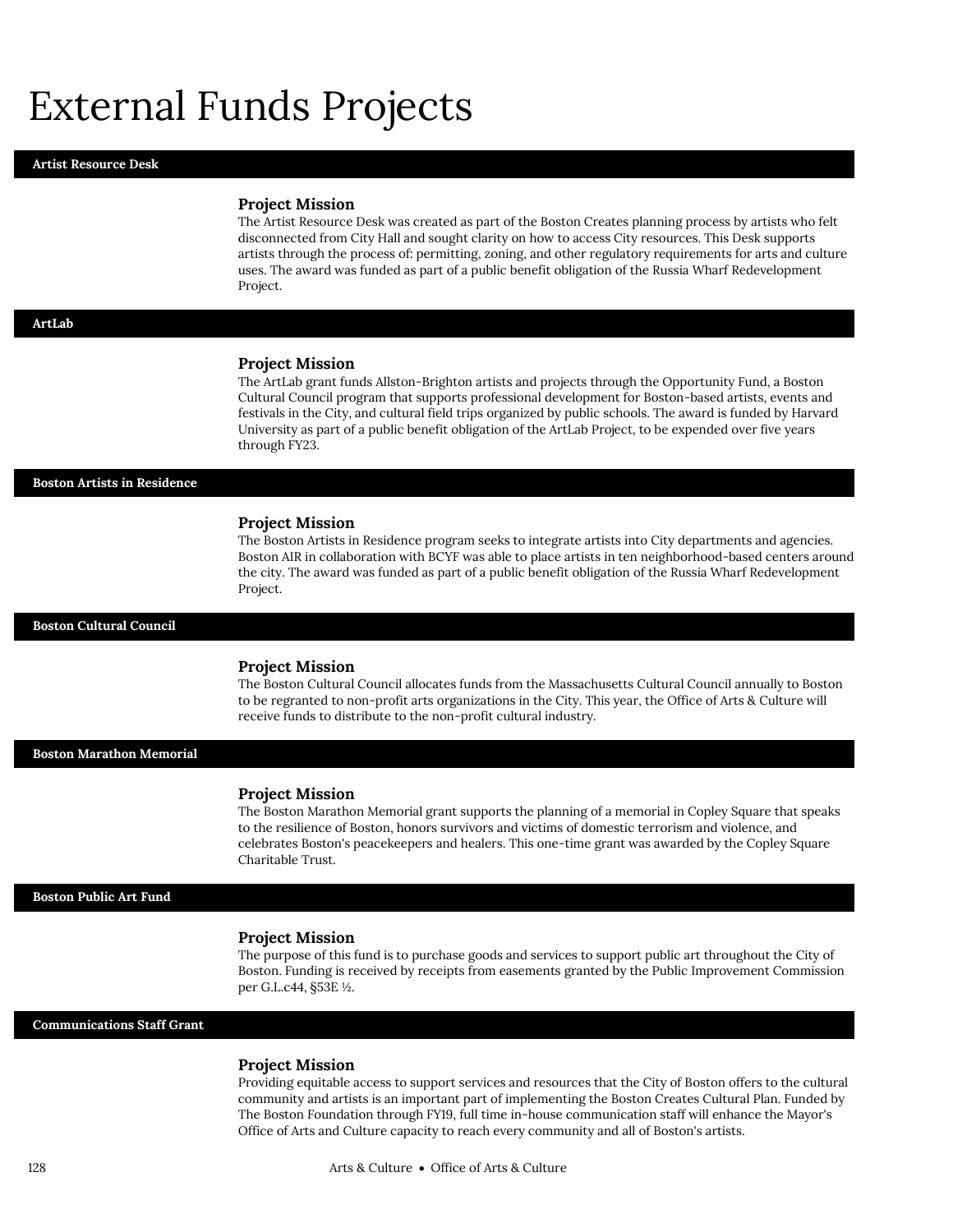## **Project Mission**

Grants to Individual Artists gives support to artists for activities that helps to share their work, teach others, and continue their professional development. Funding is used for materials, stipends for teaching artists, or anything that helps an artist develop their artistic practice. The award was funded as part of a public benefit obligation of the Russia Wharf Redevelopment Project.

#### **National Arts Program**

#### **Project Mission**

Funded by the National Arts Program Foundation, this grant supports the City of Boston's National Arts Program Awards, an annual exhibition that invites City employees and immediate family members to display their art in City Hall.

#### **National Endowment for the Arts**

#### **Project Mission**

Awarded through the National Endowment for the Arts' Our Town program, this year-long grant supports arts programming and cultural district planning in Hyde Square's Latin Quarter Cultural District.

#### **Emerging Artists Program**

#### **Project Mission**

This year-long grant from the Boston Foundation supports the Emerging Artists program, which awards prizes annually to local artists who produce fresh, original, and contemporary work.

#### **N.E. Artists in Residence**

#### **Project Mission**

Funded by Our Town award from the National Endowment for the Arts, the Artists in Residency program will worked to directly connect local artists with city departments and the municipal planning process, informing policy around civic practice and the role of artists in government and community work.

#### **Strand Theatre Revolving Fund**

#### **Project Mission**

The purpose of the fund authorized by (Chapter 44, Section 53E ½) is to pay for expenses related to the operations of the Strand Theatre. This revolving fund is funded from rental fees that are paid when the theater is rented.

#### **Surdna Foundation Grant**

#### **Project Mission**

This grant provides general project support for MOAC's implementation of the Surdna Foundation's refined strategy, Radical Imagination for Racial Justice. As part of a learning cohort, MOAC will strive to establish effective philanthropic practices and strategies for investing in artist-leaders of color working to build a more racially just society.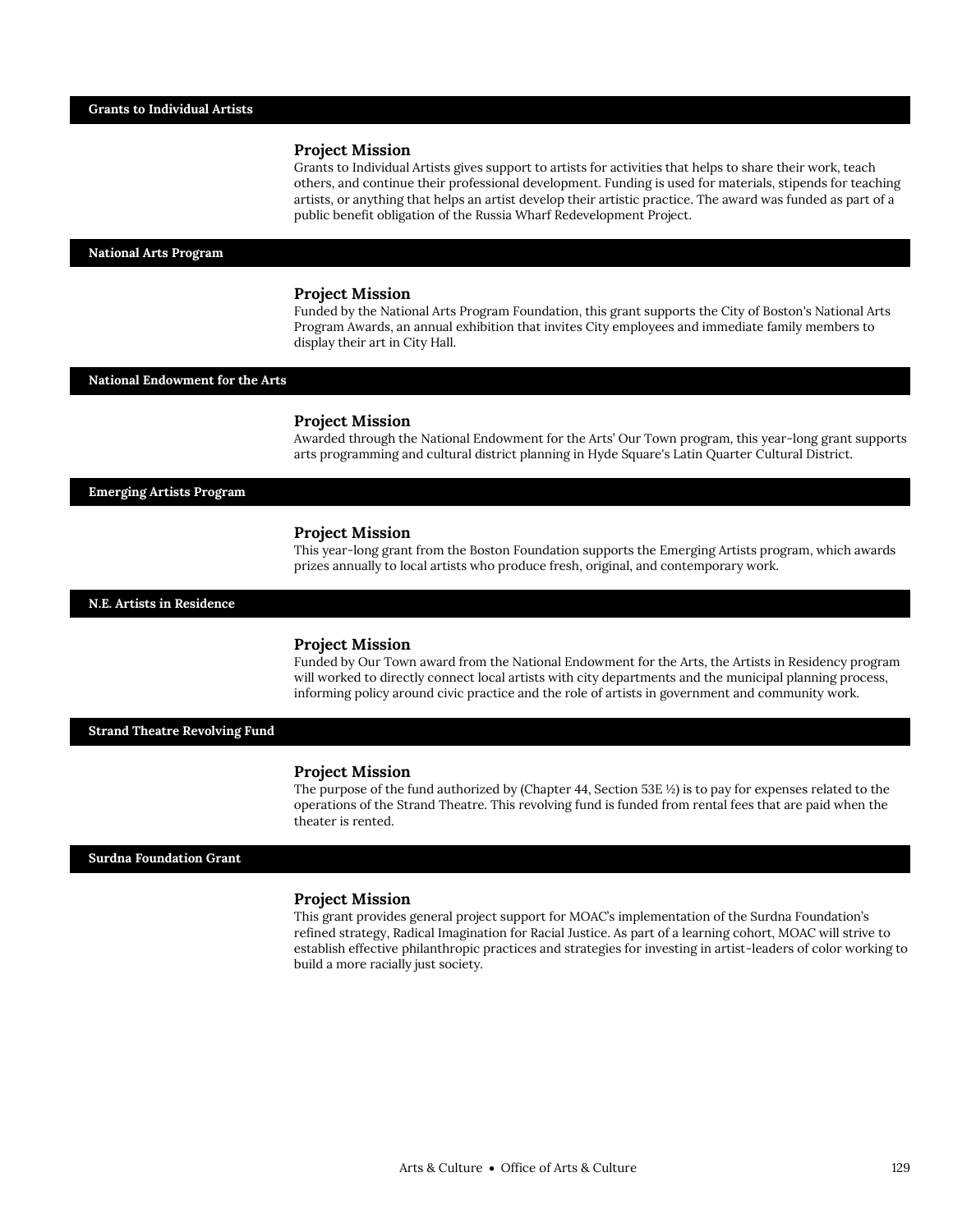# Office of Arts & Culture Capital Budget

## **Overview**

The Mayor's Office of Arts and Culture is responsible for the integration of arts and culture into all aspects of civic life. Their office enhances the quality of life, the economy, and the design of the City through the arts. The Percent for the Arts project will utilize one percent of the City's annual capital borrowing, to provide permanent public artwork by collaborating between professional artists and the community.

## **FY21 Major Initiatives**

- Active public art projects at the Jamaica Plain Library, Dudley Library, and Vine Street BCYF will continue to move forward.
- New public art projects in East Boston, Fenway, Dorchester, and other neighborhoods will move forward.
- New public art will be installed in conjunction with Public Works Department projects in the North End and Hyde Square in Jamaica Plain.
- A new round of project locations will be identified.

| <b>Capital Budget Expenditures</b> |        | Total Actual '18 Total Actual '19 | <b>Estimated '20</b> | <b>Total Projected</b><br>-21 |
|------------------------------------|--------|-----------------------------------|----------------------|-------------------------------|
| <b>Total Department</b>            | 20,000 | 60,000                            | 590,000              | 530,000                       |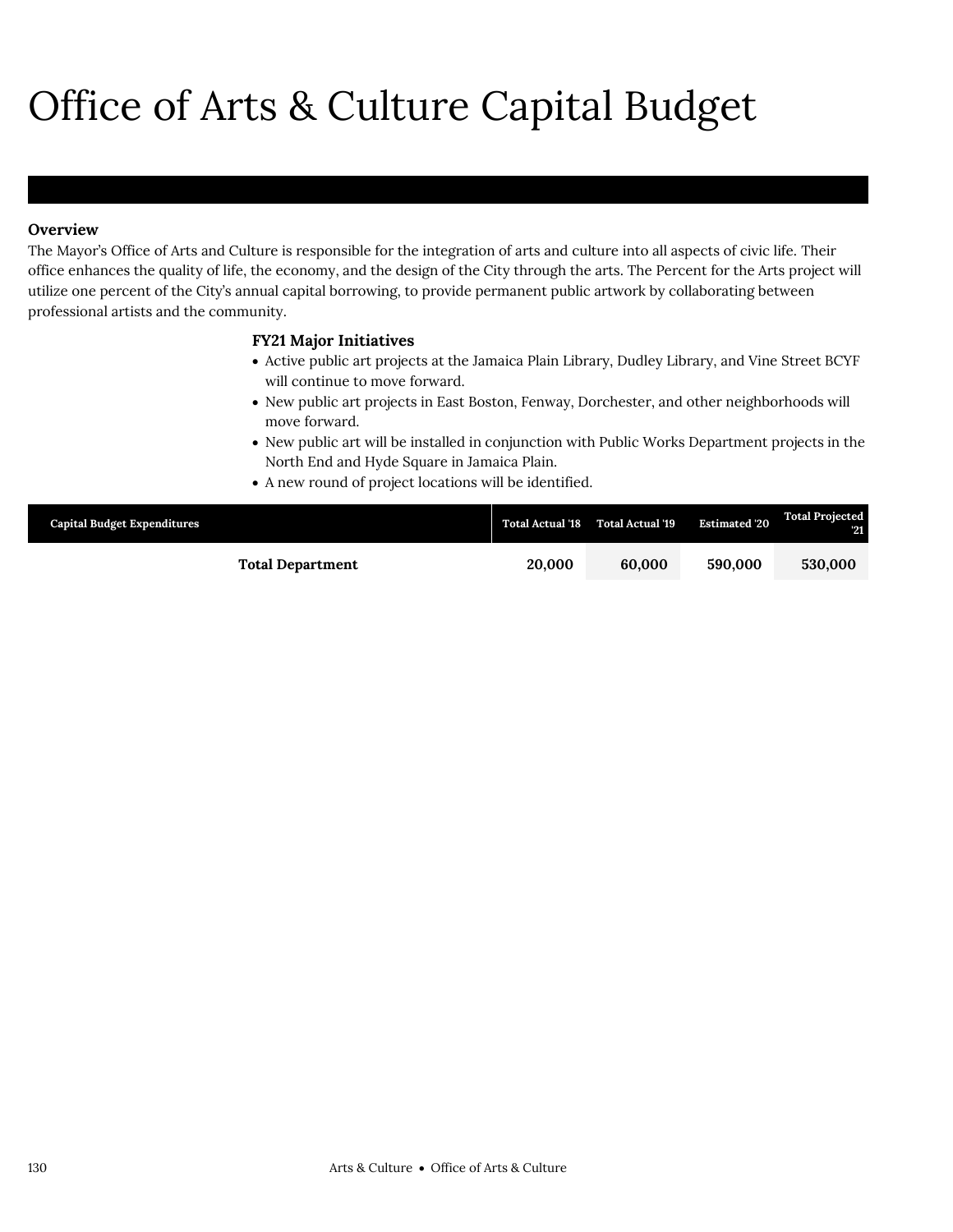## Office of Arts & Culture Project Profiles

## **JAMAICA PLAIN BRANCH LIBRARY ART**

### **Project Mission**

Create and install permanent artwork at the Jamaica Plain Branch Library. **Managing Department, Office of Arts and Culture Status, In Design Location, Jamaica Plain Operating Impact, No** 

### **Authorizations**

|                                          |          |             |             | Non Capital |          |
|------------------------------------------|----------|-------------|-------------|-------------|----------|
| Source                                   | Existing | <b>FY21</b> | Future      | Fund        | Total    |
| City Capital                             | 200,000  | 0           | 0           | 0           | 200,000  |
| Grants/Other                             |          | 0           | 0           |             | 0        |
| Total                                    | 200,000  | 0           | 0           |             | 200,000  |
| <b>Expenditures (Actual and Planned)</b> |          |             |             |             |          |
|                                          | Thru     |             |             |             |          |
| Source                                   | 6/30/19  | <b>FY20</b> | <b>FY21</b> | FY22-25     | Total    |
| City Capital                             | 80,000   | 90,000      | 30,000      | 0           | 200,000  |
| Grants/Other                             | O        | 0           |             | 0           | $\theta$ |
| Total                                    | 80,000   | 90,000      | 30,000      |             | 200,000  |

## **PERCENT FOR THE ARTS**

## **Project Mission**

One percent of the City's annual capital budget is designated for the commissioning of permanent, public art in municipal spaces. Site selection will be coordinated with projects in the capital plan.

Managing Department, Office of Arts and Culture Status, Annual Program

| <b>Authorizations</b>                    |           |              |             |             |            |
|------------------------------------------|-----------|--------------|-------------|-------------|------------|
|                                          |           |              |             | Non Capital |            |
| Source                                   | Existing  | <b>FY21</b>  | Future      | Fund        | Total      |
| City Capital                             | 5,400,000 | 2,000,000    | 7,600,000   | 0           | 15,000,000 |
| Grants/Other                             | 0         | 0            | $\Omega$    | 0           | $\theta$   |
| Total                                    | 5,400,000 | 2,000,000    | 7,600,000   | 0           | 15,000,000 |
| <b>Expenditures (Actual and Planned)</b> |           |              |             |             |            |
|                                          | Thru      |              |             |             |            |
| Source                                   | 6/30/19   | <b>FY20</b>  | <b>FY21</b> | FY22-25     | Total      |
| City Capital                             | $\theta$  | 140,000      | 500,000     | 14,360,000  | 15,000,000 |
| Grants/Other                             |           | 0<br>0       | 0           |             | $\Omega$   |
| Total                                    |           | 0<br>140,000 | 500,000     | 14,360,000  | 15,000,000 |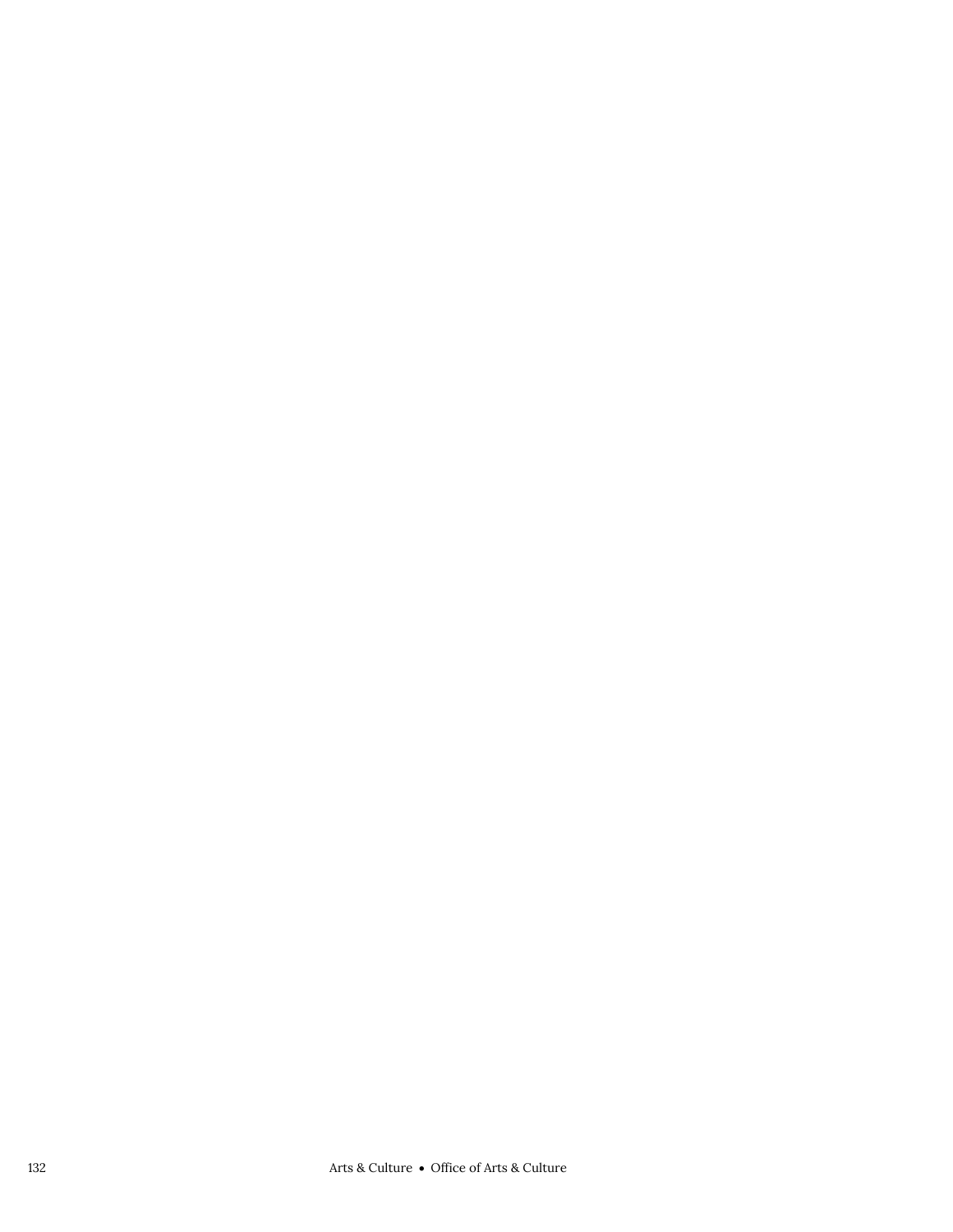# Library Department Operating Budget

## **David Leonard,** *President,* **Appropriation 110000**

## **Department Mission**

Boston Public Library provides educational and cultural enrichment free to all for the residents of Boston, Massachusetts and beyond, through its collections, services, programs, and spaces.

## <span id="page-16-0"></span>**Selected Performance Goals**

## **Community Library Services**

- To provide customer satisfaction through daily operations, program events, and special collection events.
- To provide improved access to programs, services and collections.
- To support improved youth literacy.

| <b>Operating Budget</b>      | Program Name                      | <b>Total Actual '18</b> | <b>Total Actual '19</b> | <b>Total Approp</b><br>20 | <b>Total Budget '21</b>   |
|------------------------------|-----------------------------------|-------------------------|-------------------------|---------------------------|---------------------------|
|                              | Library Administration            | 19,167,006              | 21,052,789              | 21,228,473                | 22,134,615                |
|                              | <b>Community Library Services</b> | 15,044,093              | 15,868,371              | 17,260,723                | 17,391,956                |
|                              | Research Services                 | 1,547,383               | 1,742,700               | 2,045,704                 | 1,859,936                 |
|                              | Total                             | 35,758,482              | 38,663,860              | 40,534,900                | 41,386,507                |
|                              |                                   |                         |                         |                           |                           |
| <b>External Funds Budget</b> | <b>Fund Name</b>                  | <b>Total Actual '18</b> | <b>Total Actual '19</b> | <b>Total Approp</b><br>20 | <b>Total Budget</b><br>21 |
|                              | Boston Public Library Affiliates  | 1,131,286               | 1,325,419               | 1,148,181                 | 1,486,195                 |
|                              | Inter-Library Loan Grant          | 100,000                 | 100,000                 | 105,368                   | 100,000                   |
|                              | Library for the Commonwealth      | 2,501,883               | 2,606,384               | 2,523,529                 | 2,707,276                 |
|                              | Other Sources                     | 2,260,916               | 3,351,874               | 2,915,402                 | 2,830,338                 |
|                              | State Aid to Libraries            | $\Omega$                | $\Omega$                | 700,670                   | 752,952                   |
|                              | Trust Fund Income                 | 1,987,221               | 2,088,094               | 2,027,304                 | 1,970,770                 |
|                              | Total                             | 7,981,306               | 9,471,770               | 9,420,454                 | 9,847,532                 |
|                              |                                   |                         |                         |                           |                           |

| <b>Operating Budget</b>             | <b>Actual</b> '18        | <b>Actual</b> '19        | Approp '20               | Budget '21               |
|-------------------------------------|--------------------------|--------------------------|--------------------------|--------------------------|
| Personnel Services<br>Non Personnel | 24,388,471<br>11.370.011 | 26,369,508<br>12.294.352 | 27,352,869<br>13.182.031 | 27,678,938<br>13,707,569 |
| Total                               | 35.758.482               | 38.663.860               | 40.534.900               | 41,386,507               |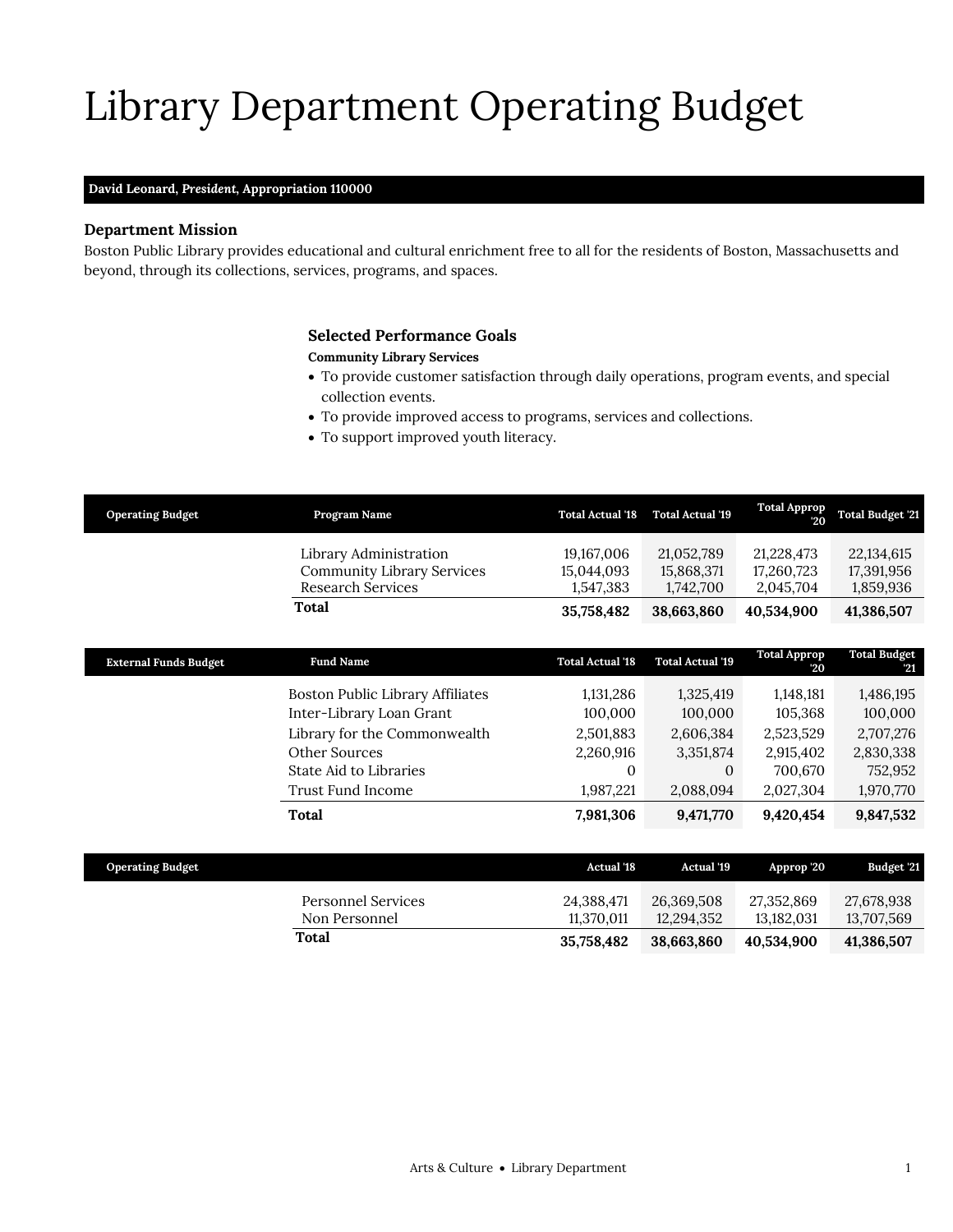## Library Department Operating Budget



## **Authorizing Statutes**

- Power of City to Establish and Maintain a Library, 1848 Mass. Acts ch. 52, §1.
- Library Department: Trustees of the Public Library, Appointment, Compensation, etc., 1878 Mass. Acts ch. 114, §3; 1994 Mass. Acts ch. 157, §3.
- Organization of Board; Powers and Duties, 1878 Mass. Acts ch. 114, §4-5.
- Librarian and Other Officers, 1878 Mass. Acts ch. 114, §1-2, 6; 1943 Mass. Acts ch. 218; 1953 Mass. Acts ch. 167.
- Reports to Mayor and City Council, 1887 Mass. Acts ch. 60.
- Incorporation of the Trustees, Duties, 1878 Mass. Acts ch. 114 §1.
- Authority of Corporation to Take and Hold Property; Limitation, 1878 Mass. Acts ch. 114 §2.

## **Description of Services**

The Boston Public Library system consists of the Central Library at Copley Square, including the Kirstein Business Library, branch libraries located throughout Boston's neighborhoods and one remote storage facility. Library staff assists users in locating and using resources, and provides public programming, exhibits, and outreach. Internet, wireless, and online technology resources connect people to informational resources aimed at enriching individuals, organizations, and the entire community.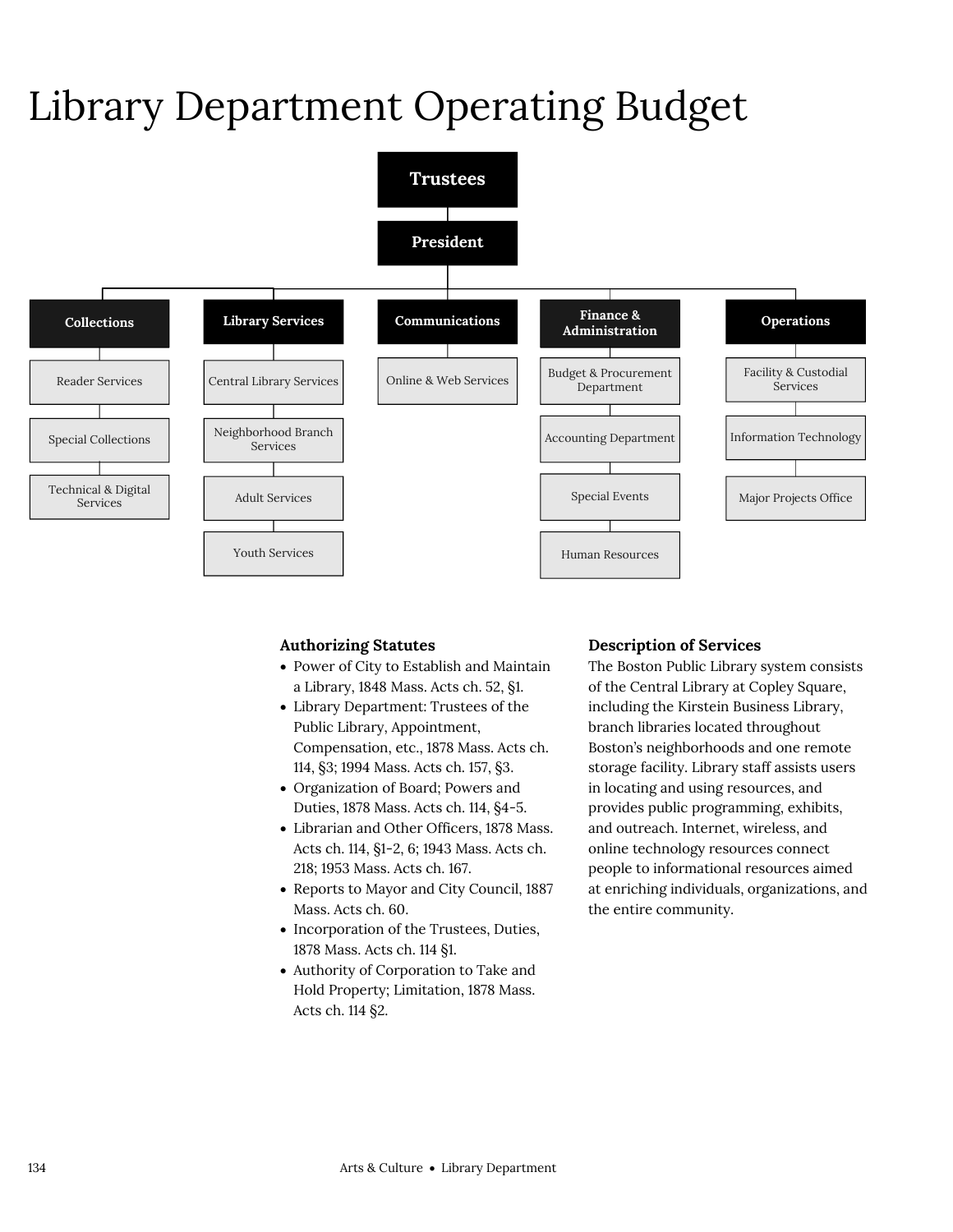## Department History

| <b>Personnel Services</b>                                           | <b>FY18 Expenditure</b>       | FY19 Expenditure              | <b>FY20 Appropriation</b>  | FY21 Adopted              | Inc/Dec 20 vs 21                 |
|---------------------------------------------------------------------|-------------------------------|-------------------------------|----------------------------|---------------------------|----------------------------------|
| 51000 Permanent Employees<br>51100 Emergency Employees              | 23,798,818<br>$\mathbf{0}$    | 25,549,158<br>0               | 26,928,869<br>$\mathbf{0}$ | 27,254,938<br>0           | 326,069<br>$\boldsymbol{0}$      |
| 51200 Overtime                                                      | 519,528                       | 668,148                       | 325,000                    | 325,000                   | $\mathbf{0}$                     |
| 51600 Unemployment Compensation                                     | 22,247                        | 84,026                        | 20,000                     | 20,000                    | $\mathbf{0}$                     |
| 51700 Workers' Compensation                                         | 47,878                        | 68,176                        | 79,000                     | 79,000                    | $\mathbf{0}$                     |
| <b>Total Personnel Services</b>                                     | 24,388,471                    | 26,369,508                    | 27,352,869                 | 27,678,938                | 326,069                          |
| <b>Contractual Services</b>                                         | FY18 Expenditure              | FY19 Expenditure              | FY20 Appropriation         | FY21 Adopted              | Inc/Dec 20 vs 21                 |
| 52100 Communications                                                | 96,134                        | 165,871                       | 120,618                    | 99,118                    | $-21,500$                        |
| 52200 Utilities                                                     | 3,472,854                     | 3,810,386                     | 3,706,128                  | 3,946,488                 | 240,360                          |
| 52400 Snow Removal                                                  | 0                             | 0                             | 0                          | 0                         | 0                                |
| 52500 Garbage/Waste Removal<br>52600 Repairs Buildings & Structures | $\boldsymbol{0}$<br>2,191,913 | $\boldsymbol{0}$<br>2,273,731 | $\mathbf{0}$<br>2,537,150  | $\mathbf{0}$<br>2,537,150 | $\mathbf{0}$<br>$\mathbf{0}$     |
| 52700 Repairs & Service of Equipment                                | 177,881                       | 89,222                        | 224,100                    | 174,100                   | $-50,000$                        |
| 52800 Transportation of Persons                                     | 58,208                        | 61,707                        | 68,960                     | 62,000                    | $-6,960$                         |
| 52900 Contracted Services                                           | 1,694,391                     | 1,963,332                     | 2,421,588                  | 2,580,588                 | 159,000                          |
| <b>Total Contractual Services</b>                                   | 7,691,381                     | 8,364,249                     | 9,078,544                  | 9,399,444                 | 320,900                          |
| <b>Supplies &amp; Materials</b>                                     | <b>FY18 Expenditure</b>       | FY19 Expenditure              | <b>FY20 Appropriation</b>  | FY21 Adopted              | Inc/Dec 20 vs 21                 |
| 53000 Auto Energy Supplies                                          | 0                             | 0                             | 0                          | $\mathbf{0}$              | 0                                |
| 53200 Food Supplies                                                 | $\mathbf{0}$                  | 0                             | 0                          | $\mathbf{0}$              | $\mathbf{0}$                     |
| 53400 Custodial Supplies<br>53500 Med, Dental, & Hosp Supply        | 820<br>$\mathbf{0}$           | 909<br>0                      | 7,500<br>0                 | 7,500<br>$\mathbf{0}$     | $\mathbf{0}$<br>$\boldsymbol{0}$ |
| 53600 Office Supplies and Materials                                 | 17,340                        | 17,340                        | 17,340                     | 17,340                    | $\mathbf{0}$                     |
| 53700 Clothing Allowance                                            | $\mathbf{0}$                  | 0                             | 0                          | 0                         | $\mathbf{0}$                     |
| 53800 Educational Supplies & Mat                                    | $\overline{0}$                | $\mathbf{0}$                  | $\overline{0}$             | $\mathbf{0}$              | $\boldsymbol{0}$                 |
|                                                                     |                               |                               |                            |                           |                                  |
| 53900 Misc Supplies & Materials                                     | 3,128,959                     | 3,300,168                     | 3,300,168                  | 3,300,168                 | $\mathbf{0}$                     |
| <b>Total Supplies &amp; Materials</b>                               | 3,147,119                     | 3,318,417                     | 3,325,008                  | 3,325,008                 | $\mathbf{0}$                     |
| <b>Current Chgs &amp; Oblig</b>                                     | <b>FY18 Expenditure</b>       | FY19 Expenditure              | <b>FY20 Appropriation</b>  | FY21 Adopted              | Inc/Dec 20 vs 21                 |
| 54300 Workers' Comp Medical                                         | 13,537                        | 50,295                        | 10,000                     | 10,000                    | 0                                |
| 54400 Legal Liabilities                                             | 0                             | 0                             | 0                          | 0                         | $\mathbf{0}$                     |
| 54500 Aid To Veterans                                               | 0                             | $\boldsymbol{0}$              | 0                          | $\mathbf{0}$              | $\boldsymbol{0}$                 |
| 54600 Current Charges H&I                                           | $\overline{0}$                | $\mathbf{0}$                  | $\overline{0}$             | $\mathbf{0}$              | $\mathbf{0}$                     |
| 54700 Indemnification<br>54800 Reserve Account                      | 0<br>$\overline{0}$           | 0<br>$\overline{0}$           | 0<br>$\overline{0}$        | 0<br>$\mathbf{0}$         | $\mathbf{0}$<br>$\mathbf{0}$     |
| 54900 Other Current Charges                                         | 273,698                       | 262,071                       | 328,810                    | 497,249                   | 168,439                          |
| Total Current Chgs & Oblig                                          | 287,235                       | 312,366                       | 338,810                    | 507,249                   | 168,439                          |
| Equipment                                                           | <b>FY18 Expenditure</b>       | FY19 Expenditure              | <b>FY20</b> Appropriation  | FY21 Adopted              | Inc/Dec 20 vs 21                 |
| 55000 Automotive Equipment                                          | $\mathbf{0}$                  | 0                             | $\mathbf{0}$               | 0                         | 0                                |
| 55400 Lease/Purchase                                                | 191,488                       | 245,743                       | 369,669                    | 405,868                   | 36,199                           |
| 55600 Office Furniture & Equipment                                  | $\mathbf{0}$                  | 0                             | $\mathbf{0}$               | $\mathbf{0}$              | $\mathbf 0$                      |
| 55900 Misc Equipment                                                | 17,788                        | 19,578                        | 35,000                     | 35,000                    | $\mathbf{0}$                     |
| <b>Total Equipment</b>                                              | 209,276                       | 265,321                       | 404,669                    | 440,868                   | 36,199                           |
| Other                                                               | FY18 Expenditure              | FY19 Expenditure              | FY20 Appropriation         | FY21 Adopted              | Inc/Dec 20 vs 21                 |
| 56200 Special Appropriation                                         | 0                             | 0                             | $\mathbf{0}$               | $\boldsymbol{0}$          | 0                                |
| 57200 Structures & Improvements                                     | $\boldsymbol{0}$              | $\boldsymbol{0}$              | $\mathbf{0}$               | $\boldsymbol{0}$          | $\boldsymbol{0}$                 |
| 58000 Land & Non-Structure                                          | 35,000                        | 33,999                        | 35,000                     | 35,000                    | $\boldsymbol{0}$                 |
| <b>Total Other</b><br>Grand Total                                   | 35,000<br>35,758,482          | 33,999<br>38,663,860          | 35,000<br>40,534,900       | 35,000<br>41,386,507      | $\boldsymbol{0}$<br>851,607      |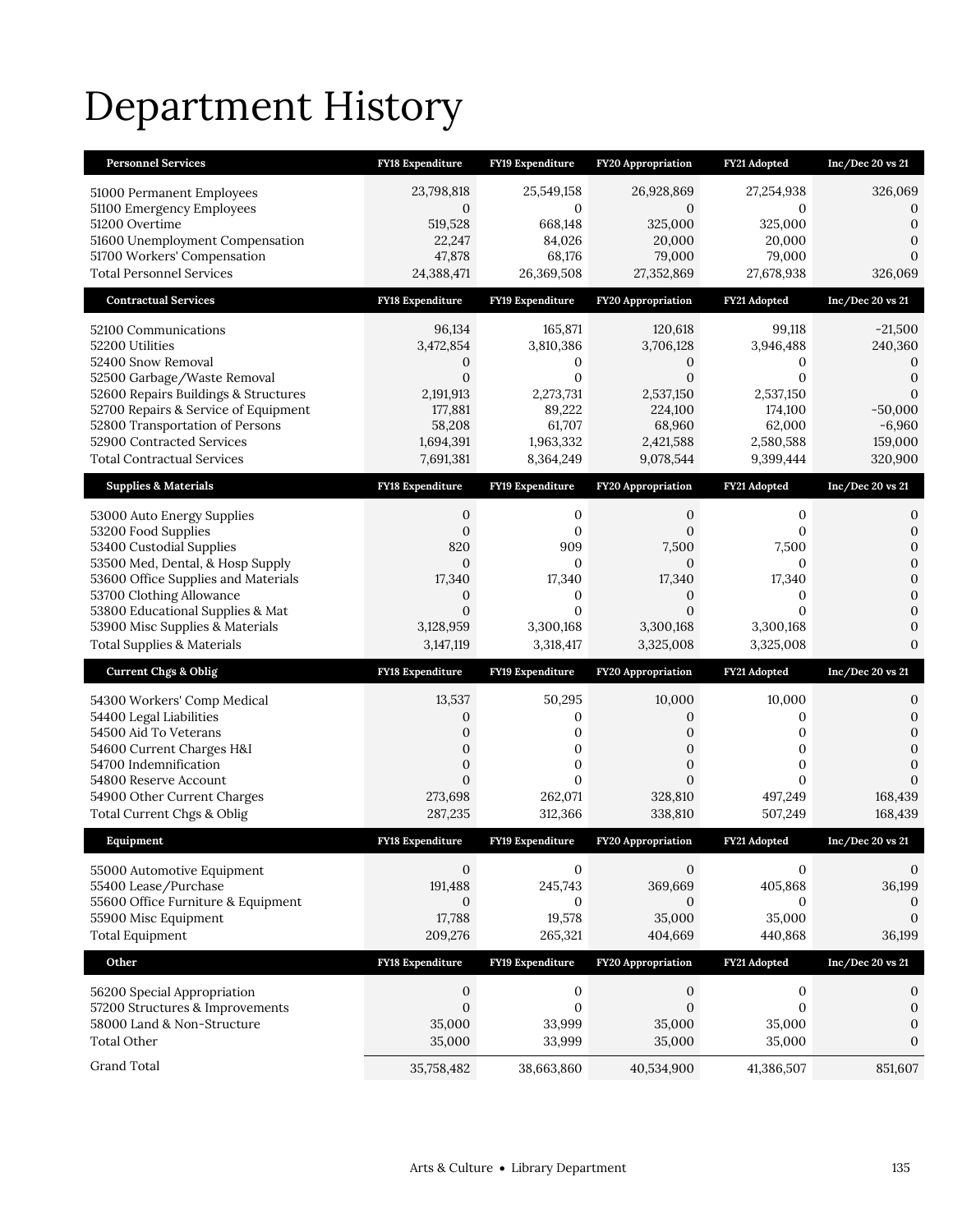## Department Personnel

| Title                                                           | Union<br>Code   |          | Grade Position | FY21 Salary        | <b>Title</b>                                                | Union<br>Code   |          | Grade Position | <b>FY21 Salary</b>   |
|-----------------------------------------------------------------|-----------------|----------|----------------|--------------------|-------------------------------------------------------------|-----------------|----------|----------------|----------------------|
| Adult Programs Supervisor                                       | <b>PSA</b>      | 04       | 1.00           | 72,656             | Manager of the Arts                                         | <b>PSA</b>      | 05       | 0.90           | 94,423               |
| Adults Librarian II                                             | <b>PSA</b>      | 02       | 4.00           | 317,792            | Manager of Youth Services                                   | <b>PSA</b>      | 06       | 1.00           | 115,665              |
| Application & Training Manager PL2                              |                 | 06       | 1.00           | 112,843            | Mgr of Rare Books&Manuscripts                               | <b>PSA</b>      | 05       | 0.95           | 76,232               |
| Applications Technical Support AFP                              |                 | 08       | 1.00           | 70,972             | Mgr of System Wide Security                                 | PL <sub>2</sub> | 05       | 1.00           | 86,142               |
| Archivist                                                       | <b>PSA</b>      | 03       | 0.95           | 82,979             | Mgr of the Central Library                                  | PL <sub>2</sub> | 07       | 0.25           | 30,645               |
| Asst Keeper of Prints                                           | <b>PSA</b>      | 03       | 0.35           | 30,746             | Motor_Equip_Operator_&_Lbr                                  | AFP             | 05       | 2.00           | 108,955              |
| Asst Neighborhood Services<br>Mgr                               | <b>PSA</b>      | 05       | 3.00           | 315,430            | Neigh Library Service Manager                               | PL <sub>2</sub> | 08       | 1.00           | 133,646              |
| Asst Prin Acct                                                  | <b>PSA</b>      | 03       | 2.00           | 173,794            | Network & Server Manager                                    | PL <sub>2</sub> | 06       | 0.90           | 101,559              |
| Book Conservatior Proj Direc                                    | <b>PSA</b>      | 04       | 0.95           | 90,206             | Network Manager                                             | <b>PSA</b>      | 06       | 1.00           | 105,121              |
| Branch Librarian                                                | <b>PSA</b>      | 04       | 1.00           | 96,651             | Painter                                                     | AFP             | 07       | 1.00           | 57,320               |
| Branch Librarian I                                              | <b>PSA</b>      | 03       | 14.50          | 1,259,428          | Preservation Manager                                        | <b>PSA</b>      | 05       | 0.95           | 98,048               |
| Branch Librarian II                                             | <b>PSA</b>      | 04       | 10.00          | 965,513            | President                                                   | <b>CDH</b>      | NG       | 1.00           | 190,522              |
| Budget & Procurement Mgr                                        | PL <sub>2</sub> | 06       | 1.00           | 112,843            | Prin Library Assistant                                      | PL1             | 03       | 1.00           | 34,016               |
| <b>Business Analyst</b>                                         | <b>PSA</b>      | 03       | 1.00           | 84,398             | Principal Library Assistant                                 | PL1             | 03       | 1.00           | 43,163               |
| Carpenter                                                       | AFP             | 07       | 2.00           | 109,555            | PrinLibraryAsst                                             | AFP             | 03       | 2.86           | 115,573              |
| Cataloger & Classifier II                                       | <b>PSA</b>      | 02       | 2.40           | 172,945            | Professional Librarian III                                  | <b>PSA</b>      | 03       | 1.45           | 116,262              |
| CatalogerAndClassifierI                                         | <b>PSA</b>      | 01       | 0.80           | 58,105             | Programs & Community<br>Outreach Librarian                  | <b>PSA</b>      | 02       | 4.00           | 300,570              |
| Chief<br>Communications/Strategy                                | PL <sub>2</sub> | 07       | 1.00           | 124,369            | Programs & Outreach Librarian                               | <b>PSA</b>      | 03       | 1.00           | 84,048               |
| Chief of Adult Library Servcs                                   | PL <sub>2</sub> | 07       | 1.00           | 124,369            | Programs Librarian                                          | <b>PSA</b>      | 03       | 1.00           | 85,799               |
| <b>Chief of Colletion Strategy</b>                              | PL <sub>2</sub> | 08       | 0.90           | 123,391            | Public Relations Associate                                  | <b>PSA</b>      | 03       | 1.00           | 65,939               |
| Chief-Cataloging                                                | <b>PSA</b>      | 04       | 0.80           | 77,321             | Rare Books & Manuscripts Librn                              | <b>PSA</b>      | 02       | 0.95           | 75,879               |
| Children's Librarian I                                          | <b>PSA</b>      | 01       | 10.00          | 647,495            | Reader & Info Librarian I                                   | <b>PSA</b>      | 01       | 2.00           | 133,681              |
| Childrens Librarian II                                          | <b>PSA</b>      | 02       | 18.00          | 1,369,191          | Reader & Info Librarian II                                  | <b>PSA</b>      | 02       | 0.90           | 70,358               |
| Children's Serv Libr Asst II                                    | AFP             | 05       | 1.00           | 58,481             | Reader & InfoLibrarian III                                  | <b>PSA</b>      | 03       | 1.00           | 87,847               |
| Clerk                                                           | AFP             | 03       | 2.00           | 78,524             | Reference Librarian I                                       | <b>PSA</b>      | 01       | 5.45           | 383,913              |
| <b>Collection Development Mgr</b>                               | <b>PSA</b>      | 05       | 0.80           | 84,889             | Reference Librarian II                                      | <b>PSA</b>      | 02       | 3.70           | 278,552              |
| Collection Librarian II                                         | <b>PSA</b>      | 02       | 1.60           | 126,438            | Research Services Team Leader                               | <b>PSA</b>      | 05       | 1.00           | 106,611              |
| Collections Librarian                                           | <b>PSA</b>      | 01       | 0.80           | 43,439             | Research Specialist                                         | <b>PSA</b>      | 02       | 1.90           | 151,258              |
| Community Learning Supv                                         | <b>PSA</b>      | 04       | 1.00           | 72,656             | ResearchSpcl(Media&Journalism                               | <b>PSA</b>      | 02       | 1.00           | 59,831               |
| Coord of Youth Services<br>Curator - Professional Librarian PSA | <b>PSA</b>      | 05<br>03 | 2.00<br>2.85   | 208,681            | Senior Library Asst (Branch)<br>Sp Library Asst II (Branch) | AFP<br>AFP      | 03<br>06 | 45.00<br>8.00  | 1,986,784<br>512,246 |
| Curator-Professional Lib IV                                     | <b>PSA</b>      | 04       | 1.35           | 207,122<br>129,715 | Spc Libr Asst V-Shipping Supv                               | AFP             | 08       | 1.00           | 76,876               |
| Dir of Information Technology                                   | PL <sub>2</sub> | 07       | 0.90           | 82,921             | Spc Proj/Record Mangmnt Asst                                | <b>PSA</b>      | 04       | 0.95           | 91,818               |
| Dir of Library Services                                         | PL <sub>2</sub> | 09       | 1.00           | 151,137            | Spec Collection Lib I                                       | <b>PSA</b>      | 01       | 0.95           | 69,000               |
| Dir of Operations                                               | PL <sub>2</sub> | 08       | 1.00           | 137,101            | Spec Library Assistant V                                    | PL <sub>1</sub> | 08       | 1.00           | 75,169               |
| Dir of Strategic Partnerships                                   | PL <sub>2</sub> | 07       | 1.00           | 124,369            | Spec Library Asst I                                         | AFP             | 04       | 11.50          | 574,251              |
| ESL Instructor                                                  | <b>PSA</b>      | 01       | 1.00           | 67,715             | Spec Library Asst II                                        | AFP             | 05       | 25.79          | 1,358,885            |
| <b>Exhibitions Outreach Coord</b>                               | <b>PSA</b>      | 03       | 1.00           | 86,149             | Spec Library Asst III                                       | AFP             | 06       | $3.95\,$       | 229,000              |
| Facilities Custodial Foreman                                    | AFP             | 08       | 2.00           | 134,014            | Spec Library Asst V (BPL)                                   | AFP             | 08F      | 2.70           | 212,403              |
| Facility Mgr-Branches                                           | PL <sub>2</sub> | 06       | 1.00           | 103,496            | Spec. Library Asst IV                                       | PL1             | 07       | 1.00           | 60,633               |
| Facility Mgr-Nights &<br>Weekends                               | PL <sub>2</sub> | 06       | 1.00           | 83,582             | Special Lib Asst I (Branch)                                 | AFP             | 05       | 19.00          | 1,083,647            |
| Facility Mgr-Nights &<br>Weekends                               | <b>PSA</b>      | 05       | 0.60           | 62,948             | Special Library Asst V                                      | AFP             | 08       | 7.49           | 533,465              |
| Facillities Administrator                                       | AFP             | 08       | 1.00           | 70,972             | Special Library Asst_IV                                     | AFP             | 07       | 2.96           | 173,111              |
| Floater Librarian I                                             | <b>PSA</b>      | 01       | 11.00          | 657,897            | Sr Bldg Cust                                                | AFP             | 06       | 28.00          | 1,443,279            |
| Generalist I                                                    | <b>PSA</b>      | 01       | 5.00           | 328,022            | Sr Bldg Cust(T)                                             | AFP             | 06       | 1.00           | 46,632               |
| Generalist II                                                   | <b>PSA</b>      | 02       | 6.00           | 453,121            | Sr Cataloger & Classifier                                   | <b>PSA</b>      | 03       | $0.80\,$       | 69,879               |
| Hd of Bibliographic Serv Metr<br><b>BLNet</b>                   | <b>PSA</b>      | $03\,$   | 1.00           | 87,847             | Sr Clerk                                                    | AFP             | 05       | 3.00           | 170,998              |
| Head Central ChildServ                                          | <b>PSA</b>      | 04       | 1.00           | 96,151             | Sr Facility Mgr-Maint & Trades                              | PL <sub>2</sub> | 07       | 1.00           | 101,091              |
| Help Desk Manager                                               | <b>PSA</b>      | 06       | 0.90           | 104,098            | Sr Library Asst                                             | AFP             | 03       | 26.48          | 1,154,914            |
| Human Resources Manager<br>(BPL)                                | $\rm PL2$       | 07       | $1.00\,$       | 120,344            | Sr Marketing Associate                                      | PSA             | 03       | $1.00\,$       | 79,827               |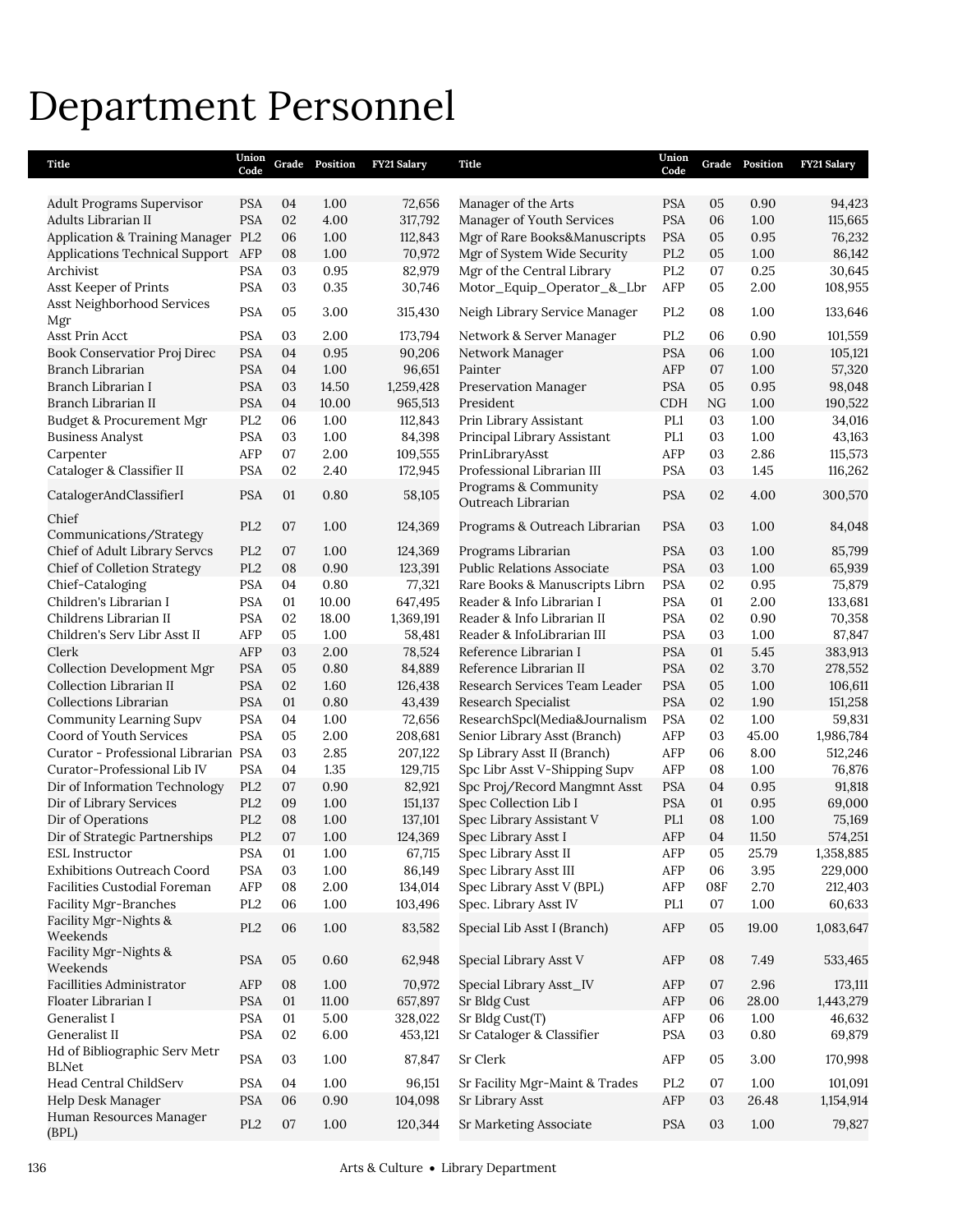| Title                             | Union<br>Code   | Grade | Position | FY21 Salary | Title                                                          | Union<br>Code   | Grade         | Position | <b>FY21 Salary</b> |
|-----------------------------------|-----------------|-------|----------|-------------|----------------------------------------------------------------|-----------------|---------------|----------|--------------------|
| Instruction Librarian II          | <b>PSA</b>      | 02    | 1.00     | 59,831      | <b>Staff Officer-Special Projects</b>                          | PL <sub>2</sub> | 05            | 2.00     | 204,710            |
| Inter Library Loan Librarian      | <b>PSA</b>      | 02    | 0.35     | 27,955      | Supv of Accounting Services                                    | PL <sub>2</sub> | 07            | 1.00     | 124,369            |
| Interlibrary Loan Officer         | <b>PSA</b>      | 04    | 0.54     | 52,192      | Supv of Circulation & Shelving                                 | AFP             | 09            | 0.98     | 109,359            |
| Jr Bld Cust-Traveling             | AFP             | 06    | 2.00     | 114,157     | Systems Officer                                                | PL <sub>2</sub> | 08            | 1.00     | 137,101            |
| Jr Bldg Cust                      | AFP             | 04    | 15.00    | 623,058     | <b>Technical Specialist</b>                                    | AFP             | 09T           | 4.80     | 425,197            |
| Jr Building Custodian             | AFP             | 04    | 1.00     | 49,838      | <b>Technical Support Associate</b>                             | AFP             | 05            | 5.00     | 285,308            |
| Keeper of Special Collections     | PL <sub>2</sub> | 07    | 0.95     | 118,150     | Technology Access Manager                                      | <b>PSA</b>      | 05            | 1.00     | 86,879             |
| Laborer                           | AFP             | 04    | 3.00     | 113,659     | Teen Librarian II                                              | <b>PSA</b>      | 02            | 1.00     | 59,831             |
| Lead Archivist                    | <b>PSA</b>      | 04    | 0.95     | 69,023      | <b>Training Coordinator</b>                                    | AFP             | 09            | 1.00     | 111,590            |
| Legal Advisor                     | PL <sub>2</sub> | 06    | 1.00     | 112,843     | Web Services Librarian                                         | <b>PSA</b>      | 03            | 0.50     | 37,798             |
| Librarian I                       | <b>PSA</b>      | 01    | 1.00     | 66,474      | Web Services Specialist                                        | AFP             | 08F           | 0.50     | 36,463             |
| Library_Aide                      | EXO             | NG    | 60.00    | 504,169     | Wkg Foreprs, Oper/Labor BPL                                    | AFP             | 08            | 1.00     | 65,443             |
| Literacy Coordinator              | <b>PSA</b>      | 03    | 1.00     | 86,149      | Wkg Frperson Painter                                           | AFP             | 08            | 1.00     | 65,443             |
| Major Projects Coord              | <b>PSA</b>      | 03    | 2.00     | 152,088     | Wkg Frprs Carpenter                                            | AFP             | 08            | 1.00     | 65,443             |
| Major Projects Program<br>Manager | PL <sub>2</sub> | 05    | 1.00     | 102,355     | Workforce Develop Librarian                                    | <b>PSA</b>      | 02            | 0.45     | 35,943             |
| Manager of Budget & Finance       | PL <sub>2</sub> | 08    | 1.00     | 137,101     | Young Adults Librarian I                                       | <b>PSA</b>      | 01            | 4.00     | 241,740            |
| Manager of Content Discovery      | PL <sub>2</sub> | 07    | 0.70     | 87,058      | Young Adults Librarian II                                      | <b>PSA</b>      | 02            | 4.00     | 259,862            |
| Manager of Online Web Serv        | <b>PSA</b>      | 06    | 0.50     | 58,681      | Youth & Community Outreach<br>Lib                              | <b>PSA</b>      | 02            | 1.00     | 59,831             |
|                                   |                 |       |          |             | $\mathbf{v}$ at $\mathbf{v}$ and $\mathbf{v}$ and $\mathbf{v}$ | ATD             | $\sim$ $\sim$ | 1.00     | F0.404             |

## Youth Prog Support Adminstrtor AFP 05 1.00 58,481<br>Total 490 29,055,879 **Total 490 29,055,879 Adjustments** Differential Payments 0 Other 166,824 Chargebacks 0 Salary Savings -1,967,763 **FY21 Total Request 27,254,940**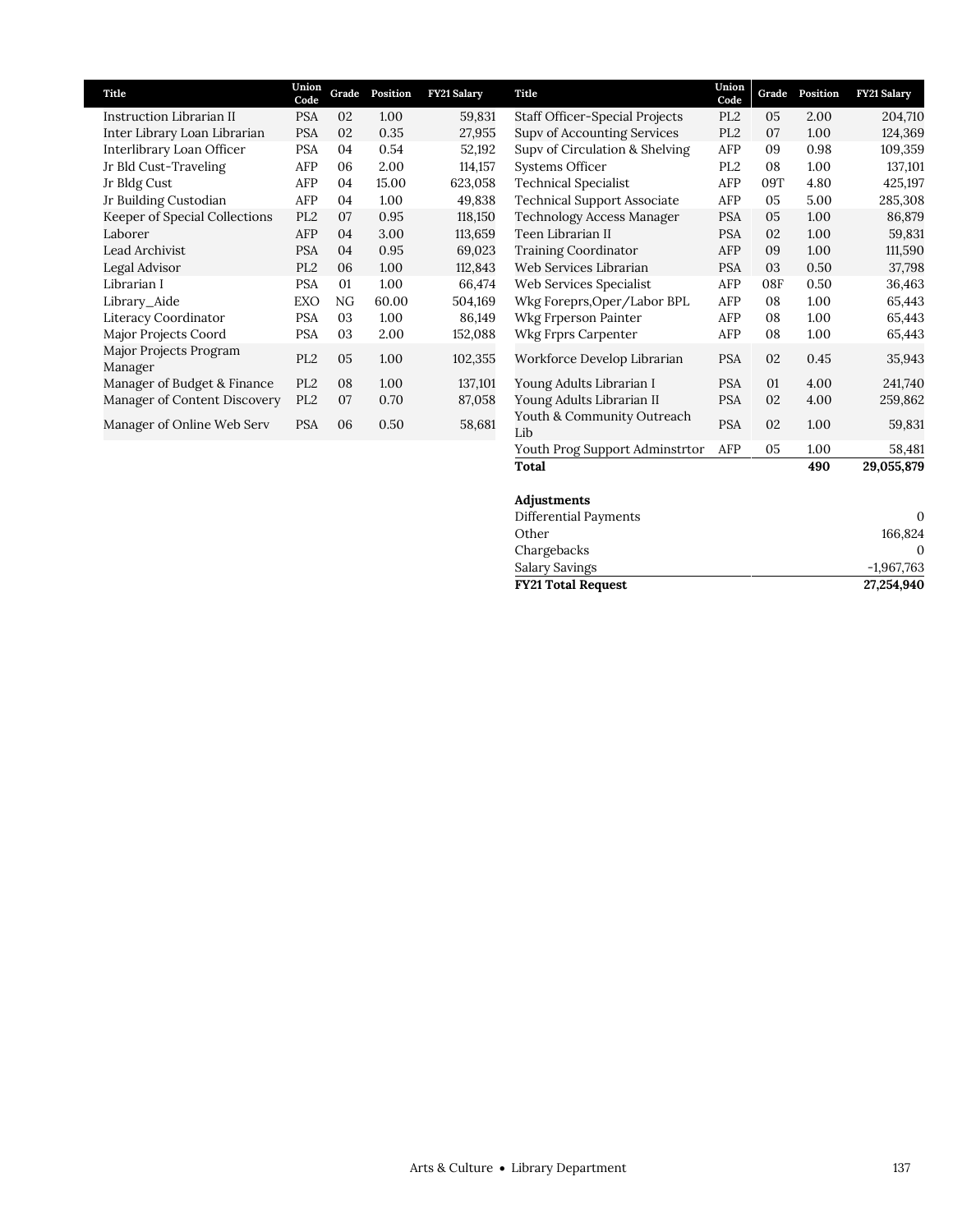# External Funds History

| <b>Personnel Services</b>                                                | FY18 Expenditure                     | FY19 Expenditure                 | FY20 Appropriation               | FY21 Adopted                     | Inc/Dec 20 vs 21                     |
|--------------------------------------------------------------------------|--------------------------------------|----------------------------------|----------------------------------|----------------------------------|--------------------------------------|
| 51000 Permanent Employees                                                | 3,256,495                            | 2,132,010                        | 3,375,627                        | 3,956,330                        | 580,703                              |
| 51100 Emergency Employees                                                | 0                                    | $\mathbf{0}$                     | 0                                | 0                                | 0                                    |
| 51200 Overtime                                                           | 541,403                              | 71,960                           | 200,000                          | 0                                | $-200,000$                           |
| 51300 Part Time Employees<br>51400 Health Insurance                      | $\mathbf{0}$<br>289,619              | $\mathbf{0}$<br>119,026          | 0<br>$\overline{0}$              | $\mathbf{0}$<br>$\mathbf{0}$     | 0<br>$\overline{0}$                  |
| 51500 Pension & Annuity                                                  | 102,624                              | 26,244                           | 0                                | $\boldsymbol{0}$                 | $\Omega$                             |
| 51600 Unemployment Compensation                                          | 0                                    | $\mathbf{0}$                     | $\mathbf{0}$                     | 0                                | $\Omega$                             |
| 51700 Workers' Compensation                                              | $\overline{0}$                       | $\mathbf{0}$                     | $\mathbf{0}$                     | $\mathbf{0}$                     | $\overline{0}$                       |
| 51800 Indirect Costs<br>51900 Medicare                                   | $\mathbf{0}$<br>14,129               | $\mathbf{0}$<br>3,166            | $\mathbf{0}$<br>$\overline{0}$   | $\mathbf{0}$<br>$\overline{0}$   | $\Omega$<br>$\Omega$                 |
| Total Personnel Services                                                 | 4,204,270                            | 2,352,406                        | 3,575,627                        | 3,956,330                        | 380,703                              |
| <b>Contractual Services</b>                                              | <b>FY18 Expenditure</b>              | FY19 Expenditure                 | FY20 Appropriation               | FY21 Adopted                     | Inc/Dec 20 vs 21                     |
| 52100 Communications                                                     | 2,914                                | 34,175                           | 0                                | 0                                | 0                                    |
| 52200 Utilities                                                          | $\mathbf{0}$                         | 346                              | 0                                | 0                                | 0                                    |
| 52400 Snow Removal                                                       | $\boldsymbol{0}$<br>$\mathbf{0}$     | 42,115                           | $\overline{0}$<br>$\overline{0}$ | $\mathbf{0}$<br>$\overline{0}$   | $\Omega$<br>$\Omega$                 |
| 52500 Garbage/Waste Removal<br>52600 Repairs Buildings & Structures      | 50,443                               | 2,018<br>541,923                 | 1,020,670                        | 696,476                          | $-324,194$                           |
| 52700 Repairs & Service of Equipment                                     | 40,800                               | 162,106                          | 0                                | 0                                | $\Omega$                             |
| 52800 Transportation of Persons                                          | 29,487                               | 94,197                           | $\mathbf{0}$                     | 0                                | $\Omega$                             |
| 52900 Contracted Services                                                | 1,418,543                            | 2,354,262                        | 3,238,843                        | 3,389,433                        | 150,590                              |
| <b>Total Contractual Services</b>                                        | 1,542,187                            | 3,231,142                        | 4,259,513                        | 4,085,909                        | $-173,604$                           |
| <b>Supplies &amp; Materials</b>                                          | <b>FY18 Expenditure</b>              | FY19 Expenditure                 | <b>FY20 Appropriation</b>        | FY21 Adopted                     | Inc/Dec 20 vs 21                     |
| 53000 Auto Energy Supplies                                               | $\mathbf{0}$                         | 14,714                           | $\mathbf{0}$                     | 0                                | 0                                    |
| 53200 Food Supplies                                                      | 6,724                                | 38,810                           | $\mathbf{0}$                     | $\Omega$                         | $\Omega$                             |
| 53400 Custodial Supplies<br>53500 Med, Dental, & Hosp Supply             | $\boldsymbol{0}$<br>$\mathbf{0}$     | 143,319<br>1,562                 | $\mathbf{0}$<br>$\overline{0}$   | 225,886<br>$\mathbf{0}$          | 225,886<br>$\Omega$                  |
| 53600 Office Supplies and Materials                                      | 41,988                               | 327,960                          | 179,694                          | 173,787                          | $-5,907$                             |
| 53700 Clothing Allowance                                                 | $\mathbf{0}$                         | 895                              | $\mathbf{0}$                     | 0                                | 0                                    |
| 53800 Educational Supplies & Mat                                         | 8,479<br>1,405,252                   | 72,616                           | $\mathbf{0}$<br>975,620          | $\overline{0}$<br>975,620        | $\Omega$<br>$\overline{0}$           |
| 53900 Misc Supplies & Materials<br><b>Total Supplies &amp; Materials</b> | 1,462,443                            | 1,175,138<br>1,775,014           | 1,155,314                        | 1,375,293                        | 219,979                              |
| <b>Current Chgs &amp; Oblig</b>                                          | FY18 Expenditure                     | FY19 Expenditure                 | FY20 Appropriation               |                                  |                                      |
|                                                                          |                                      |                                  |                                  | FY21 Adopted                     | Inc/Dec 20 vs 21                     |
| 54300 Workers' Comp Medical                                              | 0                                    | 0                                | 0                                | 0                                | 0                                    |
| 54400 Legal Liabilities<br>54600 Current Charges H&I                     | $\boldsymbol{0}$<br>$\boldsymbol{0}$ | $\mathbf{0}$<br>$\boldsymbol{0}$ | $\mathbf{0}$<br>0                | 0<br>0                           | 0<br>$\mathbf{0}$                    |
| 54700 Indemnification                                                    | $\mathbf{0}$                         | $\mathbf{0}$                     | $\mathbf{0}$                     | $\mathbf{0}$                     | $\mathbf{0}$                         |
| 54800 Reserve Account                                                    | $\Omega$                             | $\Omega$                         | $\Omega$                         | $\Omega$                         | $\Omega$                             |
| 54900 Other Current Charges<br>Total Current Chgs & Oblig                | 700,953<br>700,953                   | 1,633,052<br>1,633,052           | 310,000<br>310,000               | 310,000<br>310,000               | $\mathbf{0}$<br>$\mathbf{0}$         |
| Equipment                                                                | FY18 Expenditure                     | FY19 Expenditure                 | FY20 Appropriation               | FY21 Adopted                     | Inc/Dec 20 vs 21                     |
|                                                                          |                                      |                                  |                                  |                                  |                                      |
| 55000 Automotive Equipment                                               | $\boldsymbol{0}$                     | $\boldsymbol{0}$<br>$\mathbf{0}$ | $\mathbf{0}$<br>$\mathbf{0}$     | $\boldsymbol{0}$<br>$\mathbf{0}$ | 0                                    |
| 55400 Lease/Purchase<br>55600 Office Furniture & Equipment               | $\boldsymbol{0}$<br>$\mathbf{0}$     | 160,441                          | 60,000                           | 60,000                           | $\boldsymbol{0}$<br>$\boldsymbol{0}$ |
| 55900 Misc Equipment                                                     | 71,453                               | 298,828                          | 60,000                           | 60,000                           | $\theta$                             |
| <b>Total Equipment</b>                                                   | 71,453                               | 459,269                          | 120,000                          | 120,000                          | $\mathbf{0}$                         |
| Other                                                                    | FY18 Expenditure                     | FY19 Expenditure                 | FY20 Appropriation               | FY21 Adopted                     | Inc/Dec 20 vs 21                     |
| 56200 Special Appropriation                                              | $\boldsymbol{0}$                     | $\mathbf{0}$                     | 0                                | $\boldsymbol{0}$                 | 0                                    |
| 57200 Structures & Improvements                                          | 0                                    | $\mathbf{0}$                     | 0                                | $\boldsymbol{0}$                 | $\boldsymbol{0}$                     |
| 58000 Land & Non-Structure                                               | $\boldsymbol{0}$                     | 20,888                           | $\mathbf{0}$                     | $\mathbf{0}$                     | 0                                    |
| <b>Total Other</b>                                                       | $\mathbf{0}$                         | 20,888                           | $\mathbf{0}$                     | 0                                | $\mathbf{0}$                         |
| Grand Total                                                              | 7,981,306                            | 9,471,771                        | 9,420,454                        | 9,847,532                        | 427,078                              |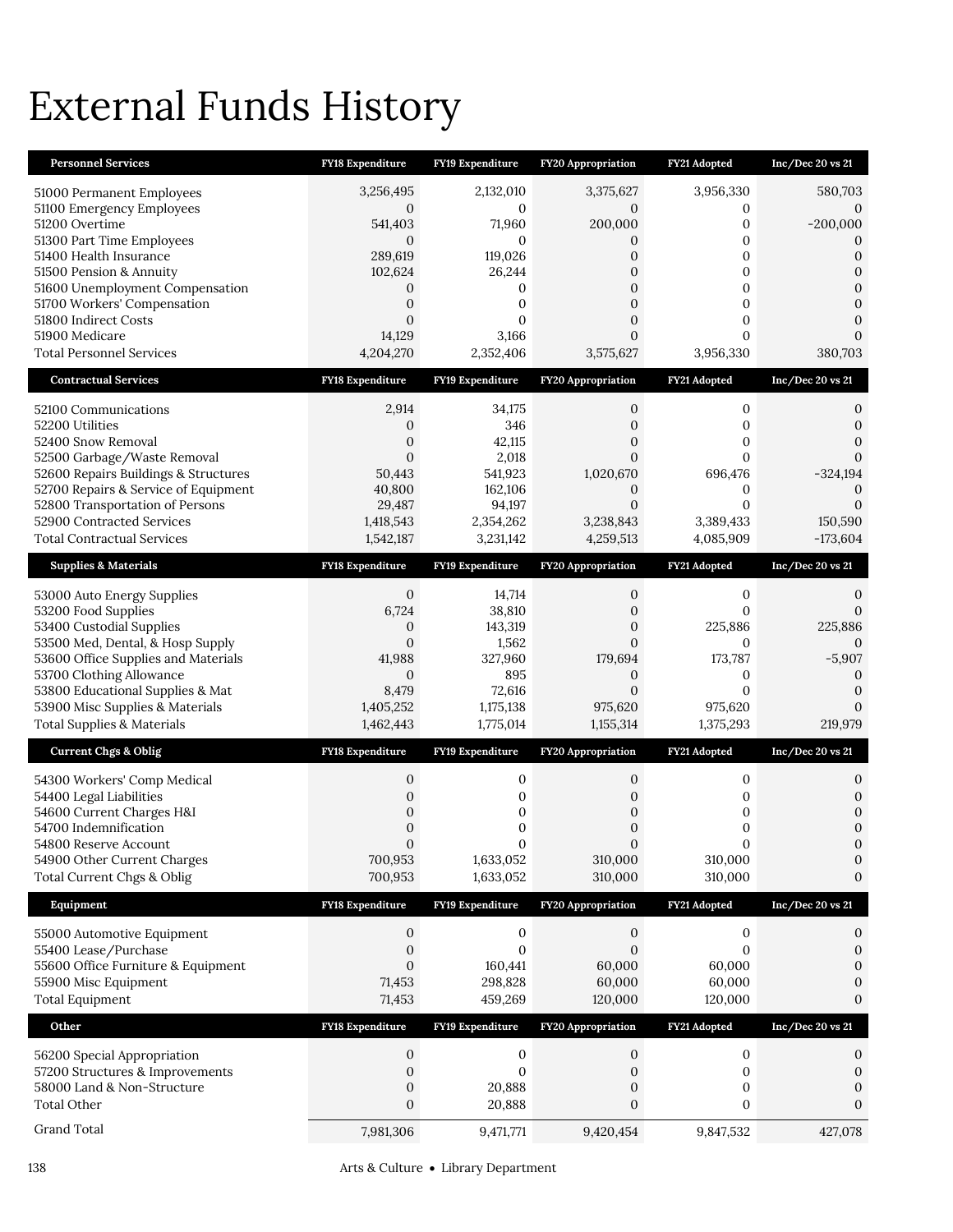## External Funds Personnel

| Title                                                | Union<br>Code                 | Grade    | Position     | FY21 Salary      | Title                                                    | Union<br>Code            | Grade    | Position     | FY21 Salary      |
|------------------------------------------------------|-------------------------------|----------|--------------|------------------|----------------------------------------------------------|--------------------------|----------|--------------|------------------|
|                                                      |                               |          |              |                  |                                                          |                          |          |              |                  |
| <b>Adult Technology Coord</b><br>Archivist           | <b>PSA</b><br><b>PSA</b>      | 03<br>03 | 1.00<br>0.05 | 84,398<br>4,367  | Manager of Online Web Serv                               | <b>PSA</b><br><b>PSA</b> | 06<br>05 | 0.50<br>0.10 | 58,681           |
|                                                      |                               |          |              |                  | Manager of the Arts<br>Mgr of Rare                       |                          |          |              | 10,491           |
| <b>Assistant Events Coordinator</b>                  | PL1                           | 07       | 1.00         | 63,502           | Books&Manuscripts                                        | <b>PSA</b>               | 05       | 0.05         | 4,012            |
| Asst Keeper of Prints                                | <b>PSA</b>                    | 03       | 0.65         | 57,100           | Mgr of the Central Library                               | PL <sub>2</sub>          | 07       | 0.75         | 91,935           |
| Book Conservatior Proj Direc                         | <b>PSA</b>                    | 04       | 0.05         | 4,748            | Network & Server Manager                                 | PL <sub>2</sub>          | 06       | 0.10         | 11,284           |
| Branch Librarian I                                   | <b>PSA</b>                    | 03       | 0.50         | 32,969           | Preservation Manager                                     | PSA                      | 05       | 0.05         | 5,160            |
| Cash Management Auditor<br>Cataloger & Classifier II | <b>PSA</b><br><b>PSA</b>      | 02<br>02 | 1.00<br>0.60 | 64,759<br>43,236 | PrinLibraryAsst<br>Professional Librarian III            | AFP<br>PSA               | 03<br>03 | 0.14<br>2.55 | 5,459<br>203,931 |
|                                                      |                               |          |              |                  | Rare Books & Manuscripts                                 |                          |          |              |                  |
| CatalogerAndClassifierI                              | <b>PSA</b>                    | 01       | 0.20         | 14,526           | Librn                                                    | <b>PSA</b>               | 02       | 0.05         | 3,994            |
| Chief of Colletion Strategy                          | PL <sub>2</sub>               | 08       | 0.10         | 13,710           | Reader & Info Librarian II                               | <b>PSA</b>               | 02       | 0.10         | 7,818            |
| Chief-Cataloging                                     | <b>PSA</b>                    | 04       | 0.20         | 19,330           | Reference Librarian I                                    | <b>PSA</b>               | 01       | 0.55         | 38,854           |
| <b>Collection Development Mgr</b>                    | <b>PSA</b>                    | 05       | 0.20         | 21,222           | Reference Librarian II                                   | <b>PSA</b>               | 02       | 0.30         | 22,979           |
| Collection Librarian II<br>Collections Librarian     | <b>PSA</b><br><b>PSA</b>      | 02<br>01 | 0.40         | 31,610           | Research Specialist                                      | <b>PSA</b>               | 02       | 0.10         | 7,987            |
| CommHistory & Digitization                           |                               |          | 0.20         | 10,860           | Spc Collections Pub Servs Lib<br>Spc Proj/Record Mangmnt | PSA                      | 03       | 1.00         | 65,939           |
| Spcls                                                | <b>PSA</b>                    | 02       | 1.00         | 59,831           | Asst                                                     | <b>PSA</b>               | 04       | 0.05         | 4,833            |
| <b>Communications Assistant</b>                      | AFP                           | 05       | 1.00         | 49,235           | Spec Collection Lib I                                    | <b>PSA</b>               | 01       | 0.05         | 3,632            |
| <b>Conservation Officer</b>                          | <b>PSA</b>                    | 03       | 1.00         | 83,445           | Spec Library Asst I                                      | AFP                      | 04       | 2.50         | 128,821          |
| Corp Events Coord                                    | PL1                           | 08       | 1.00         | 65,115           | Spec Library Asst II                                     | AFP                      | 05       | 10.21        | 527,811          |
| Curator - Professional Librarian PSA                 |                               | 03       | 2.15         | 153,946          | Spec Library Asst III                                    | AFP                      | 06       | 0.05         | 2,949            |
| Curator-Professional Lib IV                          | <b>PSA</b>                    | 04       | 0.65         | 61,890           | Spec Library Asst V (BPL)                                | AFP                      | 08F      | 0.30         | 23,885           |
| Deputy Director of Special<br>Events                 | PL <sub>2</sub>               | 05       | 1.00         | 93,510           | Special Library Asst V                                   | AFP                      | 08       | 0.51         | 34,487           |
| Digital Imaging Production Ast                       | <b>PSA</b>                    | 02       | 1.00         | 64,759           | Special Library Asst_IV                                  | AFP                      | 07       | 0.04         | 1,955            |
| Digital<br>ImagingProductionCoord                    | <b>PSA</b>                    | 04       | 1.00         | 94,954           | Sr Cataloger & Classifier                                | <b>PSA</b>               | 03       | 1.20         | 103,619          |
| Digital Projects Librarian II                        | <b>PSA</b>                    | 02       | 1.00         | 59,831           | Sr Library Asst                                          | AFP                      | 03       | 0.52         | 22,666           |
| Digital Repository Developer                         | <b>PSA</b>                    | 05       | 1.00         | 87,248           | Statewide Metadata<br>Coordinator                        | <b>PSA</b>               | 03       | 1.00         | 78,618           |
| Digitization Asst Proj Archivist                     | <b>PSA</b>                    | 02       | 1.00         | 77,063           | Supv of Circulation & Shelving                           | AFP                      | 09       | 0.02         | 2,232            |
| Dir of Information Technology                        | PL <sub>2</sub>               | 07       | 0.10         | 9,213            | <b>Technical Specialist</b>                              | AFP                      | 09T      | 0.20         | 17,846           |
| Director of Special Events                           | PL <sub>2</sub>               | 06       | 1.00         | 112,843          | Teen Librarian II                                        | <b>PSA</b>               | 02       | 1.00         | 59,831           |
| Facility Mgr-Nights &<br>Weekends                    | <b>PSA</b>                    | 05       | 0.40         | 41,966           | Teen Technology Coord                                    | <b>PSA</b>               | 03       | 1.00         | 83,144           |
| Help Desk Manager                                    | <b>PSA</b>                    | 06       | 0.10         | 11,566           | Web Services Librarian                                   | <b>PSA</b>               | 03       | 0.50         | 37,798           |
| Inter Library Loan Librarian                         | <b>PSA</b>                    | 02       | 0.65         | 51,917           | Web Services Specialist                                  | AFP                      | 08F      | 0.50         | 36,463           |
| Interlibrary Loan Officer                            | <b>PSA</b>                    | 04       | 0.46         | 44,459           | Welcome Services Supervisor                              | AFP                      | 08       | 1.00         | 76,876           |
| Keeper of Special Collections<br>Lead Archivist      | PL <sub>2</sub><br><b>PSA</b> | 07<br>04 | 0.05<br>0.05 | 6,218<br>3,633   | Workforce Develop Librarian<br>Young Adults Librarian II | <b>PSA</b><br><b>PSA</b> | 02<br>02 | 0.55<br>1.00 | 43,930<br>72,978 |
| Librarian Manager II.                                | <b>PSA</b>                    | 06       | 1.00         | 115,665          | Youth Programs Librarian                                 | <b>PSA</b>               | 01       | 1.00         | 54,299           |
|                                                      |                               |          |              |                  | Yth Educational Outreach                                 |                          |          |              |                  |
| Manager of Content Discovery                         | PL <sub>2</sub>               | 07       | 0.30         | 37,311           | Coord                                                    | <b>PSA</b>               | 02       | 1.00         | 59,831           |
|                                                      |                               |          |              |                  | Yth Programs Librarian III                               | <b>PSA</b>               | 03       | 1.00         | 87,347           |
|                                                      |                               |          |              |                  | <b>Total</b>                                             |                          |          | 55           | 3,956,330        |

| <b>FY21 Total Request</b> | 3,956,330 |
|---------------------------|-----------|
| Salary Savings            |           |
| Chargebacks               |           |
| Other                     |           |
| Differential Payments     |           |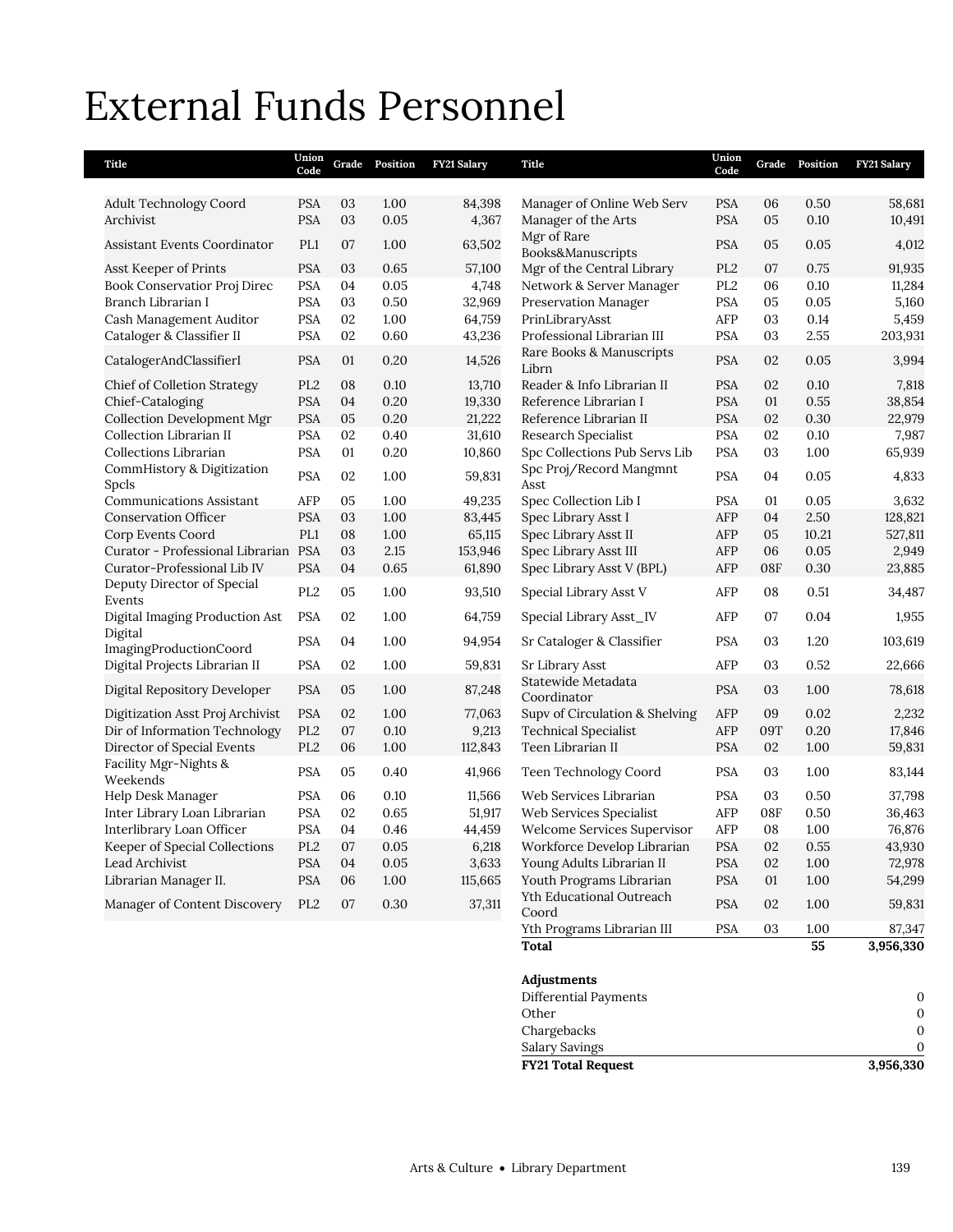## <span id="page-23-0"></span>Program 1. Administration

## **David Leonard,** *President,* **Organization 110100**

## **Program Description**

The Administration Program proposes goals and objectives to the Board of Trustees, manages the library to continuously improve service to the public, and provides centralized functional support for the library. The program functions through the centralized offices of the President, Human Resources, Finance, Facilities, Systems, Technical Services, and Communications and Community Affairs.

| <b>Operating Budget</b>             | <b>Actual</b> '18       | <b>Actual</b> '19       | Approp '20              | Budget '21              |
|-------------------------------------|-------------------------|-------------------------|-------------------------|-------------------------|
| Personnel Services<br>Non Personnel | 8,175,028<br>10.991.978 | 9.131.284<br>11.921.505 | 8.182.930<br>13.045.543 | 8,527,046<br>13,607,569 |
| Total                               | 19,167,006              | 21,052,789              | 21,228,473              | 22,134,615              |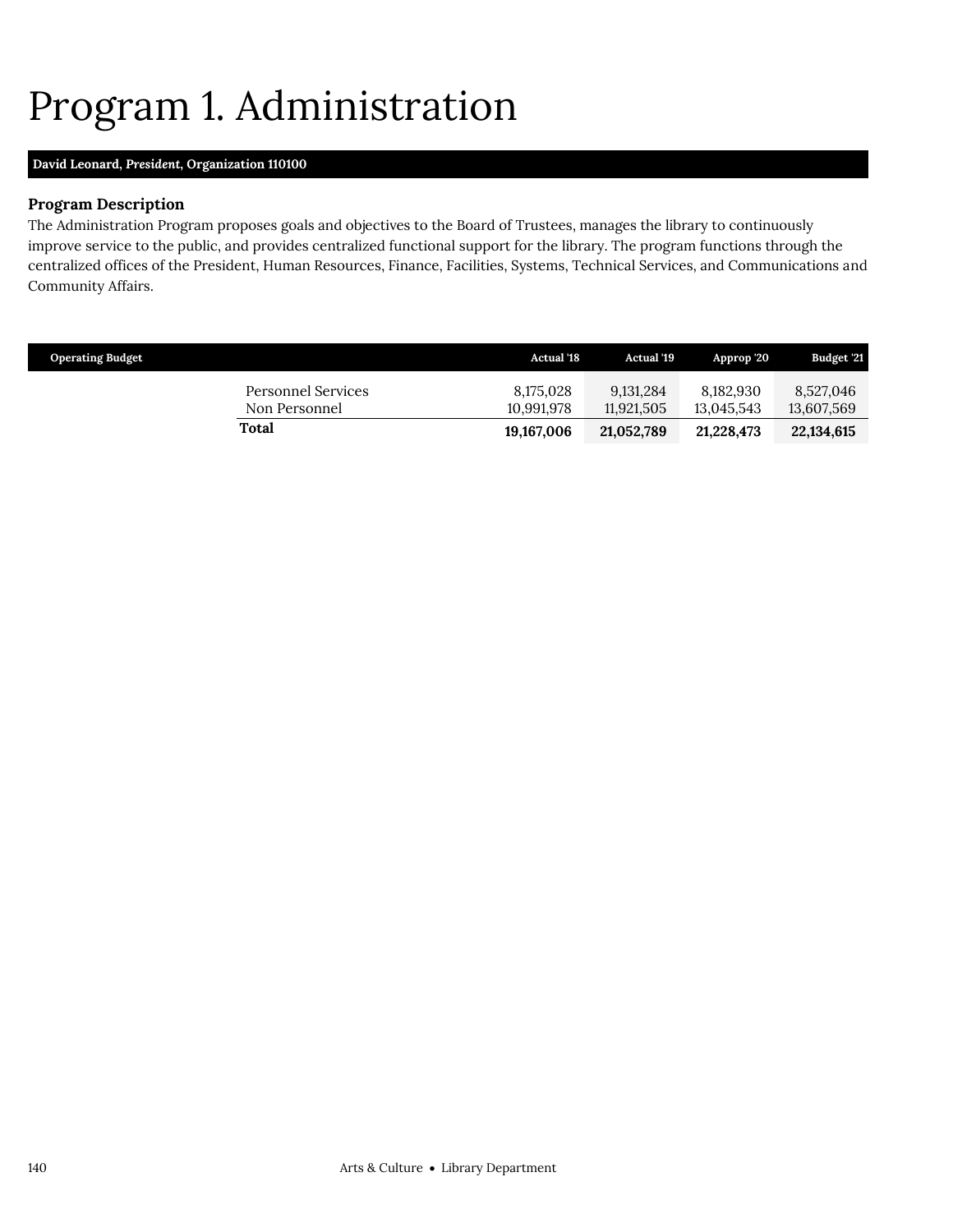# <span id="page-24-0"></span>Program 2. Community Library Services

## **David Leonard,** *President,* **Organization 110200**

## **Program Description**

The Community Library Services Program supports the strategic goal of the library being a center for, and facilitator of, lifelong learning. Its objective is to assist people of various ages, backgrounds, and stages of learning through the development of a variety of materials and programs, including those designed to teach information literacy.

|              | <b>Operating Budget</b>            |                                                                                                                                                                    | <b>Actual '18</b>                          | <b>Actual '19</b>                          | Approp '20                                 | Budget '21                                 |
|--------------|------------------------------------|--------------------------------------------------------------------------------------------------------------------------------------------------------------------|--------------------------------------------|--------------------------------------------|--------------------------------------------|--------------------------------------------|
|              |                                    | <b>Personnel Services</b><br>Non Personnel                                                                                                                         | 14,670,039<br>374,054                      | 15,499,896<br>368,475                      | 17,124,235<br>136,488                      | 17,291,956<br>100,000                      |
|              |                                    | <b>Total</b>                                                                                                                                                       | 15,044,093                                 | 15,868,371                                 | 17,260,723                                 | 17,391,956                                 |
|              | Performance                        |                                                                                                                                                                    |                                            |                                            |                                            |                                            |
| <b>Goal:</b> |                                    | To provide customer satisfaction through daily operations, program events, and special collection events                                                           |                                            |                                            |                                            |                                            |
|              |                                    | <b>Performance Measures</b>                                                                                                                                        | <b>Actual '18</b>                          | <b>Actual '19</b>                          | Projected '20                              | Target '21                                 |
|              |                                    | % of Satisfied customer surveys<br>% of Satisfied program exit surveys<br>Average Daily Library Users<br>Average number of EBook holds<br>Library Card Daily Usage | 83%<br>87%<br>8,404<br>42,545<br>3,029,762 | 91%<br>82%<br>8,669<br>73,742<br>3,120,980 | 95%<br>82%<br>9,452<br>82,300<br>3,450,149 | 90%<br>85%<br>9,000<br>81,500<br>3,300,000 |
| Goal:        |                                    | To provide improved access to programs, services and collections                                                                                                   |                                            |                                            |                                            |                                            |
|              |                                    | <b>Performance Measures</b>                                                                                                                                        | <b>Actual '18</b>                          | <b>Actual</b> '19                          | Projected '20                              | Target '21                                 |
|              |                                    | Library Reach                                                                                                                                                      | 9,614,405                                  | 9,815,213                                  | 8,497,940                                  | 10.000.000                                 |
| Goal:        | To support improved youth literacy |                                                                                                                                                                    |                                            |                                            |                                            |                                            |
|              |                                    | <b>Performance Measures</b>                                                                                                                                        | <b>Actual '18</b>                          | <b>Actual '19</b>                          | Projected '20                              | Target '21                                 |
|              |                                    | Participants in Early Literacy<br>Program                                                                                                                          | 32,065                                     | 43,503                                     | 48,505                                     | 30,000                                     |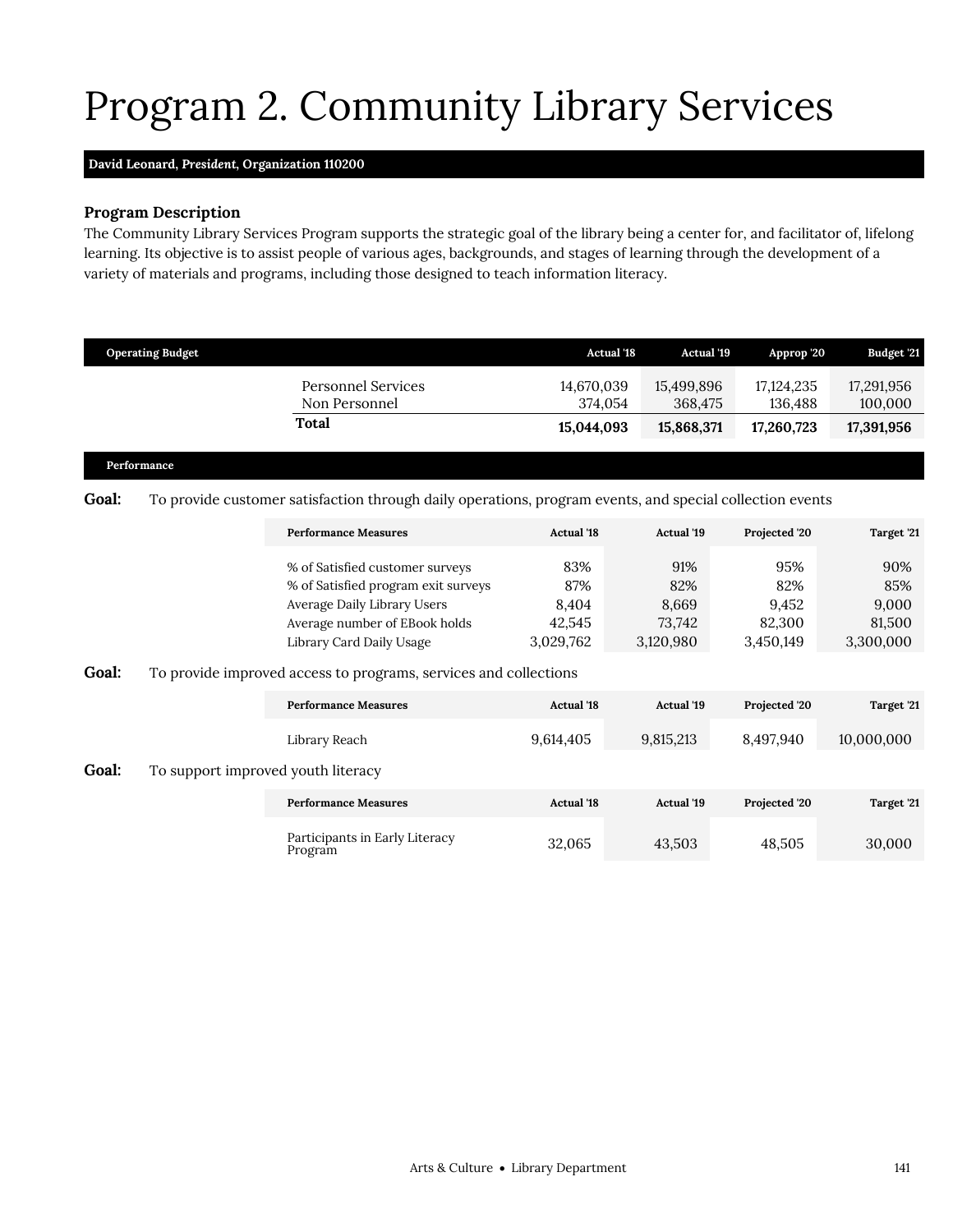## <span id="page-25-0"></span>Program 3. Research Services

## **David Leonard,** *President,* **Organization 110300**

## **Program Description**

The Research Services Program provides and preserves access to information and collections in all fields of knowledge for users at the local, state, and national levels through the assistance of professionally skilled staff. The program also provides Internet use and wireless access to the Internet.

| <b>Operating Budget</b>             | <b>Actual '18</b>  | <b>Actual</b> '19  | Approp '20 | Budget '21 |
|-------------------------------------|--------------------|--------------------|------------|------------|
| Personnel Services<br>Non Personnel | 1,543,404<br>3.979 | 1,738,328<br>4.372 | 2,045,704  | 1,859,936  |
| Total                               | 1,547,383          | 1,742,700          | 2,045,704  | 1,859,936  |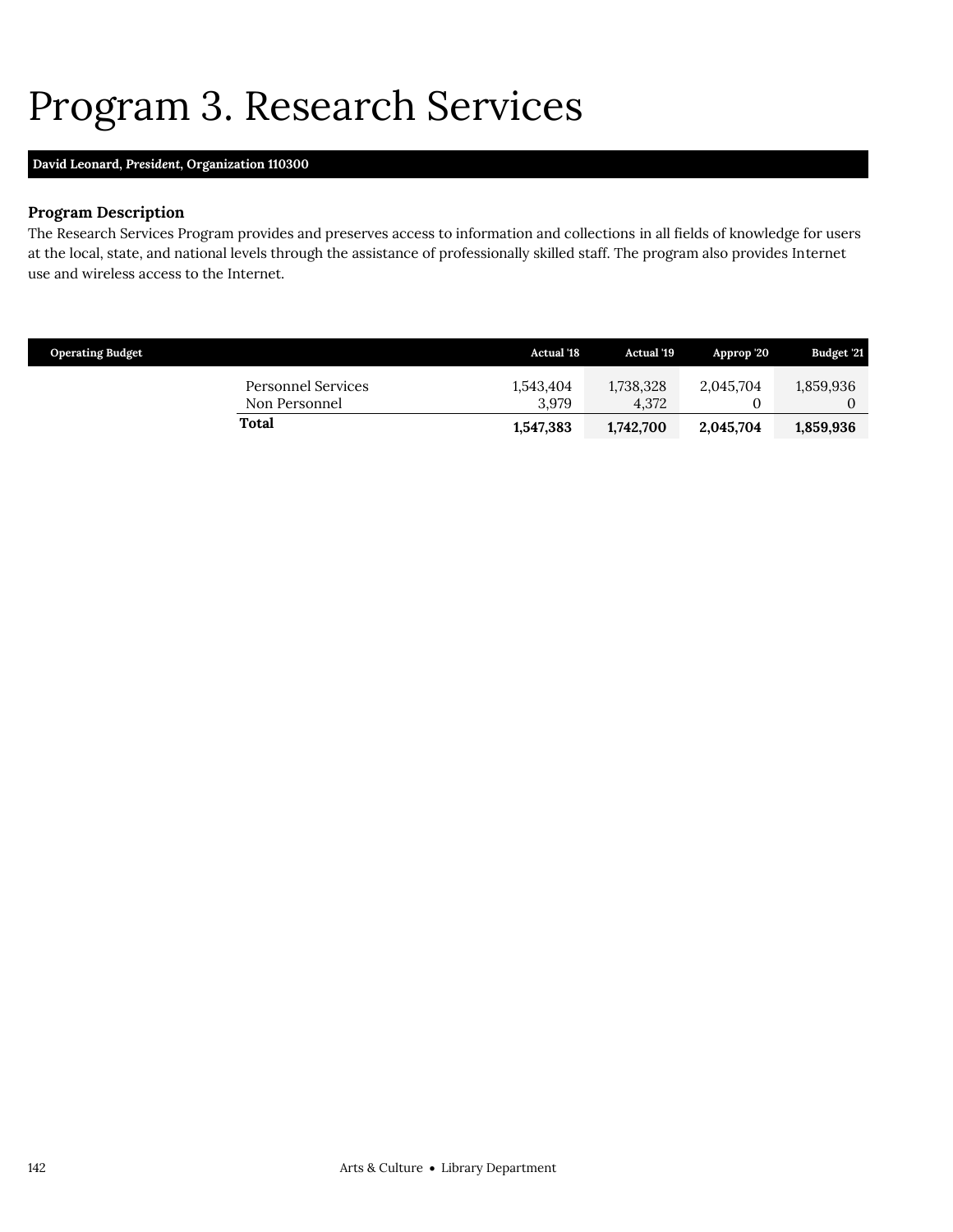## External Funds Projects

#### **Boston Public Library Affiliates**

#### **Project Mission**

Represents funding received through the Library's fundraising partners, including the Fund for the Boston Public Library, the Associates of the Boston Public Library, the Boston Public Library's City-wide Friends group, and Boston Public Library branch Friends' groups.

#### **InterLibrary Loan Grant**

#### **Project Mission**

Interlibrary loan (ILL) is a service through which a user of one library can borrow materials or receive electronic copies of documents (usually journal or magazine articles) that are owned by another library. Massachusetts Library System contracts with the Boston Public Library to supply copies of documents electronically to all Massachusetts Library System members. These documents come either from the Boston Public Library's own collection or BPL's ILL staff will locate and request documents from libraries around the world. BPL is uniquely suited to provide documents to the state because of BPL's large and diverse collection that is second in size only to the Library of Congress.

### **Library for the Commonwealth**

#### **Project Mission**

The Library for the Commonwealth (LFC) provides reference and research services for all residents of the Commonwealth of Massachusetts at the Boston Public Library through developing, maintaining, and preserving comprehensive collections to supplement library resources available throughout Massachusetts. The Massachusetts Board of Library Commissioners provides this appropriation for the BPL to support personnel, purchase materials, digitize content, and develop a digital repository. The appropriation is calculated on a statewide per capita basis and distributed annually.

#### **Other sources**

#### **Project Mission**

Represents revenue from private events, royalties, commissions, pay for print, etc.

### **State Aid To Libraries**

#### **Project Mission**

The Library Incentive Grant/Municipal Equalization Grant is annually granted by the Commonwealth of Massachusetts Board of Library Commissioners to the Trustees of the Boston Public Library. The Library is required to meet certain minimum standards of free public service established by the Board to receive the grant. Four important measures are used to determine eligibility: the Municipal Appropriation Requirement (MAR), the percent of the total budget spent on library materials, the hours of operation, and the ability to lend books to other libraries in the Commonwealth.

**Trust funds and other donations**

#### **Project Mission**

Represents gifts received from individuals, corporations, and other private donors. Donations made via trusts are held in accordance with the intention of the donor, and the principle is invested in securities that generate an annual income. This income is used to purchase library materials, support specific library positions, and enhance library programming.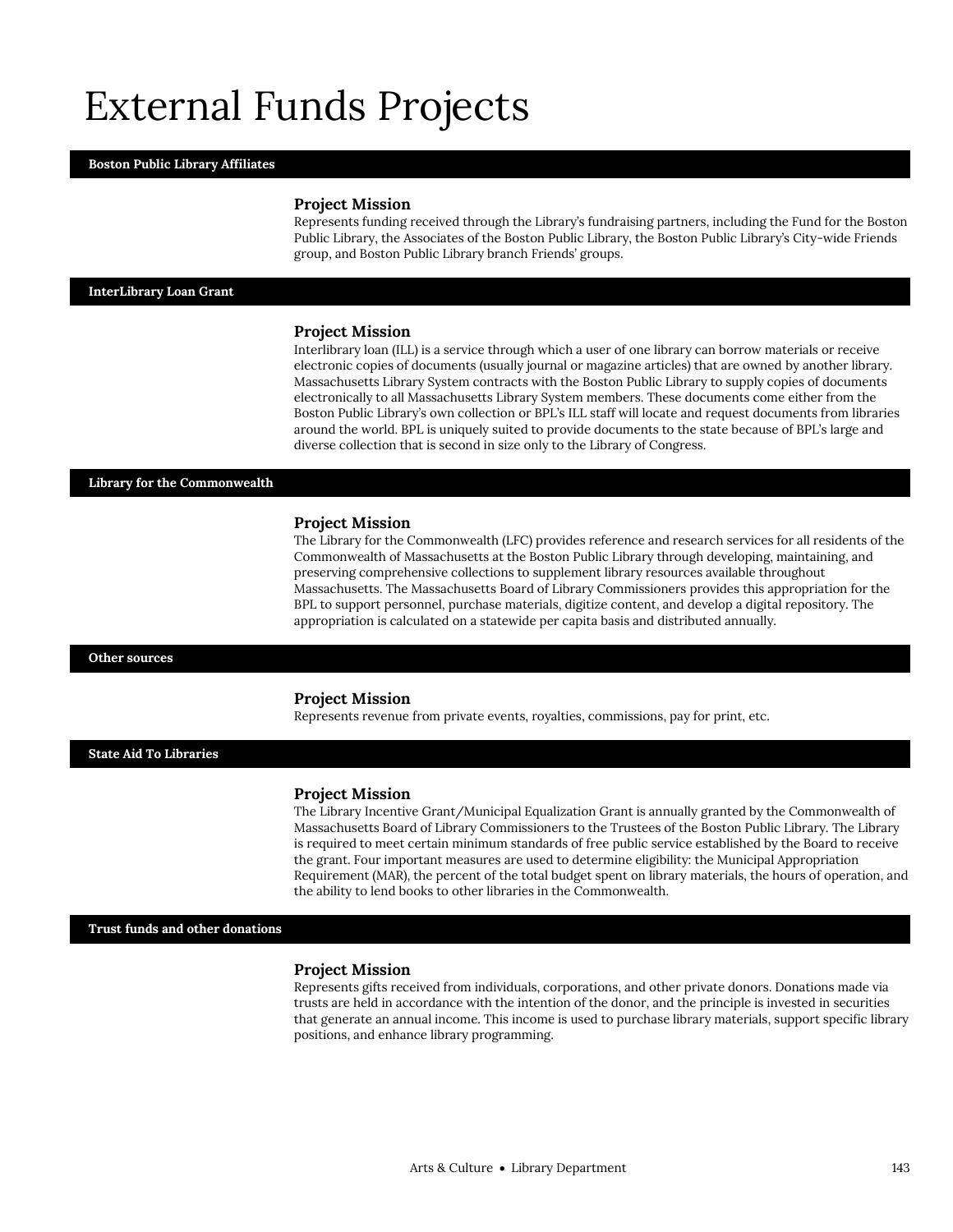# Library Department Capital Budget

## **Overview**

The City is committed to investing in reinvigorating its branch libraries, an important cultural attraction in neighborhoods across the city. Fiscal year 2021 capital investments will further enhance the Boston Public Library by continuing to preserve existing buildings and build new library spaces to provide better services for all.

## **FY21 Major Initiatives**

- The construction of a new Adams Street Branch Library and a major renovation of the Roslindale Branch Library will continue this fiscal year.
- The design and construction of a major renovation and building addition to the Faneuil Branch Library is expected to begin.
- Design for a major renovation at the Fields Corner Branch Library will begin.
- A renovation project at the Central Library in Copley Square, to enhance preservation of historic special collections of rare books and manuscripts, will continue through the year.
- The City will develop a building program for a new Upham's Corner Branch Library.y.A study at the Codman Square and West End branches will continue.

| <b>Capital Budget Expenditures</b> |                         |           | Total Actual '18 Total Actual '19 | <b>Estimated '20</b> | <b>Total Projected</b><br><b>121</b> |
|------------------------------------|-------------------------|-----------|-----------------------------------|----------------------|--------------------------------------|
|                                    | <b>Total Department</b> | 5.879.150 | 9.978.882                         | 11.695.375           | 29,045,000                           |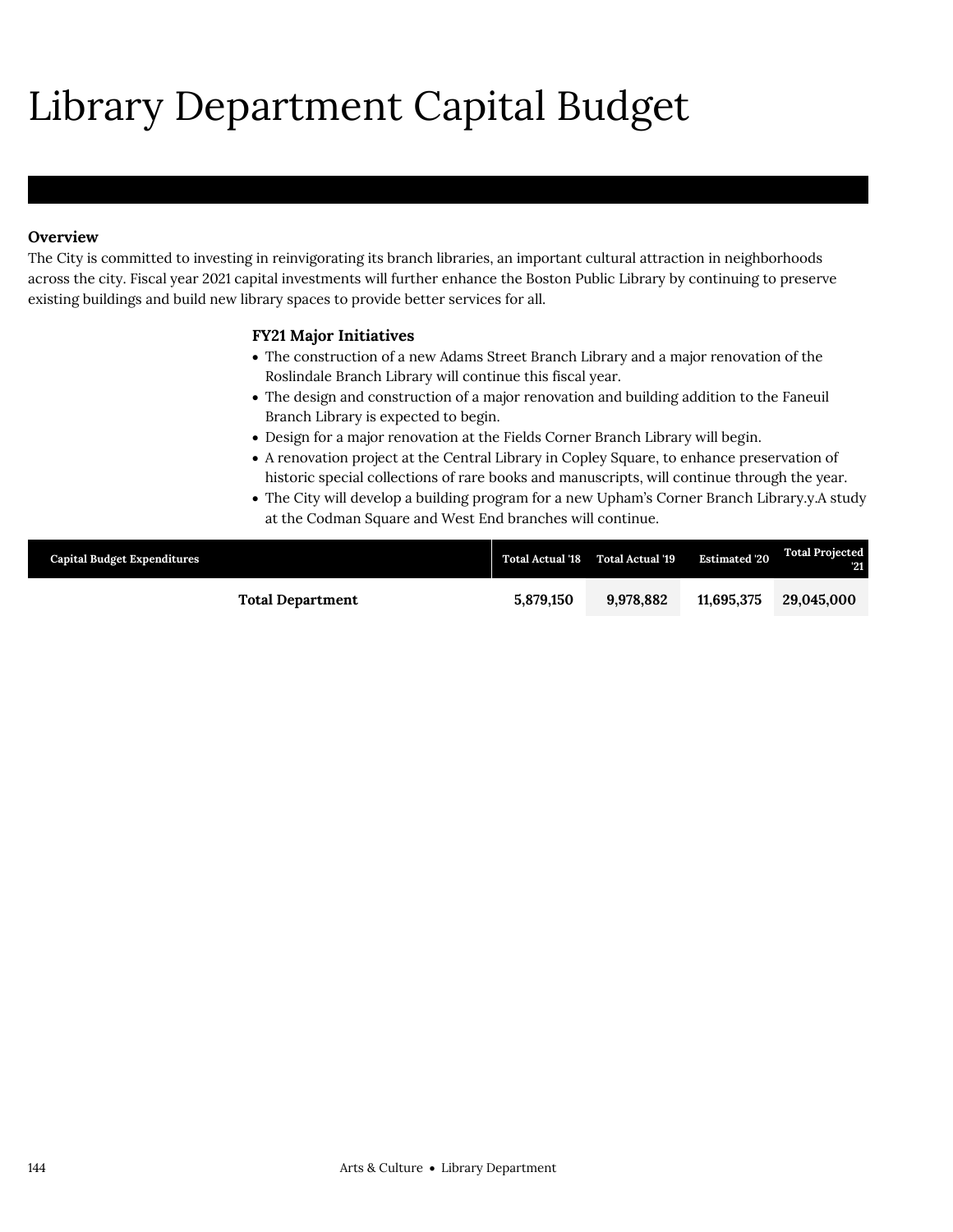## **ADAMS STREET BRANCH LIBRARY**

### **Project Mission**

Design and construct a new branch library. Develop a building program that reflects the Boston Public Library's Compass Principles and supports the needs of the neighborhood.

**Managing Department, Public Facilities Department Status, In Construction** 

**Location, Operating Impact,** Yes

## **Authorizations** Source Existing FY21 Future Non Capital Fund Total City Capital 18,300,000 0 0 0 18,300,000 Grants/Other 0 0 0 0 0 0 Total 18,300,000 0 0 0 18,300,000 **Expenditures (Actual and Planned)** Source Thru 6/30/19 FY20 FY21 FY22-25 Total City Capital 700,466 3,000,000 9,000,000 5,599,534 18,300,000 Grants/Other 0 0 0 0 0 0 Total 700,466 3,000,000 9,000,000 5,599,534 18,300,000

## **CENTRAL LIBRARY: JOHNSON BUILDING**

## **Project Mission**

Renovate existing staff restroom into a women's staff restroom and locker room. **Managing Department, Public Facilities Department Status, In Design** 

## Location, Back Bay Operating Impact, No

| <b>Authorizations</b>                    |          |                |             |             |          |
|------------------------------------------|----------|----------------|-------------|-------------|----------|
|                                          |          |                |             | Non Capital |          |
| Source                                   | Existing | <b>FY21</b>    | Future      | Fund        | Total    |
| City Capital                             | 435,000  | 0              | 0           | 0           | 435,000  |
| Grants/Other                             | O        | 0              | $\theta$    | $\theta$    | $\theta$ |
| Total                                    | 435,000  | 0              | 0           | 0           | 435,000  |
| <b>Expenditures (Actual and Planned)</b> |          |                |             |             |          |
|                                          | Thru     |                |             |             |          |
| Source                                   | 6/30/19  | <b>FY20</b>    | <b>FY21</b> | FY22-25     | Total    |
| City Capital                             | $\Omega$ | 0              | 200,000     | 235,000     | 435,000  |
| Grants/Other                             | $\Omega$ | 0              | $\theta$    |             | $\Omega$ |
| Total                                    | $\Omega$ | $\overline{0}$ | 200,000     | 235,000     | 435,000  |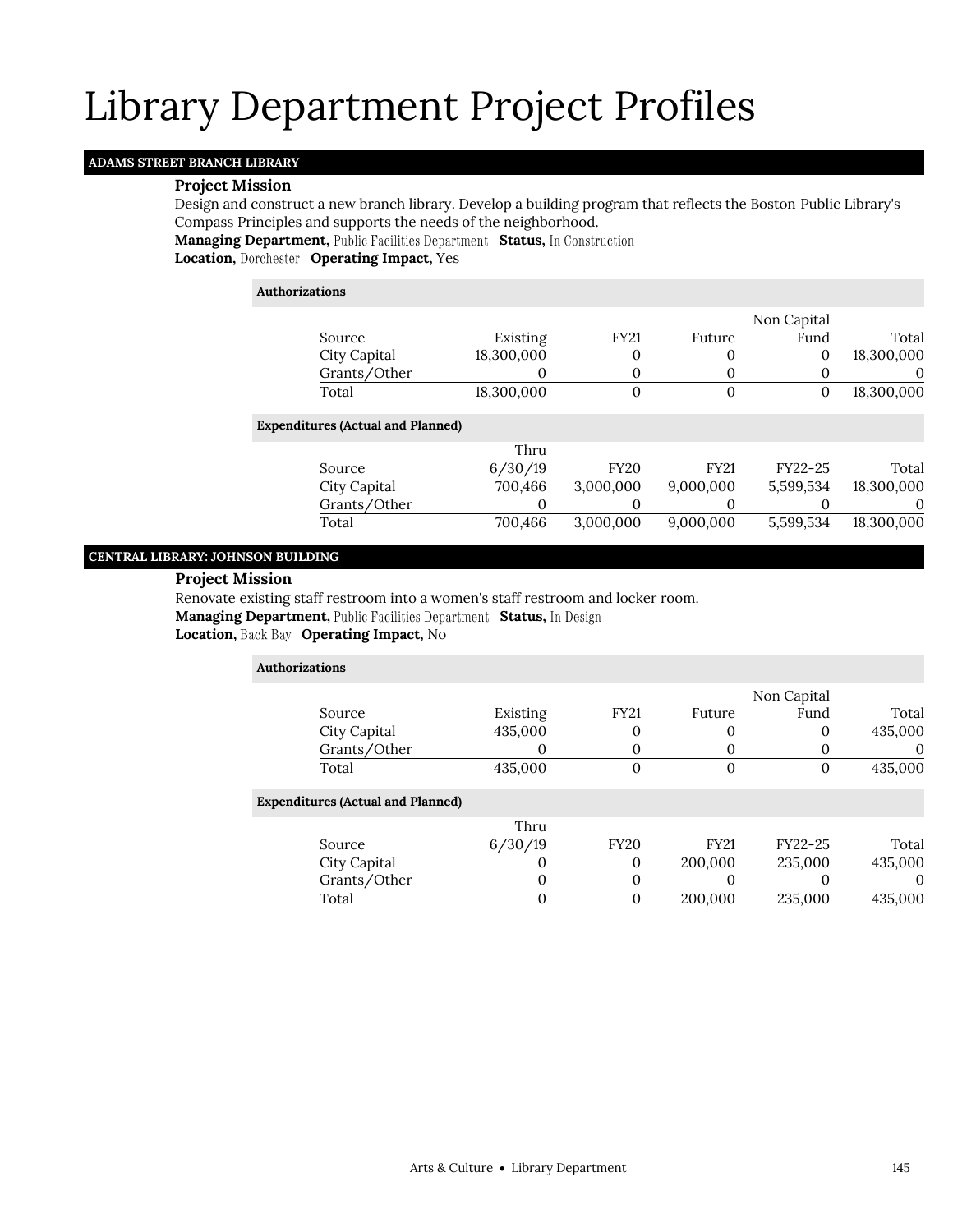## **CENTRAL LIBRARY: JOHNSON ROOF REPLACEMENT**

#### **Project Mission**

Replace all low sloped roofing and flashing, repair or replace existing slate roofing material, and replace pyramid style skylights.

**Managing Department, Public Facilities Department Status, In Construction Location, Back Bay Operating Impact, No** 

## **Authorizations** Source Existing FY21 Future Non Capital Fund Total City Capital 6,130,000 0 0 0 6,130,000 Grants/Other 0 0 0 0 0 0 Total 6,130,000 0 0 0 6,130,000 **Expenditures (Actual and Planned)** Source Thru 6/30/19 FY20 FY21 FY22-25 Total City Capital 171,228 3,200,000 2,200,000 558,772 6,130,000 Grants/Other 0 0 0 0 0 0 Total 171,228 3,200,000 2,200,000 558,772 6,130,000

## **CENTRAL LIBRARY: MCKIM FIRE PANEL**

#### **Project Mission**

Upgrade the McKim building fire panel.

**Managing Department, Boston Public Library Status, New Project** 

## Location, Back Bay Operating Impact, No

| Authorizations |                                          |           |             |              |             |           |
|----------------|------------------------------------------|-----------|-------------|--------------|-------------|-----------|
|                |                                          |           |             |              | Non Capital |           |
|                | Source                                   | Existing  | <b>FY21</b> | Future       | Fund        | Total     |
|                | City Capital                             | 1,000,000 | 0           | $\Omega$     | 0           | 1,000,000 |
|                | Grants/Other                             |           | 0           | $\Omega$     |             | $\theta$  |
|                | Total                                    | 1,000,000 | $\theta$    | $\mathbf{0}$ | $\theta$    | 1,000,000 |
|                | <b>Expenditures (Actual and Planned)</b> |           |             |              |             |           |
|                |                                          | Thru      |             |              |             |           |
|                | Source                                   | 6/30/19   | <b>FY20</b> | <b>FY21</b>  | FY22-25     | Total     |
|                | City Capital                             |           | 0           | 300,000      | 700,000     | 1,000,000 |
|                | Grants/Other                             | $\Omega$  | 0           | $\Omega$     |             | $\theta$  |
|                | Total                                    |           | $\Omega$    | 300,000      | 700.000     | 1.000.000 |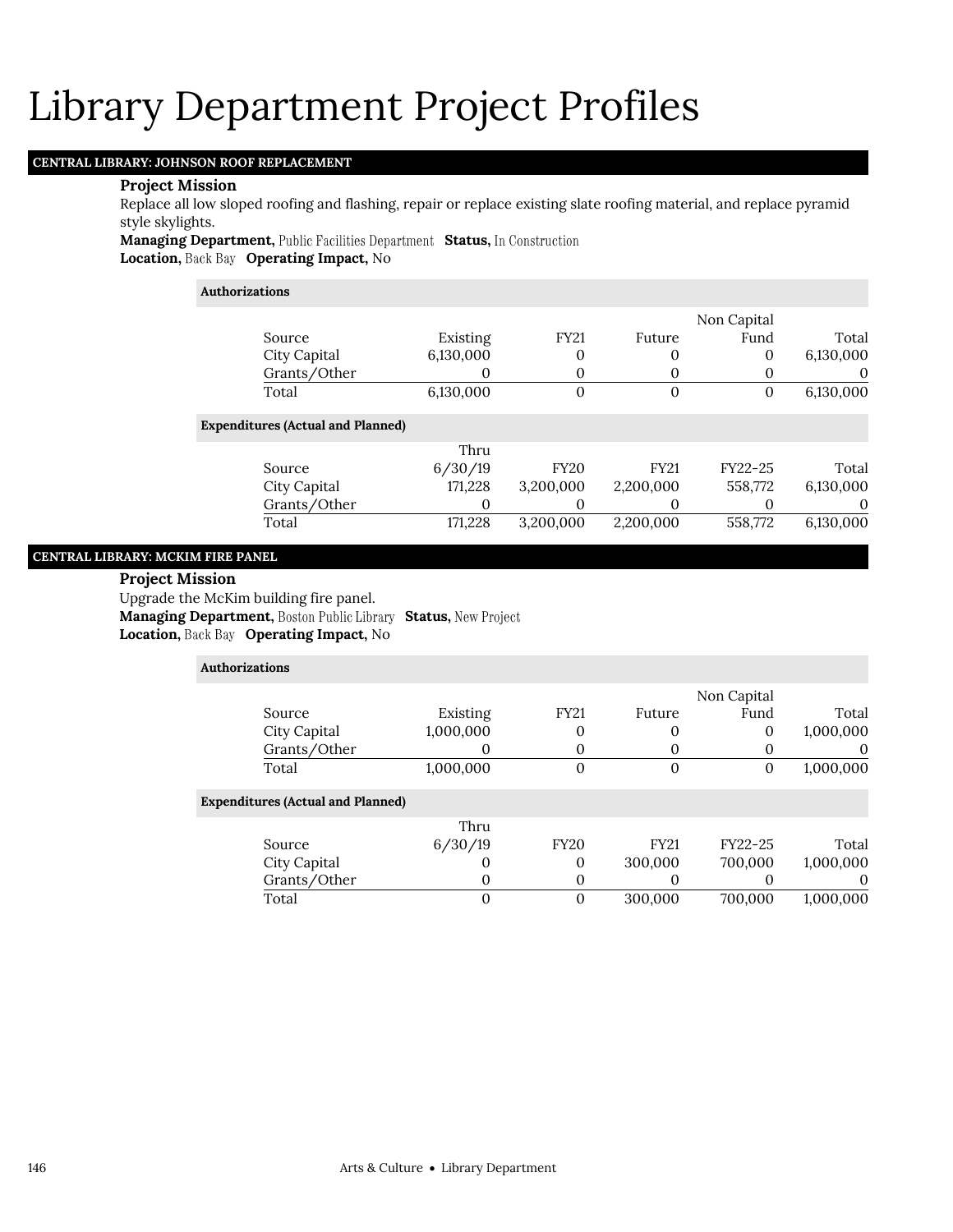## **CENTRAL LIBRARY: MCKIM FOUNTAIN**

### **Project Mission**

Repair the water basin and tile, upgrade lighting, piping and restore the sculpture. **Managing Department, Public Facilities Department Status, In Design Location, Back Bay Operating Impact, No** 

### **Authorizations**

|          | Non Capital |             |             |          |                                          |  |
|----------|-------------|-------------|-------------|----------|------------------------------------------|--|
| Total    | Fund        | Future      | <b>FY21</b> | Existing | Source                                   |  |
| 480,000  | 0           |             | 0           | 480,000  | City Capital                             |  |
| $\theta$ |             |             | 0           |          | Grants/Other                             |  |
| 480,000  | 0           | $\mathbf 0$ | 0           | 480,000  | Total                                    |  |
|          |             |             |             |          | <b>Expenditures (Actual and Planned)</b> |  |
|          |             |             |             | Thru     |                                          |  |
| Total    | FY22-25     | <b>FY21</b> | <b>FY20</b> | 6/30/19  | Source                                   |  |
| 480,000  | 320,000     | 100,000     | 60,000      | $\Omega$ | City Capital                             |  |
|          |             |             | 0           | $\Omega$ | Grants/Other                             |  |
| 480,000  | 320,000     | 100,000     | 60,000      | 0        | Total                                    |  |

## **CENTRAL LIBRARY: MCKIM STUDY**

## **Project Mission**

This project will focus on a re-imagining of the Master Plan for the non-renovated floors of the McKim Building and develop a new program for and repairs to the Dartmouth Street Plaza.

**Managing Department, Public Facilities Department Status, Study Underway** 

## **Location, Back Bay Operating Impact, No**

| <b>Authorizations</b>                    |               |                |             |             |          |
|------------------------------------------|---------------|----------------|-------------|-------------|----------|
|                                          |               |                |             | Non Capital |          |
| Source                                   | Existing      | <b>FY21</b>    | Future      | Fund        | Total    |
| City Capital                             | 800,000       | 0              | 0           | 0           | 800,000  |
| Grants/Other                             | O             | 0              | $\theta$    | $\theta$    | $\theta$ |
| Total                                    | 800,000       | $\overline{0}$ | 0           | 0           | 800,000  |
| <b>Expenditures (Actual and Planned)</b> |               |                |             |             |          |
|                                          | Thru          |                |             |             |          |
| Source                                   | 6/30/19       | <b>FY20</b>    | <b>FY21</b> | FY22-25     | Total    |
| City Capital                             | $\mathcal{O}$ | 0              | 50,000      | 750,000     | 800,000  |
| Grants/Other                             | $\Omega$      | 0              | $\Omega$    |             | $\Omega$ |
| Total                                    | 0             | 0              | 50,000      | 750,000     | 800,000  |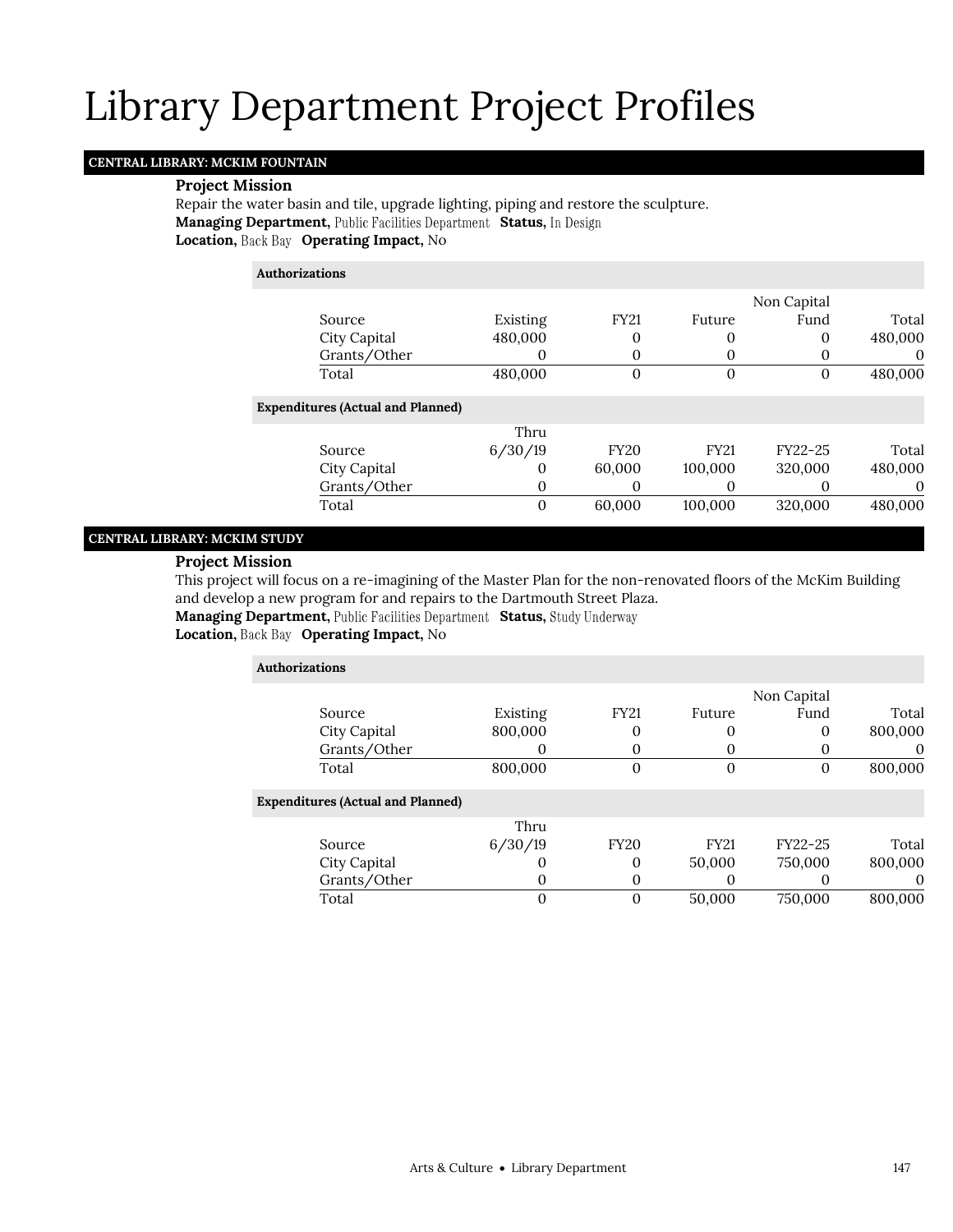## **CENTRAL LIBRARY: RARE BOOKS AND MANUSCRIPTS DEPARTMENT**

### **Project Mission**

A renovation project at the Central Library in Copley Square to help preserve its historic special collections in Rare Books and Manuscripts.

**Managing Department, Public Facilities Department Status, In Construction Location, Back Bay Operating Impact, Yes** 

## **Authorizations**

|                                          |            |                |             | Non Capital  |            |
|------------------------------------------|------------|----------------|-------------|--------------|------------|
| Source                                   | Existing   | <b>FY21</b>    | Future      | Fund         | Total      |
| City Capital                             | 15,725,000 | 0              | 0           | 0            | 15,725,000 |
| Grants/Other                             | O          | 0              | 0           | 0            | $\theta$   |
| Total                                    | 15,725,000 | $\overline{0}$ | $\theta$    | $\mathbf{0}$ | 15,725,000 |
| <b>Expenditures (Actual and Planned)</b> |            |                |             |              |            |
|                                          | Thru       |                |             |              |            |
| Source                                   | 6/30/19    | <b>FY20</b>    | <b>FY21</b> | FY22-25      | Total      |
| City Capital                             | 362,276    | 3,500,000      | 7,700,000   | 4,162,724    | 15,725,000 |
| Grants/Other                             |            | 0              | $\theta$    | O            | 0          |
| Total                                    | 362,276    | 3,500,000      | 7,700,000   | 4,162,724    | 15,725,000 |

## **CHINATOWN BRANCH LIBRARY**

#### **Project Mission**

Design and construct the fit-out for a new branch library.

**Managing Department, Public Facilities Department Status, In Design** 

| <b>Authorizations</b>                    |           |          |              |             |             |           |
|------------------------------------------|-----------|----------|--------------|-------------|-------------|-----------|
|                                          |           |          |              |             | Non Capital |           |
| Source                                   | Existing  |          | <b>FY21</b>  | Future      | Fund        | Total     |
| City Capital                             | 1,000,000 |          | 0            |             | $\Omega$    | 1,000,000 |
| Grants/Other                             |           |          |              |             |             | $\theta$  |
| Total                                    | 1,000,000 |          | $\mathbf{0}$ | $\Omega$    | 0           | 1,000,000 |
| <b>Expenditures (Actual and Planned)</b> |           |          |              |             |             |           |
|                                          |           | Thru     |              |             |             |           |
| Source                                   | 6/30/19   |          | <b>FY20</b>  | <b>FY21</b> | FY22-25     | Total     |
| City Capital                             |           | $\theta$ | $\theta$     | 100,000     | 900,000     | 1,000,000 |
| Grants/Other                             |           | 0        | 0            |             |             | $\theta$  |
| Total                                    |           | $\Omega$ | $\Omega$     | 100,000     | 900.000     | 1,000,000 |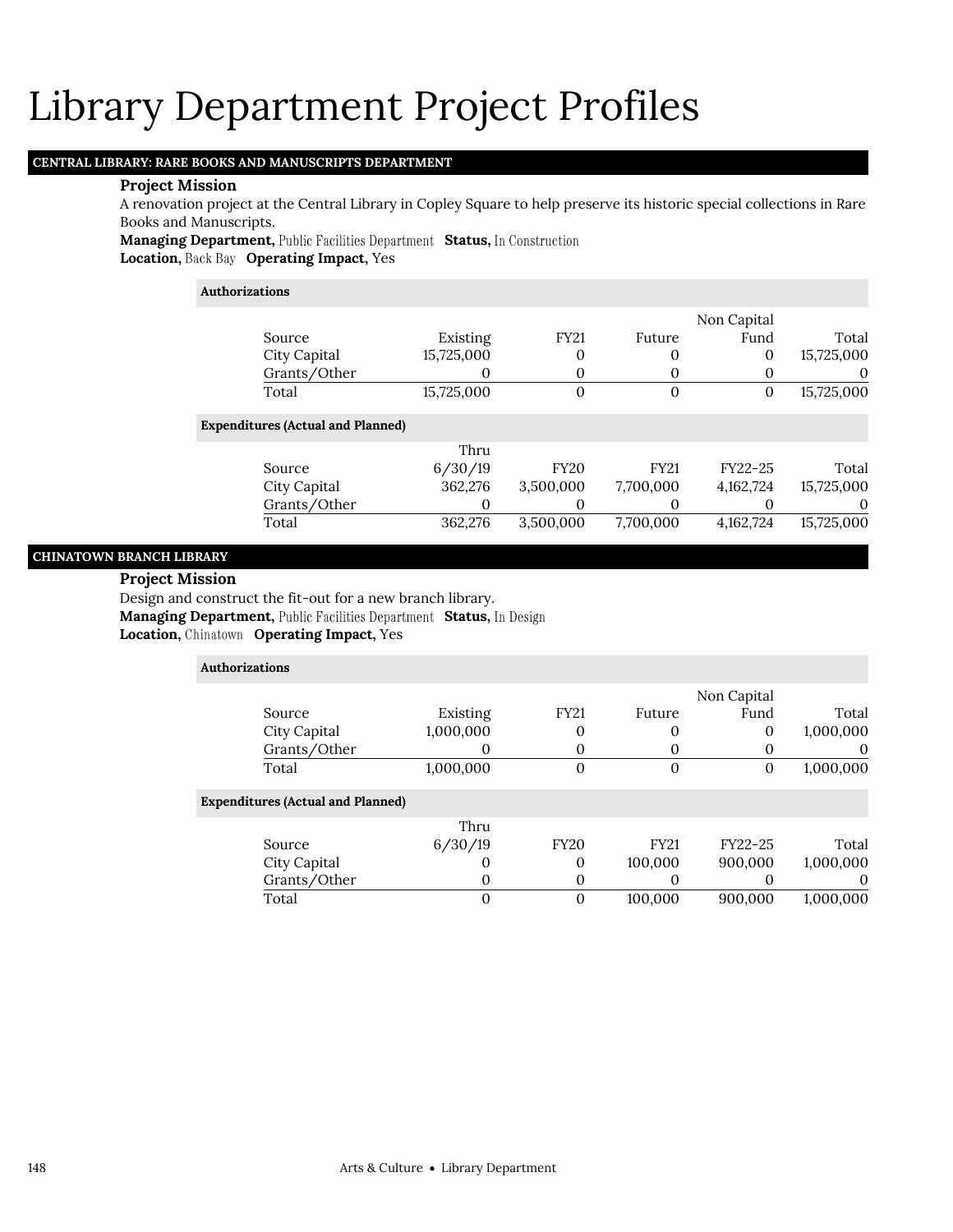## **CODMAN SQUARE BRANCH LIBRARY STUDY**

### **Project Mission**

Conduct a facility assessment and develop a building program that reflects the BPL's Compass Principles and supports the needs of the neighborhood. Design and construct a new branch library. **Managing Department, Public Facilities Department Status, To Be Scheduled** 

**Location, Operating Impact,** No

| Authorizations                           |          |             |             |             |          |
|------------------------------------------|----------|-------------|-------------|-------------|----------|
|                                          |          |             |             | Non Capital |          |
| Source                                   | Existing | <b>FY21</b> | Future      | Fund        | Total    |
| City Capital                             | 100,000  | 0           |             | 0           | 100,000  |
| Grants/Other                             | O        | 0           |             | $\theta$    | $\theta$ |
| Total                                    | 100,000  | $\theta$    | $\Omega$    | 0           | 100,000  |
| <b>Expenditures (Actual and Planned)</b> |          |             |             |             |          |
|                                          | Thru     |             |             |             |          |
| Source                                   | 6/30/19  | <b>FY20</b> | <b>FY21</b> | FY22-25     | Total    |
| City Capital                             | O        | 0           | 50,000      | 50,000      | 100,000  |
| Grants/Other                             | O        | 0           |             | 0           | $\theta$ |
| Total                                    | 0        | $\theta$    | 50,000      | 50,000      | 100,000  |

## **EGLESTON SQUARE BRANCH LIBRARY**

## **Project Mission**

Conduct a facility assessment and develop a building program that reflects the BPL's Compass Principles and supports the needs of the neighborhood. Design and construct a new branch library.

**Managing Department, Public Facilities Department Status, To Be Scheduled** 

| Authorizations                           |              |          |                  |             |             |            |
|------------------------------------------|--------------|----------|------------------|-------------|-------------|------------|
|                                          |              |          |                  |             | Non Capital |            |
| Source                                   |              | Existing | <b>FY21</b>      | Future      | Fund        | Total      |
| City Capital                             |              | 206,267  | 0                | 11,893,733  | 0           | 12,100,000 |
|                                          | Grants/Other |          | 0                | $\Omega$    | 0           | $\Omega$   |
| Total                                    |              | 206,267  | $\boldsymbol{0}$ | 11,893,733  | $\Omega$    | 12,100,000 |
| <b>Expenditures (Actual and Planned)</b> |              |          |                  |             |             |            |
|                                          |              | Thru     |                  |             |             |            |
| Source                                   |              | 6/30/19  | <b>FY20</b>      | <b>FY21</b> | FY22-25     | Total      |
| City Capital                             |              | 2,145    | 0                | 75,000      | 12,022,855  | 12,100,000 |
|                                          | Grants/Other |          | 0                | 0           |             | $\Omega$   |
| Total                                    |              | 2,145    | $\boldsymbol{0}$ | 75,000      | 12,022,855  | 12,100,000 |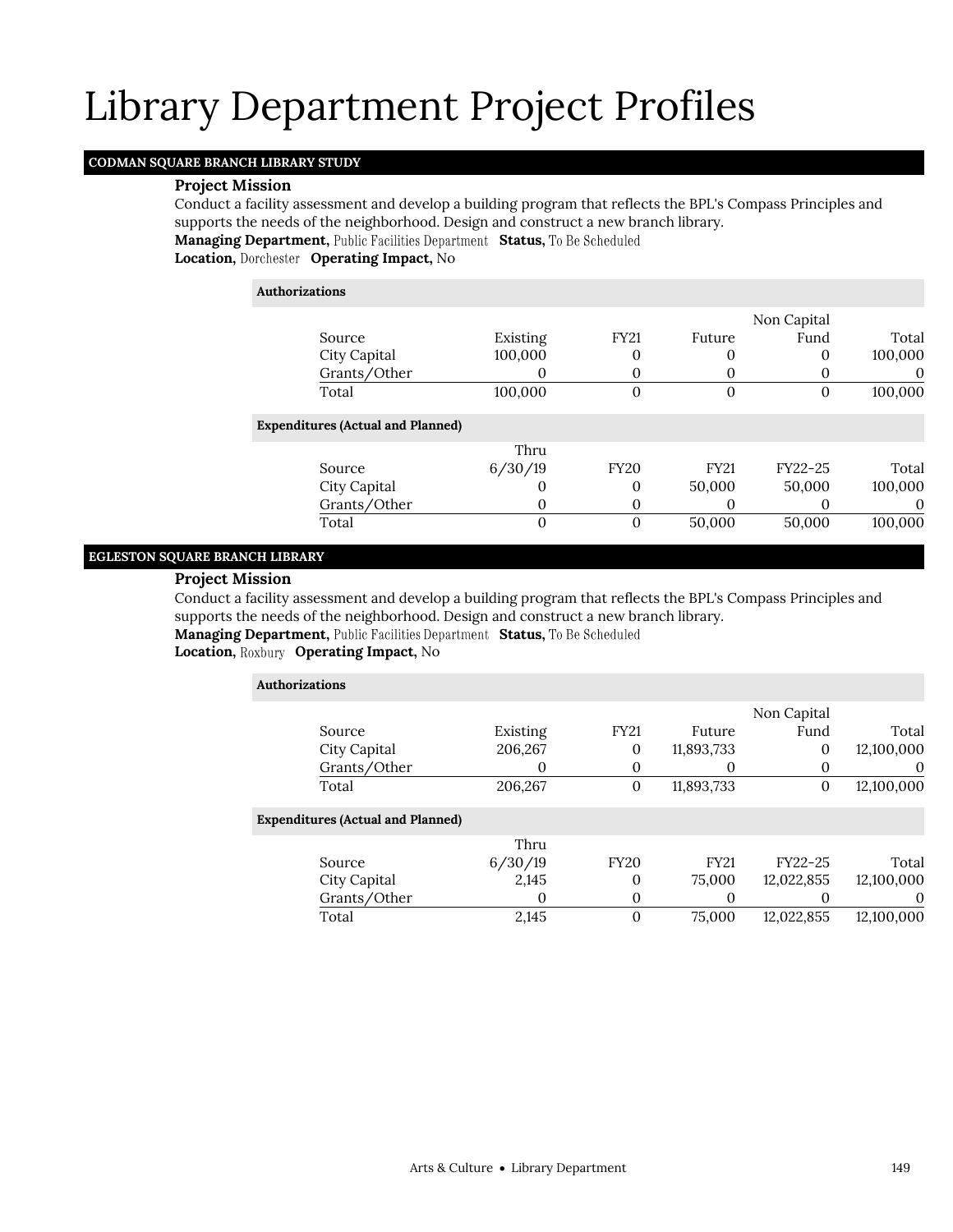## **FANEUIL BRANCH LIBRARY**

## **Project Mission**

Library branch improvements consistent with the BPL's Compass Principles and based on the completed programming study which calls for improved accessibility, interior renovations and refurbishment, as well as, a building addition.

**Managing Department, Public Facilities Department Status, In Design Location, Operating Impact,** Yes

#### **Authorizations**

|            | Non Capital  |              |             |           |                                          |  |
|------------|--------------|--------------|-------------|-----------|------------------------------------------|--|
| Total      | Fund         | Future       | <b>FY21</b> | Existing  | Source                                   |  |
| 14,000,000 | 0            | $\Omega$     | 11,891,350  | 2,108,650 | City Capital                             |  |
| $\theta$   | 0            | 0            | 0           | 0         | Grants/Other                             |  |
| 14,000,000 | $\mathbf{0}$ | $\mathbf{0}$ | 11,891,350  | 2,108,650 | Total                                    |  |
|            |              |              |             |           | <b>Expenditures (Actual and Planned)</b> |  |
|            |              |              |             | Thru      |                                          |  |
| Total      | FY22-25      | <b>FY21</b>  | <b>FY20</b> | 6/30/19   | Source                                   |  |
| 14,000,000 | 11,991,627   | 1,500,000    | 500,000     | 8,373     | City Capital                             |  |
| 0          | O            | 0            | 0           | $\theta$  | Grants/Other                             |  |
| 14,000,000 | 11,991,627   | 1,500,000    | 500.000     | 8,373     | Total                                    |  |

## **FIELDS CORNER BRANCH LIBRARY**

### **Project Mission**

Conduct a facility assessment and develop a building program that reflects the BPL's Compass Principles and supports the needs of the neighborhood. Design and construct a new branch library.

**Managing Department, Public Facilities Department Status, Study Underway** 

| <b>Authorizations</b>                    |              |             |             |             |            |
|------------------------------------------|--------------|-------------|-------------|-------------|------------|
|                                          |              |             |             | Non Capital |            |
| Source                                   | Existing     | <b>FY21</b> | Future      | Fund        | Total      |
| City Capital                             | 100,000      | 2,000,000   | 10,000,000  | 0           | 12,100,000 |
| Grants/Other                             | 0            | 0           | $\Omega$    | $\Omega$    | 0          |
| Total                                    | 100,000      | 2,000,000   | 10,000,000  | $\theta$    | 12,100,000 |
| <b>Expenditures (Actual and Planned)</b> |              |             |             |             |            |
|                                          | Thru         |             |             |             |            |
| Source                                   | 6/30/19      | <b>FY20</b> | <b>FY21</b> | FY22-25     | Total      |
| City Capital                             | $\Omega$     | 75,000      | 100,000     | 11,925,000  | 12,100,000 |
| Grants/Other                             | $\mathbf{0}$ | 0           | 0           |             | 0          |
| Total                                    | $\Omega$     | 75,000      | 100,000     | 11,925,000  | 12.100.000 |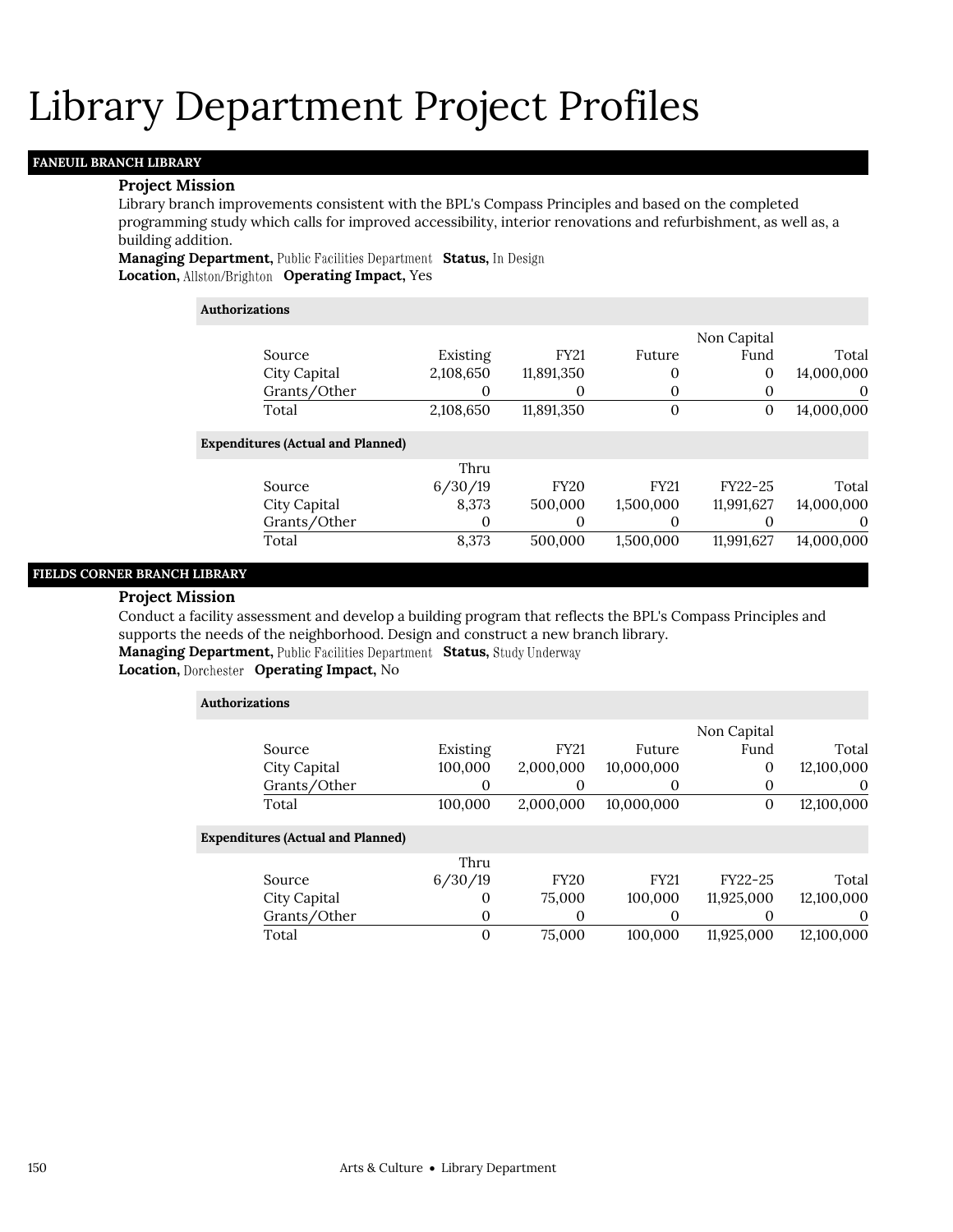### **HYDE PARK BRANCH LIBRARY**

### **Project Mission**

Waterproof basement walls to prevent water infiltration and repair interior finishes damaged by water. **Managing Department, Public Facilities Department Status, In Construction Location, Hyde Park Operating Impact, No** 

| <b>Authorizations</b> |                                          |          |             |             |             |          |
|-----------------------|------------------------------------------|----------|-------------|-------------|-------------|----------|
|                       |                                          |          |             |             | Non Capital |          |
|                       | Source                                   | Existing | <b>FY21</b> | Future      | Fund        | Total    |
|                       | City Capital                             | 742,400  | 0           | 0           | $\theta$    | 742,400  |
|                       | Grants/Other                             | O        | 0           | $\Omega$    | O           | $\theta$ |
|                       | Total                                    | 742,400  | 0           | 0           | 0           | 742,400  |
|                       | <b>Expenditures (Actual and Planned)</b> |          |             |             |             |          |
|                       |                                          | Thru     |             |             |             |          |
|                       | Source                                   | 6/30/19  | <b>FY20</b> | <b>FY21</b> | FY22-25     | Total    |
|                       | City Capital                             | $\theta$ | 30,000      | 270,000     | 442,400     | 742.400  |
|                       | Grants/Other                             | $\Omega$ | 0           | $\Omega$    |             | $\theta$ |
|                       | Total                                    | 0        | 30,000      | 270,000     | 442,400     | 742,400  |

### **NORTH END BRANCH LIBRARY**

### **Project Mission**

Assess the existing interior and exterior physical conditions and systems according to how ably the branch can accomplish the Compass principles; develop and implement an improvement plan.

**Managing Department, Public Facilities Department Status, To Be Scheduled** 

| <b>Authorizations</b>                    |          |                  |                   |             |           |
|------------------------------------------|----------|------------------|-------------------|-------------|-----------|
|                                          |          |                  |                   | Non Capital |           |
| Source                                   | Existing | <b>FY21</b>      | Future            | Fund        | Total     |
| City Capital                             | 865,000  | 0                | 610,000           | 0           | 1,475,000 |
| Grants/Other                             | O        | 0                | O                 | $\theta$    | $\theta$  |
| Total                                    | 865,000  | $\boldsymbol{0}$ | 610,000           | 0           | 1,475,000 |
| <b>Expenditures (Actual and Planned)</b> |          |                  |                   |             |           |
|                                          | Thru     |                  |                   |             |           |
| Source                                   | 6/30/19  | <b>FY20</b>      | <b>FY21</b>       | FY22-25     | Total     |
| City Capital                             | 4,183    | 0                | 100,000           | 1,370,817   | 1,475,000 |
| Grants/Other                             | $\Omega$ | 0                | $\mathbf{\Omega}$ |             | $\theta$  |
| Total                                    | 4,183    | $\theta$         | 100,000           | 1,370,817   | 1,475,000 |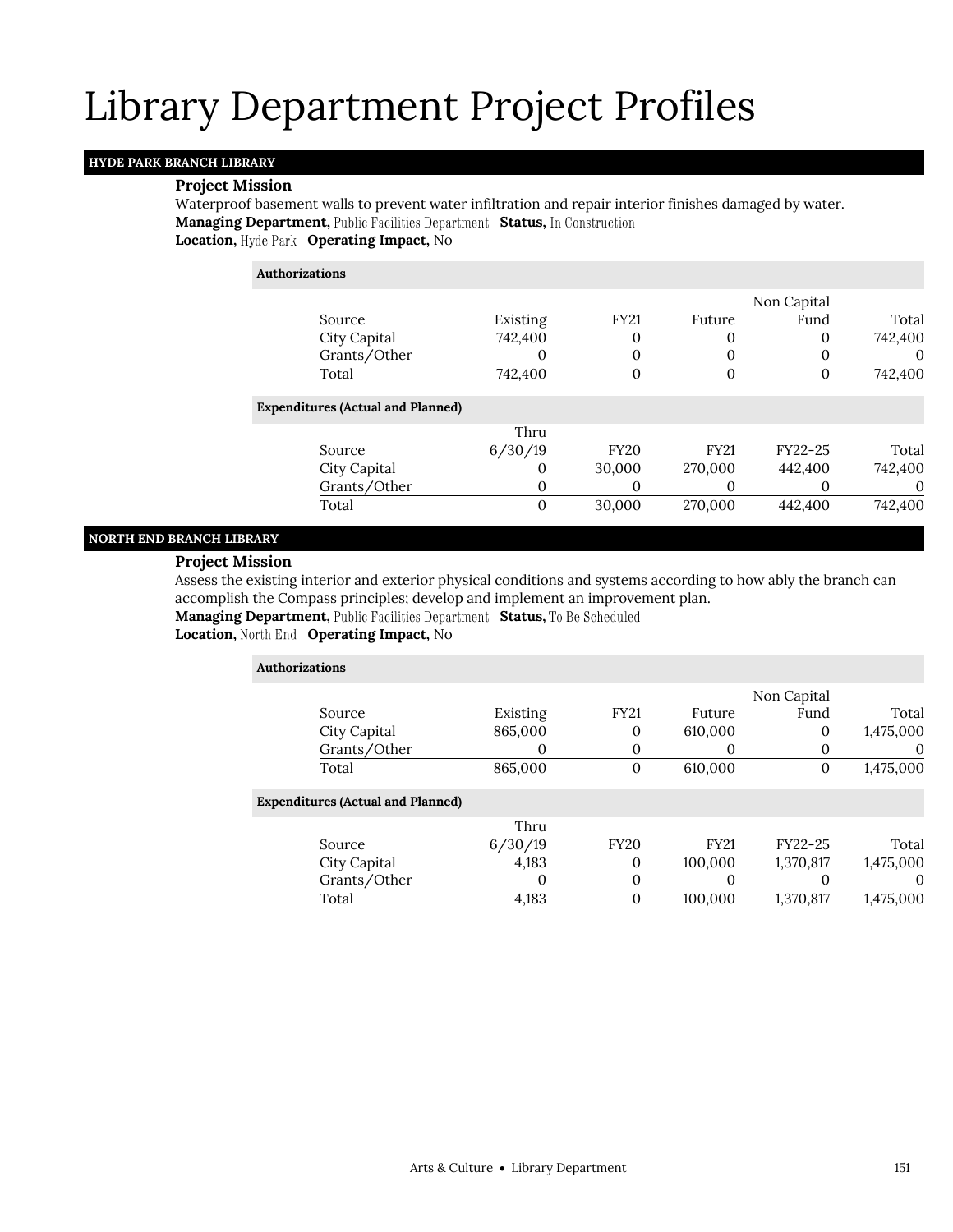## **RESEARCH COLLECTIONS PRESERVATION AND STORAGE PLAN**

### **Project Mission**

A planning study for the storage, preservation and security of the BPL's research collections. **Managing Department, Boston Public Library Status, To Be Scheduled Location, Operating Impact,** No

## **Authorizations**

|              |              |          |             |        | Non Capital |         |
|--------------|--------------|----------|-------------|--------|-------------|---------|
| Source       |              | Existing | <b>FY21</b> | Future | Fund        | Total   |
| City Capital |              | 200,000  |             |        |             | 200,000 |
|              | Grants/Other |          |             |        |             |         |
| Total        |              | 200,000  |             |        |             | 200,000 |

### **Expenditures (Actual and Planned)**

|              | Thru    |             |             |         |         |
|--------------|---------|-------------|-------------|---------|---------|
| Source       | 6/30/19 | <b>FY20</b> | <b>FY21</b> | FY22-25 | Total   |
| City Capital |         |             | 50,000      | 150,000 | 200,000 |
| Grants/Other |         |             |             |         |         |
| Total        |         |             | 50,000      | 150,000 | 200,000 |

## **ROSLINDALE BRANCH LIBRARY RENOVATION**

## **Project Mission**

A comprehensive building renovation will enrich library services and visitor experience through improved spatial definition, a fully accessible facility, improve signage and increase energy efficiency.

**Managing Department, Public Facilities Department Status, In Construction** 

### **Location, Roslindale Operating Impact, No**

|              |                       |                                          |              | Non Capital       |            |
|--------------|-----------------------|------------------------------------------|--------------|-------------------|------------|
| Source       | Existing              | <b>FY21</b>                              | Future       | Fund              | Total      |
| City Capital | 10,200,000            | 0                                        | 0            | 0                 | 10,200,000 |
| Grants/Other | 0                     | 0                                        | 0            | $\theta$          | $\theta$   |
| Total        | 10,200,000            | $\overline{0}$                           | $\mathbf{0}$ | $\mathbf{0}$      | 10,200,000 |
|              |                       |                                          |              |                   |            |
|              | Thru                  |                                          |              |                   |            |
| Source       | 6/30/19               | <b>FY20</b>                              | <b>FY21</b>  | FY22-25           | Total      |
| City Capital | 514,264               | 500,000                                  | 5,000,000    | 4,185,736         | 10,200,000 |
| Grants/Other | 0                     | 0                                        | 0            | $\mathbf{\Omega}$ | $\theta$   |
| Total        | 514,264               | 500.000                                  | 5.000.000    | 4,185,736         | 10.200.000 |
|              | <b>Authorizations</b> | <b>Expenditures (Actual and Planned)</b> |              |                   |            |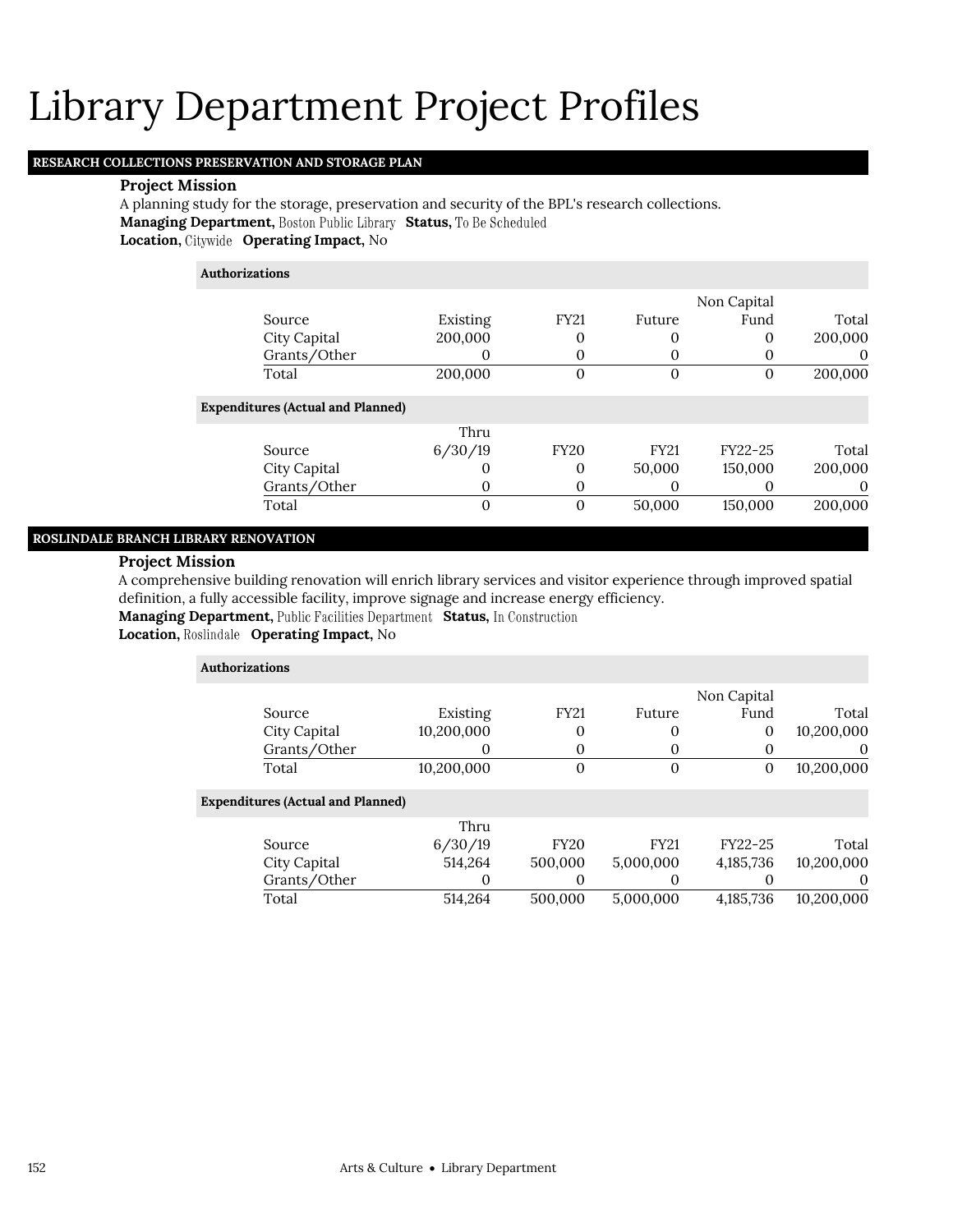## **ROXBURY BRANCH LIBRARY RENOVATION**

### **Project Mission**

A comprehensive building renovation will enrich library services and visitor experience through improved spatial definition, a fully accessible facility, improved signage and greater energy efficiency.

**Managing Department, Public Facilities Department Status, In Construction** 

**Location, Roxbury Operating Impact, Yes** 

| <b>Authorizations</b>                    |            |                |              |             |            |
|------------------------------------------|------------|----------------|--------------|-------------|------------|
|                                          |            |                |              | Non Capital |            |
| Source                                   | Existing   | <b>FY21</b>    | Future       | Fund        | Total      |
| City Capital                             | 11,602,626 | 0              | 0            | 0           | 11,602,626 |
| Grants/Other                             | 5,597,374  | 0              | 0            | 0           | 5,597,374  |
| Total                                    | 17,200,000 | $\overline{0}$ | $\mathbf{0}$ | 0           | 17,200,000 |
| <b>Expenditures (Actual and Planned)</b> |            |                |              |             |            |
|                                          | Thru       |                |              |             |            |
| Source                                   | 6/30/19    | <b>FY20</b>    | <b>FY21</b>  | FY22-25     | Total      |
| City Capital                             | 5,213,176  | 4,000,000      | 2,000,000    | 389,450     | 11,602,626 |
| Grants/Other                             | 5,597,374  | 0              | 0            | 0           | 5,597,374  |
| Total                                    | 10,810,550 | 4,000,000      | 2,000,000    | 389,450     | 17,200,000 |

## **SOUTH END BRANCH LIBRARY STUDY**

## **Project Mission**

This project will conduct a facility assessment, review neighborhood goals, develop an updated building program that reflects the BPL's strategic vision supporting the future needs of the neighborhood, and support additional interior improvements.

**Managing Department,** Public Facilities Department Status, To Be Scheduled **Location, South End Operating Impact, No** 

| <b>Authorizations</b>                    |                   |              |             |             |          |
|------------------------------------------|-------------------|--------------|-------------|-------------|----------|
|                                          |                   |              |             | Non Capital |          |
| Source                                   | Existing          | <b>FY21</b>  | Future      | Fund        | Total    |
| City Capital                             | 100,000           | 0            | 400,000     | 0           | 500,000  |
| Grants/Other                             | O                 | 0            | $\Omega$    | O           | $\theta$ |
| Total                                    | 100,000           | $\theta$     | 400,000     | 0           | 500,000  |
| <b>Expenditures (Actual and Planned)</b> |                   |              |             |             |          |
|                                          | Thru              |              |             |             |          |
| Source                                   | 6/30/19           | <b>FY20</b>  | <b>FY21</b> | FY22-25     | Total    |
| City Capital                             | $\mathbf{\Omega}$ | $\Omega$     | 100,000     | 400,000     | 500,000  |
| Grants/Other                             | $\theta$          | 0            | 0           | O           | 0        |
| Total                                    | 0                 | $\mathbf{0}$ | 100,000     | 400.000     | 500,000  |